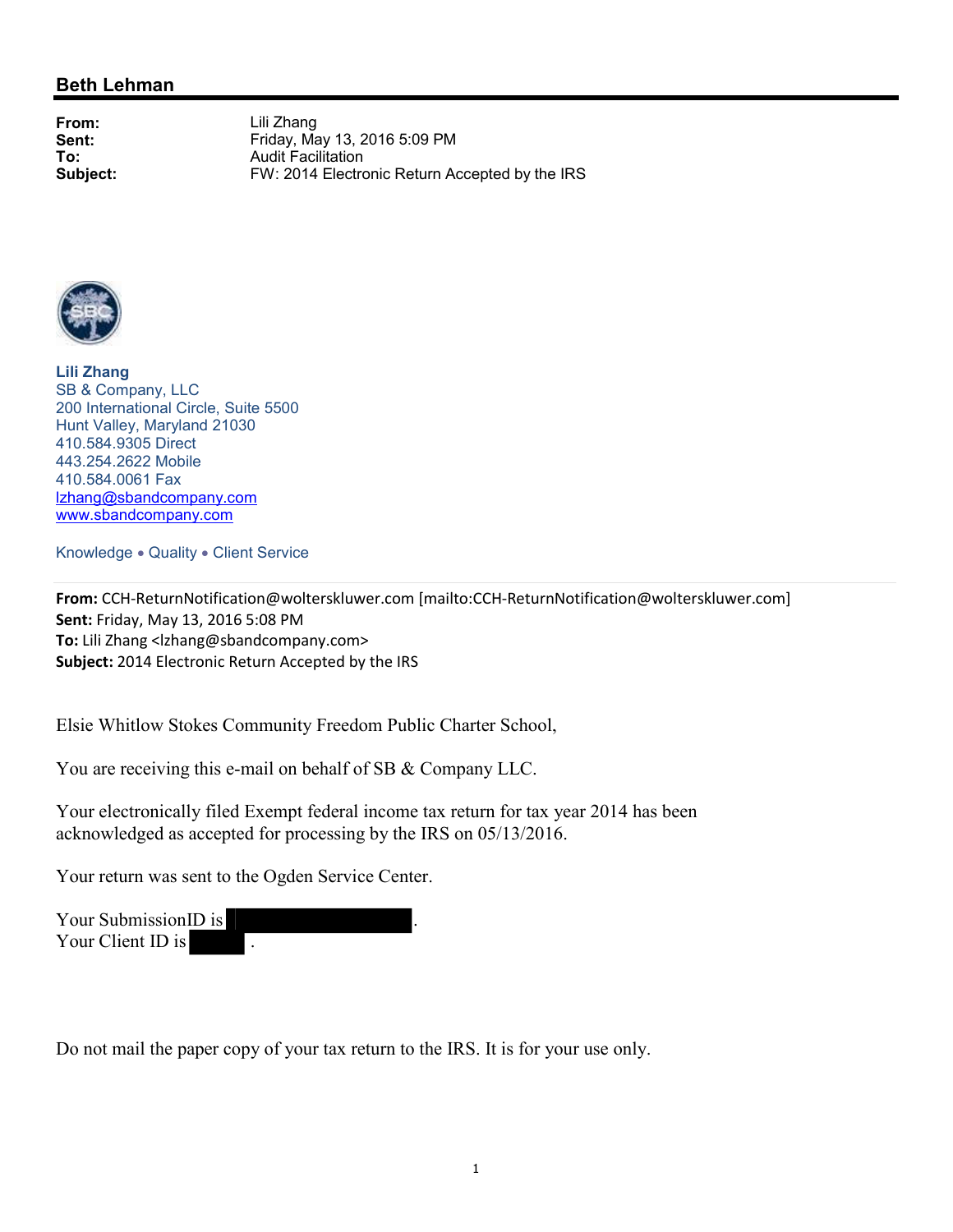| Form 8879-EO                                                                                | IRS e-file Signature Authorization<br>for an Exempt Organization                                                                                                                                                                                                                                                                                                                                                                                                                                                                                                                                                                                                                                                                                                            |                 | OMB No. 1545-1878                                 |
|---------------------------------------------------------------------------------------------|-----------------------------------------------------------------------------------------------------------------------------------------------------------------------------------------------------------------------------------------------------------------------------------------------------------------------------------------------------------------------------------------------------------------------------------------------------------------------------------------------------------------------------------------------------------------------------------------------------------------------------------------------------------------------------------------------------------------------------------------------------------------------------|-----------------|---------------------------------------------------|
|                                                                                             | For calendar year 2014, or fiscal year beginning $JUL-1$ 2014, and ending $-JUN-30$ 20 $15$                                                                                                                                                                                                                                                                                                                                                                                                                                                                                                                                                                                                                                                                                 |                 |                                                   |
|                                                                                             | Do not send to the IRS. Keep for your records.                                                                                                                                                                                                                                                                                                                                                                                                                                                                                                                                                                                                                                                                                                                              |                 | 2014                                              |
| Department of the Treasury<br>Internal Revenue Service                                      | Information about Form 8879-EO and its instructions is at www.irs.gov/form8879eo.                                                                                                                                                                                                                                                                                                                                                                                                                                                                                                                                                                                                                                                                                           |                 |                                                   |
| Name of exempt organization                                                                 |                                                                                                                                                                                                                                                                                                                                                                                                                                                                                                                                                                                                                                                                                                                                                                             |                 | <b>Employer identification number</b>             |
|                                                                                             | Elsie Whitlow Stokes Community Freedom                                                                                                                                                                                                                                                                                                                                                                                                                                                                                                                                                                                                                                                                                                                                      |                 |                                                   |
| Public Charter School                                                                       |                                                                                                                                                                                                                                                                                                                                                                                                                                                                                                                                                                                                                                                                                                                                                                             |                 | 52-2094777                                        |
| Name and title of officer                                                                   |                                                                                                                                                                                                                                                                                                                                                                                                                                                                                                                                                                                                                                                                                                                                                                             |                 |                                                   |
| Erika Bryant                                                                                |                                                                                                                                                                                                                                                                                                                                                                                                                                                                                                                                                                                                                                                                                                                                                                             |                 |                                                   |
| <b>Executive Director</b>                                                                   |                                                                                                                                                                                                                                                                                                                                                                                                                                                                                                                                                                                                                                                                                                                                                                             |                 |                                                   |
| Part I                                                                                      | Type of Return and Return Information (Whole Dollars Only)                                                                                                                                                                                                                                                                                                                                                                                                                                                                                                                                                                                                                                                                                                                  |                 |                                                   |
| than 1 line in Part I.                                                                      | Check the box for the return for which you are using this Form 8879-EO and enter the applicable amount, if any, from the return. If you check the box<br>on line 1a, 2a, 3a, 4a, or 5a, below, and the amount on that line for the return being filed with this form was blank, then leave line 1b, 2b, 3b, 4b, or 5b,<br>whichever is applicable, blank (do not enter -0-). But, if you entered -0- on the return, then enter -0- on the applicable line below. Do not complete more                                                                                                                                                                                                                                                                                       |                 |                                                   |
| 1a Form 990 check here $\blacktriangleright \boxed{X}$                                      | <b>b</b> Total revenue, if any (Form 990, Part VIII, column (A), line 12) $\ldots$ 15 $\ldots$ 15 $\ldots$ 8, 206, 018.                                                                                                                                                                                                                                                                                                                                                                                                                                                                                                                                                                                                                                                     |                 |                                                   |
| 2a Form 990-EZ check here                                                                   |                                                                                                                                                                                                                                                                                                                                                                                                                                                                                                                                                                                                                                                                                                                                                                             |                 |                                                   |
| 3a Form 1120-POL check here                                                                 |                                                                                                                                                                                                                                                                                                                                                                                                                                                                                                                                                                                                                                                                                                                                                                             |                 |                                                   |
| 4a Form 990-PF check here                                                                   | b Tax based on investment income (Form 990-PF, Part VI, line 5)  4b                                                                                                                                                                                                                                                                                                                                                                                                                                                                                                                                                                                                                                                                                                         |                 |                                                   |
| 5a Form 8868 check here                                                                     | b Balance Due (Form 8868, Part I, line 3c or Part II, line 8c) 5b                                                                                                                                                                                                                                                                                                                                                                                                                                                                                                                                                                                                                                                                                                           |                 |                                                   |
|                                                                                             |                                                                                                                                                                                                                                                                                                                                                                                                                                                                                                                                                                                                                                                                                                                                                                             |                 |                                                   |
| Part II                                                                                     | <b>Declaration and Signature Authorization of Officer</b><br>Under penalties of perjury, I declare that I am an officer of the above organization and that I have examined a copy of the organization's 2014                                                                                                                                                                                                                                                                                                                                                                                                                                                                                                                                                                |                 |                                                   |
| organization's consent to electronic funds withdrawal.<br>Officer's PIN: check one box only | debit) entry to the financial institution account indicated in the tax preparation software for payment of the organization's federal taxes owed on this<br>return, and the financial institution to debit the entry to this account. To revoke a payment, I must contact the U.S. Treasury Financial Agent at<br>1-888-353-4537 no later than 2 business days prior to the payment (settlement) date. I also authorize the financial institutions involved in the<br>processing of the electronic payment of taxes to receive confidential information necessary to answer inquiries and resolve issues related to the<br>payment. I have selected a personal identification number (PIN) as my signature for the organization's electronic return and, if applicable, the |                 |                                                   |
|                                                                                             |                                                                                                                                                                                                                                                                                                                                                                                                                                                                                                                                                                                                                                                                                                                                                                             |                 |                                                   |
|                                                                                             | $[X]$ lauthorize SB & Company, LLC                                                                                                                                                                                                                                                                                                                                                                                                                                                                                                                                                                                                                                                                                                                                          | to enter my PIN | 94777                                             |
|                                                                                             | ERO firm name                                                                                                                                                                                                                                                                                                                                                                                                                                                                                                                                                                                                                                                                                                                                                               |                 | Enter five numbers, but<br>do not enter all zeros |
|                                                                                             | as my signature on the organization's tax year 2014 electronically filed return. If I have indicated within this return that a copy of the return<br>is being filed with a state agency(ies) regulating charities as part of the IRS Fed/State program, I also authorize the aforementioned ERO to<br>enter my PIN on the return's disclosure consent screen.                                                                                                                                                                                                                                                                                                                                                                                                               |                 |                                                   |
| indio<br>prog                                                                               | As an officer of the organization, I will enter my PIN as my signature on the organization's tax year 2014 electronically filed return. If I have<br>rith a state agency(ies) regulating charities as part of the IRS Fed/State<br>een.                                                                                                                                                                                                                                                                                                                                                                                                                                                                                                                                     |                 |                                                   |
| Officer's signatu                                                                           |                                                                                                                                                                                                                                                                                                                                                                                                                                                                                                                                                                                                                                                                                                                                                                             |                 |                                                   |
| Part III                                                                                    |                                                                                                                                                                                                                                                                                                                                                                                                                                                                                                                                                                                                                                                                                                                                                                             |                 |                                                   |
|                                                                                             | <b>Certification and Authentication</b>                                                                                                                                                                                                                                                                                                                                                                                                                                                                                                                                                                                                                                                                                                                                     |                 |                                                   |
|                                                                                             | ERO's EFIN/PIN. Enter your six-digit electronic filing identification<br>number (EFIN) followed by your five-digit self-selected PIN.<br>27037520721<br>do not enter all zeros                                                                                                                                                                                                                                                                                                                                                                                                                                                                                                                                                                                              |                 |                                                   |
| e- <i>file</i> Providers for B <u>usiness Beturns</u> .                                     | I certify that the above numeric entry is my PIN, which is my signature on the 2014 electronically filed return for the organization indicated above. I<br>confirm that I am submitting this return in accordance with the requirements of Pub. 4163, Modernized e-File (MeF) Information for Authorized IRS                                                                                                                                                                                                                                                                                                                                                                                                                                                                |                 |                                                   |
| ERO's signature ▶                                                                           | 05/11/16<br>Date $\blacktriangleright$                                                                                                                                                                                                                                                                                                                                                                                                                                                                                                                                                                                                                                                                                                                                      |                 |                                                   |
|                                                                                             | <b>ERO Must Retain This Form - See Instructions</b><br>Do Not Submit This Form To the IRS Unless Requested To Do So                                                                                                                                                                                                                                                                                                                                                                                                                                                                                                                                                                                                                                                         |                 |                                                   |

LHA For Paperwork Reduction Act Notice, see instructions.<br>423051<br>09-29-14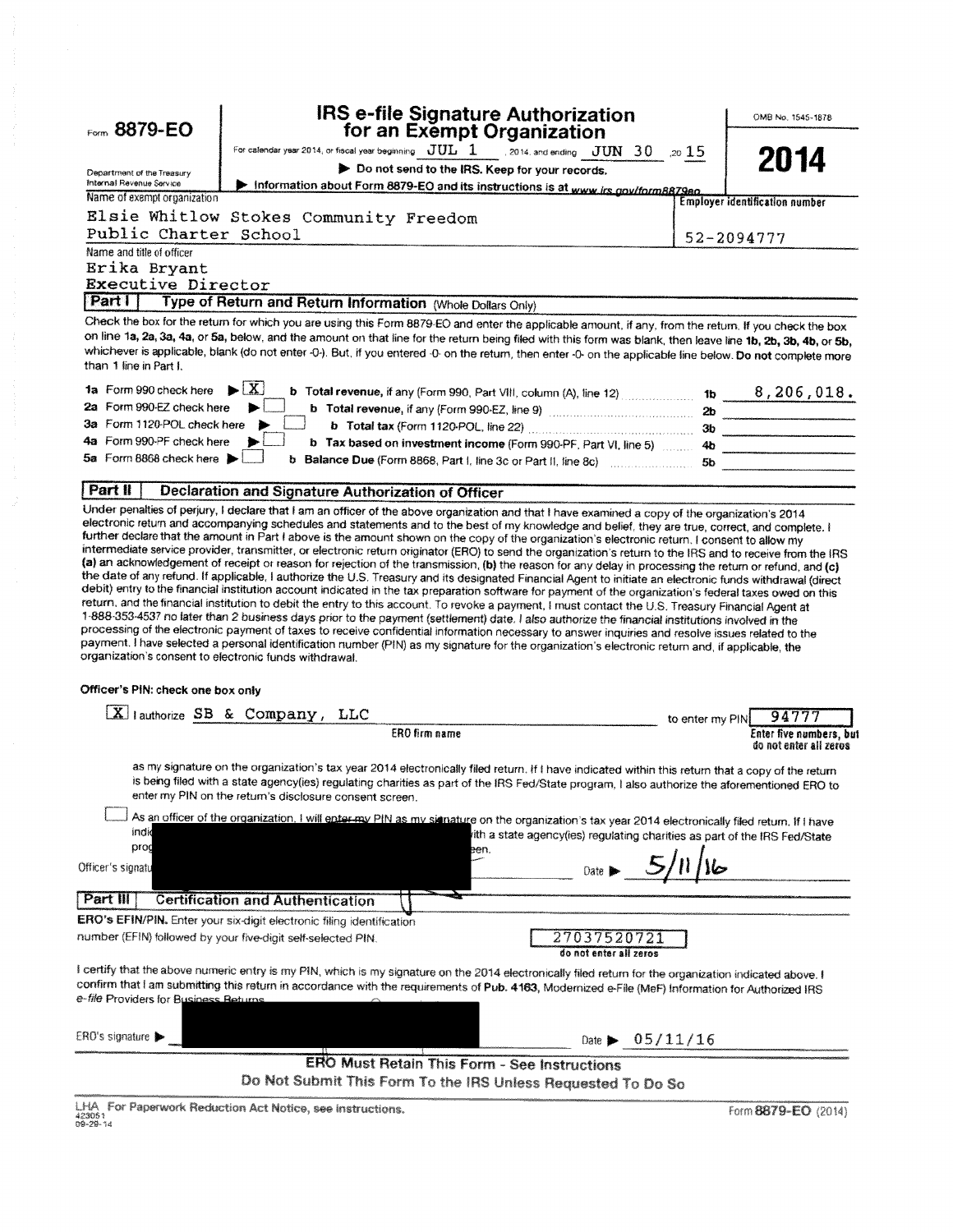|                         |                               |                                          | Extended to May 16, 2016                                                                                                                                                   |            |                                                     |                                                         |  |  |  |  |
|-------------------------|-------------------------------|------------------------------------------|----------------------------------------------------------------------------------------------------------------------------------------------------------------------------|------------|-----------------------------------------------------|---------------------------------------------------------|--|--|--|--|
|                         |                               |                                          | <b>Return of Organization Exempt From Income Tax</b>                                                                                                                       |            |                                                     | OMB No. 1545-0047                                       |  |  |  |  |
|                         |                               | Form 990                                 | Under section 501(c), 527, or 4947(a)(1) of the Internal Revenue Code (except private foundations)                                                                         |            |                                                     |                                                         |  |  |  |  |
|                         |                               | Department of the Treasury               | Do not enter social security numbers on this form as it may be made public.                                                                                                |            |                                                     | <b>Open to Public</b>                                   |  |  |  |  |
|                         |                               | <b>Internal Revenue Service</b>          | Information about Form 990 and its instructions is at www.irs.gov/form990.                                                                                                 |            |                                                     | Inspection                                              |  |  |  |  |
|                         |                               |                                          | A For the 2014 calendar year, or tax year beginning $JUL$ 1, $2014$                                                                                                        |            | 2015<br>and ending $JUN$ 30,                        |                                                         |  |  |  |  |
|                         | <b>B</b> Check if applicable: |                                          | C Name of organization                                                                                                                                                     |            | D Employer identification number                    |                                                         |  |  |  |  |
|                         |                               |                                          | Elsie Whitlow Stokes Community Freedom                                                                                                                                     |            |                                                     |                                                         |  |  |  |  |
|                         | Address<br> change<br>Name    |                                          | Public Charter School                                                                                                                                                      |            |                                                     |                                                         |  |  |  |  |
|                         | change<br>Initial             |                                          | Doing business as                                                                                                                                                          |            |                                                     | 52-2094777                                              |  |  |  |  |
|                         | return<br>Final               |                                          | Number and street (or P.O. box if mail is not delivered to street address)                                                                                                 | Room/suite | E Telephone number                                  | $202 - 265 - 7237$                                      |  |  |  |  |
|                         | return/<br>termin-            |                                          | 3700 Oakview Terrace, NW                                                                                                                                                   |            |                                                     | 8, 206, 018.                                            |  |  |  |  |
|                         | ated<br>Amended               |                                          | City or town, state or province, country, and ZIP or foreign postal code<br>Washington, DC<br>20017                                                                        |            | G Gross receipts \$                                 |                                                         |  |  |  |  |
|                         | Ireturn<br>Applica-<br>Ition  |                                          | F Name and address of principal officer: Erika Bryant                                                                                                                      |            | H(a) Is this a group return<br>for subordinates?    | $\,$ Yes $\,$ $\rm X$ No $\,$                           |  |  |  |  |
|                         | pending                       |                                          | same as C above                                                                                                                                                            |            | $H(b)$ Are all subordinates included? $\Box$ Yes    | No                                                      |  |  |  |  |
|                         |                               | Tax-exempt status: $X \over 3$ 501(c)(3) | $501(c)$ (<br>$\sqrt{\frac{1}{1}}$ (insert no.)<br>$4947(a)(1)$ or                                                                                                         | 527        |                                                     | If "No," attach a list. (see instructions)              |  |  |  |  |
|                         |                               |                                          | Website: WWW.ewstokes.org                                                                                                                                                  |            | $H(c)$ Group exemption number $\blacktriangleright$ |                                                         |  |  |  |  |
|                         |                               |                                          | K Form of organization: $X$ Corporation<br>Trust<br>Other $\blacktriangleright$<br>Association                                                                             |            |                                                     | L Year of formation: 1998 M State of legal domicile: DC |  |  |  |  |
|                         |                               | Part I Summary                           |                                                                                                                                                                            |            |                                                     |                                                         |  |  |  |  |
|                         | 1.                            |                                          | Briefly describe the organization's mission or most significant activities: To educate culturally diverse                                                                  |            |                                                     |                                                         |  |  |  |  |
| Activities & Governance |                               |                                          | children to become responsible citizens committed to social justice.                                                                                                       |            |                                                     |                                                         |  |  |  |  |
|                         | 2                             |                                          | Check this box $\blacktriangleright$ $\Box$ if the organization discontinued its operations or disposed of more than 25% of its net assets.                                |            |                                                     |                                                         |  |  |  |  |
|                         | 3                             |                                          | Number of voting members of the governing body (Part VI, line 1a)                                                                                                          |            | 3                                                   | 11<br>$\overline{11}$                                   |  |  |  |  |
|                         | 4                             | $\overline{\mathbf{4}}$<br>5             |                                                                                                                                                                            |            |                                                     |                                                         |  |  |  |  |
|                         | 5                             | 129                                      |                                                                                                                                                                            |            |                                                     |                                                         |  |  |  |  |
|                         |                               |                                          |                                                                                                                                                                            |            | 6                                                   | 100<br>524,614.                                         |  |  |  |  |
|                         |                               |                                          |                                                                                                                                                                            |            | 7a<br>7 <sub>b</sub>                                | $-56, 145.$                                             |  |  |  |  |
|                         |                               |                                          |                                                                                                                                                                            |            | <b>Prior Year</b>                                   | <b>Current Year</b>                                     |  |  |  |  |
|                         | 8                             |                                          |                                                                                                                                                                            |            | 1,010,599.                                          | 842, 217.                                               |  |  |  |  |
| Revenue                 | 9                             |                                          | Program service revenue (Part VIII, line 2g)                                                                                                                               |            | 6, 136, 440.                                        | 7,306,806.                                              |  |  |  |  |
|                         | 10                            |                                          |                                                                                                                                                                            |            | 3,098.                                              | 416.                                                    |  |  |  |  |
|                         | 11                            |                                          | Other revenue (Part VIII, column (A), lines 5, 6d, 8c, 9c, 10c, and 11e)                                                                                                   |            | 44,028.                                             | 56,579.                                                 |  |  |  |  |
|                         | 12                            |                                          | Total revenue - add lines 8 through 11 (must equal Part VIII, column (A), line 12)                                                                                         |            | 7,194,165.                                          | 8, 206, 018.                                            |  |  |  |  |
|                         | 13                            |                                          | Grants and similar amounts paid (Part IX, column (A), lines 1-3) <i></i>                                                                                                   |            | о.                                                  | υ.                                                      |  |  |  |  |
|                         | 14                            |                                          |                                                                                                                                                                            |            | σ.                                                  | σ.                                                      |  |  |  |  |
|                         |                               |                                          | 15 Salaries, other compensation, employee benefits (Part IX, column (A), lines 5-10)                                                                                       |            | 4,687,129.                                          | 4,840,106.                                              |  |  |  |  |
| Expenses                |                               |                                          |                                                                                                                                                                            |            | 0.                                                  | Ο.                                                      |  |  |  |  |
|                         |                               |                                          |                                                                                                                                                                            |            |                                                     |                                                         |  |  |  |  |
|                         |                               |                                          |                                                                                                                                                                            |            | 2, 292, 347.                                        | 2,392,712.                                              |  |  |  |  |
|                         | 18                            |                                          | Total expenses. Add lines 13-17 (must equal Part IX, column (A), line 25)                                                                                                  |            | 6,979,476.                                          | 7,232,818.<br>973, 200.                                 |  |  |  |  |
|                         | 19                            |                                          |                                                                                                                                                                            |            | 214,689.                                            |                                                         |  |  |  |  |
| Net Assets or           |                               |                                          |                                                                                                                                                                            |            | <b>Beginning of Current Year</b><br>10,605,466.     | <b>End of Year</b><br>11, 113, 459.                     |  |  |  |  |
|                         | 20<br>21                      | Total assets (Part X, line 16)           | Total liabilities (Part X, line 26)                                                                                                                                        |            | 7,970,702.                                          | 7,505,495.                                              |  |  |  |  |
|                         | 22                            |                                          |                                                                                                                                                                            |            | 2,634,764.                                          | 3,607,964.                                              |  |  |  |  |
|                         | Part II                       | <b>Signature Block</b>                   |                                                                                                                                                                            |            |                                                     |                                                         |  |  |  |  |
|                         |                               |                                          | Under penalties of perjury, I declare that I have examined this return, including accompanying schedules and statements, and to the best of my knowledge and belief, it is |            |                                                     |                                                         |  |  |  |  |
|                         |                               |                                          | true, correct, and complete. Declaration of preparer (other than officer) is based on all information of which preparer has any knowledge.                                 |            |                                                     |                                                         |  |  |  |  |
|                         |                               |                                          |                                                                                                                                                                            |            |                                                     |                                                         |  |  |  |  |
| Sign                    |                               |                                          | Signature of officer                                                                                                                                                       |            | Date                                                |                                                         |  |  |  |  |
| Here                    |                               |                                          | Erika Bryant, Executive Director                                                                                                                                           |            |                                                     |                                                         |  |  |  |  |

| Here     | Erika Bryant, Executive Director                                                  |                      |                                                                                                                                                                                                                                                                                                                                                                                                                                                                                                                        |  |  |  |  |  |
|----------|-----------------------------------------------------------------------------------|----------------------|------------------------------------------------------------------------------------------------------------------------------------------------------------------------------------------------------------------------------------------------------------------------------------------------------------------------------------------------------------------------------------------------------------------------------------------------------------------------------------------------------------------------|--|--|--|--|--|
|          | Type or print name and title                                                      |                      |                                                                                                                                                                                                                                                                                                                                                                                                                                                                                                                        |  |  |  |  |  |
|          | Print/Type preparer's name                                                        | Preparer's signature | Date<br>PTIN<br>Check                                                                                                                                                                                                                                                                                                                                                                                                                                                                                                  |  |  |  |  |  |
| Paid     | Monique Booker                                                                    |                      | P00644231<br>$05/11/16$ self-employed                                                                                                                                                                                                                                                                                                                                                                                                                                                                                  |  |  |  |  |  |
| Preparer | SB & Company, LLC<br>Firm's name                                                  |                      | $\sqrt{5 \text{ Tr} \cdot \text{Tr} \cdot \text{Tr} \cdot \text{Tr} \cdot \text{Tr} \cdot \text{Tr} \cdot \text{Tr} \cdot \text{Tr} \cdot \text{Tr} \cdot \text{Tr} \cdot \text{Tr} \cdot \text{Tr} \cdot \text{Tr} \cdot \text{Tr} \cdot \text{Tr} \cdot \text{Tr} \cdot \text{Tr} \cdot \text{Tr} \cdot \text{Tr} \cdot \text{Tr} \cdot \text{Tr} \cdot \text{Tr} \cdot \text{Tr} \cdot \text{Tr} \cdot \text{Tr} \cdot \text{Tr} \cdot \text{Tr} \cdot \text{Tr} \cdot \text{Tr} \cdot \text{Tr} \cdot \text{Tr} \$ |  |  |  |  |  |
| Use Only | Firm's address 200 International Circle, Suite 5500                               |                      |                                                                                                                                                                                                                                                                                                                                                                                                                                                                                                                        |  |  |  |  |  |
|          | Hunt Valley, MD 21030<br>Phone no. $(410)$ 584-0060                               |                      |                                                                                                                                                                                                                                                                                                                                                                                                                                                                                                                        |  |  |  |  |  |
|          | May the IRS discuss this return with the preparer shown above? (see instructions) |                      | $X \mid$<br><b>No</b><br>Yes                                                                                                                                                                                                                                                                                                                                                                                                                                                                                           |  |  |  |  |  |
|          |                                                                                   |                      | $\mathbf{A}$<br>$\overline{\phantom{a}}$                                                                                                                                                                                                                                                                                                                                                                                                                                                                               |  |  |  |  |  |

432001 11-07-14 **For Paperwork Reduction Act Notice, see the separate instructions.** LHA Form (2014)

Form **990** (2014)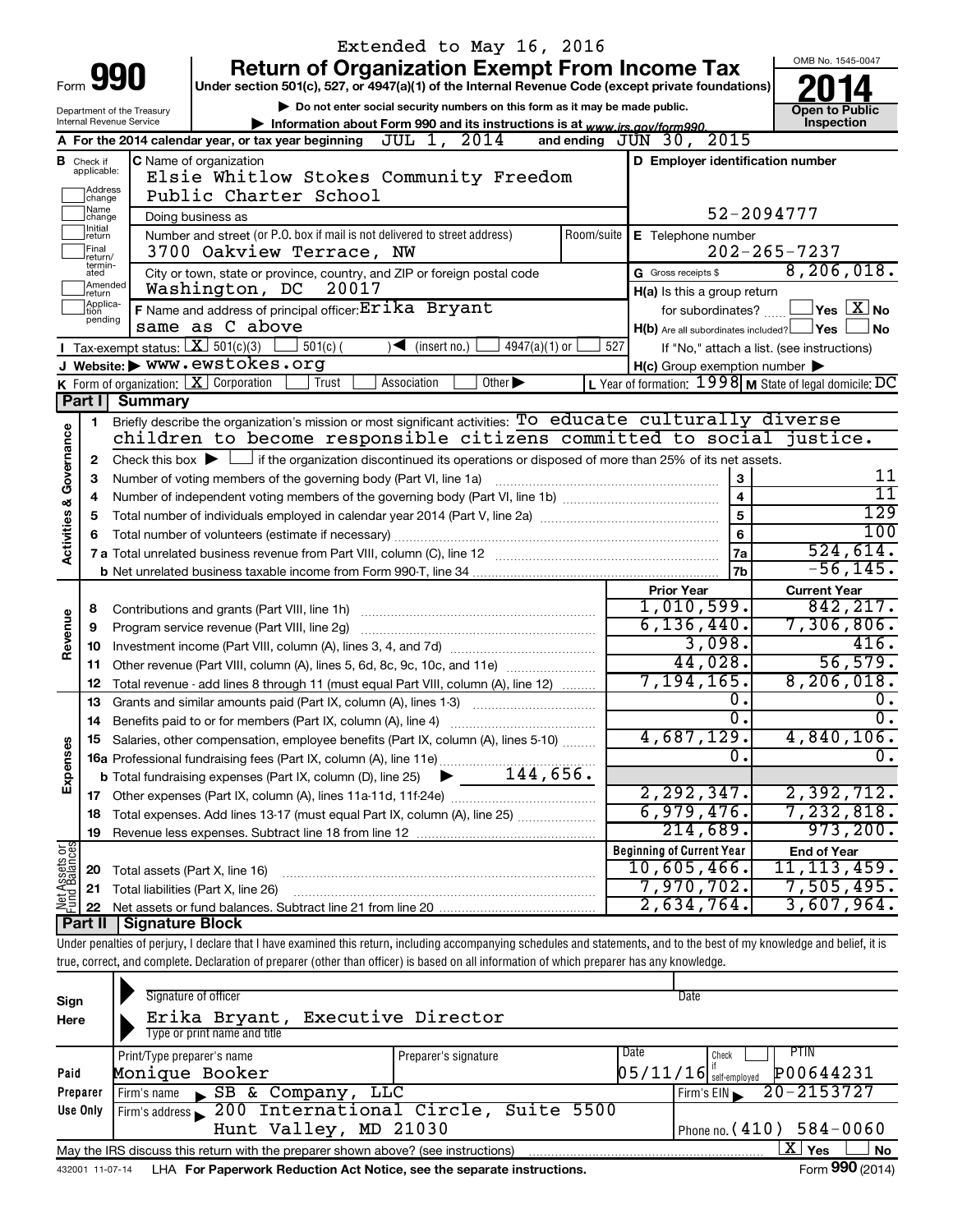|                          | Elsie Whitlow Stokes Community Freedom<br>Public Charter School<br>Form 990 (2014)                                                                                                      | 52-2094777                             | Page 2                                                     |
|--------------------------|-----------------------------------------------------------------------------------------------------------------------------------------------------------------------------------------|----------------------------------------|------------------------------------------------------------|
|                          | Part III   Statement of Program Service Accomplishments                                                                                                                                 |                                        |                                                            |
|                          |                                                                                                                                                                                         |                                        | $\boxed{\text{X}}$                                         |
| 1.                       | Briefly describe the organization's mission:                                                                                                                                            |                                        |                                                            |
|                          | Established in 1998, the Elise Whitlow Stokes Community Freedom Public                                                                                                                  |                                        |                                                            |
|                          | Charter School prepares 349 culturally diverse pre-school and                                                                                                                           |                                        |                                                            |
|                          | elementary school students in the District of Columbia to be leaders,                                                                                                                   |                                        |                                                            |
|                          | scholars, and responsible citizens who are committed to social                                                                                                                          |                                        |                                                            |
| $\mathbf{2}$             | Did the organization undertake any significant program services during the year which were not listed on                                                                                |                                        |                                                            |
|                          | the prior Form 990 or 990-EZ?                                                                                                                                                           |                                        | $\overline{\ }$ Yes $\overline{\phantom{a} \mathrm{X}}$ No |
|                          | If "Yes," describe these new services on Schedule O.                                                                                                                                    | $\Box$ Yes $~\boxtimes~$ No            |                                                            |
| 3                        | Did the organization cease conducting, or make significant changes in how it conducts, any program services?                                                                            |                                        |                                                            |
|                          | If "Yes," describe these changes on Schedule O.<br>Describe the organization's program service accomplishments for each of its three largest program services, as measured by expenses. |                                        |                                                            |
| 4                        | Section 501(c)(3) and 501(c)(4) organizations are required to report the amount of grants and allocations to others, the total expenses, and                                            |                                        |                                                            |
|                          | revenue, if any, for each program service reported.                                                                                                                                     |                                        |                                                            |
|                          | $5,244,956$ $\frac{1}{2}$ including grants of \$<br>) (Expenses \$<br>4a (Code:                                                                                                         | 6,383,867.<br>) (Revenue \$            |                                                            |
|                          | The instructional program serves approximately 350 pre-kindergarten                                                                                                                     |                                        |                                                            |
|                          | through 6th grade students. The Elsie Whitlow Stokes Community Freedom                                                                                                                  |                                        |                                                            |
|                          | PCS After School Program embodies the school's mission of sustaining                                                                                                                    |                                        |                                                            |
|                          | and enhancing a dynamic, disciplined and diverse learning community                                                                                                                     |                                        |                                                            |
|                          | that ensures academic excellence and preparation for active leadership                                                                                                                  |                                        |                                                            |
|                          | and responsible global citizenship for all students.                                                                                                                                    |                                        |                                                            |
|                          |                                                                                                                                                                                         |                                        |                                                            |
|                          |                                                                                                                                                                                         |                                        |                                                            |
|                          |                                                                                                                                                                                         |                                        |                                                            |
|                          |                                                                                                                                                                                         |                                        |                                                            |
|                          |                                                                                                                                                                                         |                                        |                                                            |
|                          |                                                                                                                                                                                         |                                        |                                                            |
|                          | $500, 056$ . including grants of \$<br>4b (Code:<br>) (Expenses \$<br>The Stokes School food service department prepares and serves                                                     | 608,640.<br>) (Revenue \$              |                                                            |
|                          | breakfast, lunch and supper to students and staff on a daily basis. All                                                                                                                 |                                        |                                                            |
|                          | of the food is prepared fresh daily, from scratch, with local                                                                                                                           |                                        |                                                            |
|                          | ingredients as much as possible. We partner with local organizations                                                                                                                    |                                        |                                                            |
|                          | such as DC Farm to School, the Washington Youth Garden and local meat                                                                                                                   |                                        |                                                            |
|                          | providers.                                                                                                                                                                              |                                        |                                                            |
|                          |                                                                                                                                                                                         |                                        |                                                            |
|                          |                                                                                                                                                                                         |                                        |                                                            |
|                          |                                                                                                                                                                                         |                                        |                                                            |
|                          |                                                                                                                                                                                         |                                        |                                                            |
|                          |                                                                                                                                                                                         |                                        |                                                            |
|                          |                                                                                                                                                                                         |                                        |                                                            |
|                          | $\overline{258,227}$ including grants of \$<br>4c (Code:<br>(Expenses \$                                                                                                                | $31\overline{4}$ , 299.<br>(Revenue \$ |                                                            |
|                          | Students engage in creative activities to supplement as well as                                                                                                                         |                                        |                                                            |
|                          | complement student learning. Students enrolled in the after school                                                                                                                      |                                        |                                                            |
|                          | program not only learn the language arts and mathematics fundamentals                                                                                                                   |                                        |                                                            |
|                          | but are also be exposed to world cultures. They learn about the                                                                                                                         |                                        |                                                            |
|                          | language, the customs, the foods, the environment and the people. In                                                                                                                    |                                        |                                                            |
|                          | addition to these learning activities, students engage in visual arts,                                                                                                                  |                                        |                                                            |
|                          | arts & crafts, music and movement, dance, steel drums, African                                                                                                                          |                                        |                                                            |
|                          | drumming, violin, guitar, reading and literacy groups and other                                                                                                                         |                                        |                                                            |
|                          | activities.                                                                                                                                                                             |                                        |                                                            |
|                          |                                                                                                                                                                                         |                                        |                                                            |
|                          |                                                                                                                                                                                         |                                        |                                                            |
|                          |                                                                                                                                                                                         |                                        |                                                            |
|                          | 4d Other program services (Describe in Schedule O.)                                                                                                                                     |                                        |                                                            |
|                          | (Expenses \$<br>(Revenue \$<br>including grants of \$                                                                                                                                   |                                        |                                                            |
|                          | 6,003,239.<br>Total program service expenses                                                                                                                                            |                                        |                                                            |
|                          |                                                                                                                                                                                         | Form 990 (2014)                        |                                                            |
| 432002<br>$11 - 07 - 14$ |                                                                                                                                                                                         |                                        |                                                            |
|                          | 2                                                                                                                                                                                       |                                        |                                                            |
|                          | 2014.05030 Elsie Whitlow Stokes Commun ELSIE 2<br>15560511 138138 ELSIE                                                                                                                 |                                        |                                                            |
|                          |                                                                                                                                                                                         |                                        |                                                            |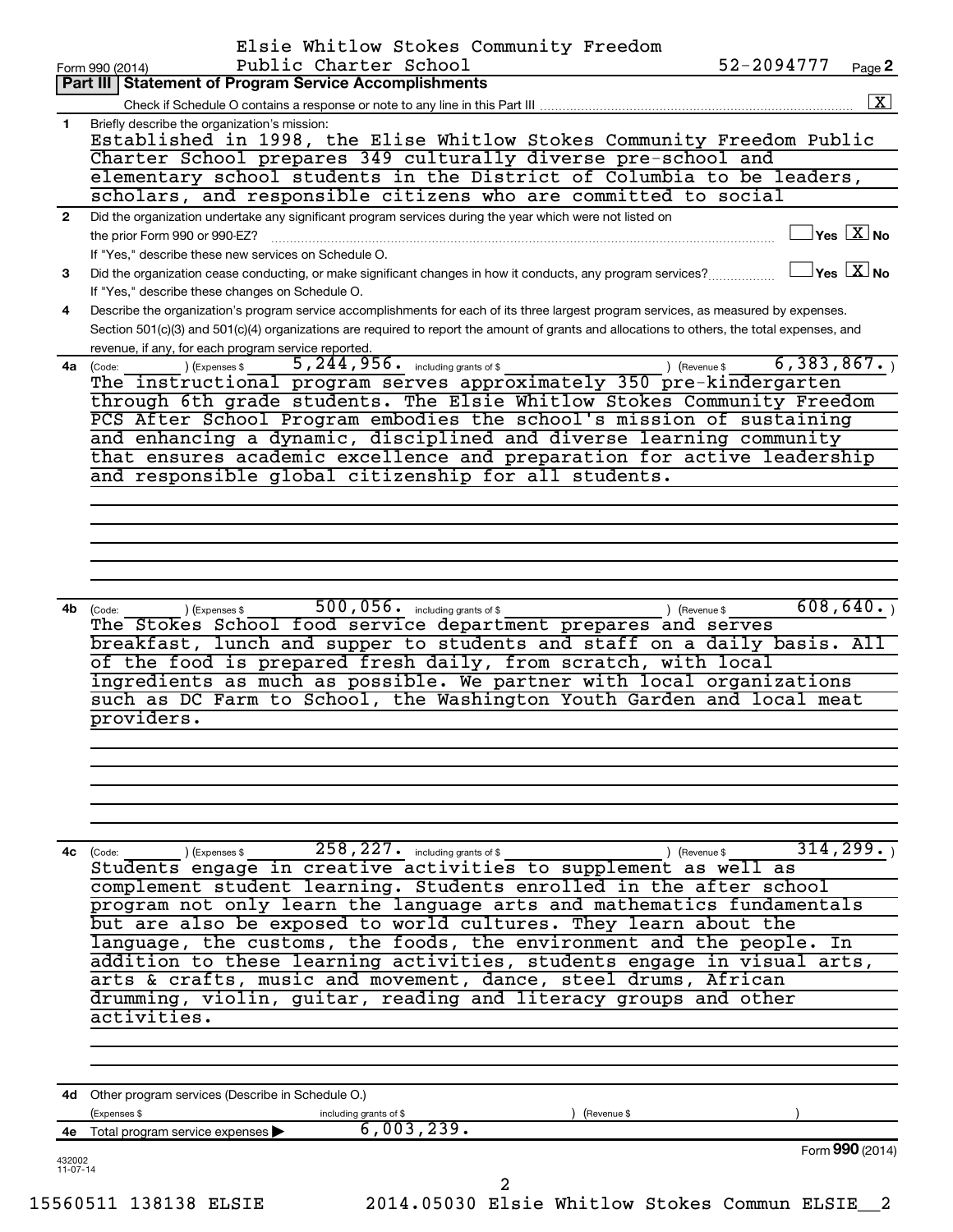|     | 52-2094777<br>Public Charter School<br>Form 990 (2014)                                                                               |                 |                         | Page 3                  |
|-----|--------------------------------------------------------------------------------------------------------------------------------------|-----------------|-------------------------|-------------------------|
|     | <b>Part IV   Checklist of Required Schedules</b>                                                                                     |                 |                         |                         |
|     |                                                                                                                                      |                 | Yes                     | No                      |
| 1.  | Is the organization described in section $501(c)(3)$ or $4947(a)(1)$ (other than a private foundation)?                              |                 |                         |                         |
|     | If "Yes," complete Schedule A                                                                                                        | 1               | х                       |                         |
| 2   |                                                                                                                                      | $\overline{2}$  | $\overline{\texttt{x}}$ |                         |
| 3   | Did the organization engage in direct or indirect political campaign activities on behalf of or in opposition to candidates for      |                 |                         |                         |
|     |                                                                                                                                      | 3               |                         | x                       |
| 4   | Section 501(c)(3) organizations. Did the organization engage in lobbying activities, or have a section 501(h) election in effect     |                 |                         |                         |
|     |                                                                                                                                      | 4               |                         | x                       |
| 5   | Is the organization a section 501(c)(4), 501(c)(5), or 501(c)(6) organization that receives membership dues, assessments, or         |                 |                         |                         |
|     |                                                                                                                                      | 5               |                         | x                       |
| 6   | Did the organization maintain any donor advised funds or any similar funds or accounts for which donors have the right to            |                 |                         |                         |
|     | provide advice on the distribution or investment of amounts in such funds or accounts? If "Yes," complete Schedule D, Part I         | 6               |                         | х                       |
| 7   | Did the organization receive or hold a conservation easement, including easements to preserve open space,                            |                 |                         |                         |
|     | the environment, historic land areas, or historic structures? If "Yes," complete Schedule D, Part II                                 | $\overline{7}$  |                         | х                       |
| 8   | Did the organization maintain collections of works of art, historical treasures, or other similar assets? If "Yes," complete         |                 |                         |                         |
|     |                                                                                                                                      | 8               |                         | x                       |
| 9   | Did the organization report an amount in Part X, line 21, for escrow or custodial account liability; serve as a custodian for        |                 |                         |                         |
|     | amounts not listed in Part X; or provide credit counseling, debt management, credit repair, or debt negotiation services?            |                 |                         |                         |
|     | If "Yes," complete Schedule D, Part IV                                                                                               | 9               |                         | х                       |
| 10  | Did the organization, directly or through a related organization, hold assets in temporarily restricted endowments, permanent        |                 |                         |                         |
|     |                                                                                                                                      | 10              |                         | x                       |
| 11  | If the organization's answer to any of the following questions is "Yes," then complete Schedule D, Parts VI, VII, VIII, IX, or X     |                 |                         |                         |
|     | as applicable.                                                                                                                       |                 |                         |                         |
|     | a Did the organization report an amount for land, buildings, and equipment in Part X, line 10? If "Yes," complete Schedule D,        |                 |                         |                         |
|     | Part VI                                                                                                                              | 11a             | X                       |                         |
|     | <b>b</b> Did the organization report an amount for investments - other securities in Part X, line 12 that is 5% or more of its total |                 |                         |                         |
|     |                                                                                                                                      | 11b             |                         | x                       |
|     | c Did the organization report an amount for investments - program related in Part X, line 13 that is 5% or more of its total         |                 |                         |                         |
|     |                                                                                                                                      | 11c             |                         | x                       |
|     | d Did the organization report an amount for other assets in Part X, line 15 that is 5% or more of its total assets reported in       |                 |                         |                         |
|     |                                                                                                                                      | 11d             |                         | х                       |
|     |                                                                                                                                      | 11e             |                         | $\overline{\mathtt{x}}$ |
|     | f Did the organization's separate or consolidated financial statements for the tax year include a footnote that addresses            |                 |                         |                         |
|     | the organization's liability for uncertain tax positions under FIN 48 (ASC 740)? If "Yes," complete Schedule D, Part X               | 11f             | х                       |                         |
|     | 12a Did the organization obtain separate, independent audited financial statements for the tax year? If "Yes," complete              |                 |                         |                         |
|     | Schedule D, Parts XI and XII                                                                                                         | 12a             | $\mathbf X$             |                         |
|     | <b>b</b> Was the organization included in consolidated, independent audited financial statements for the tax year?                   |                 |                         |                         |
|     | If "Yes," and if the organization answered "No" to line 12a, then completing Schedule D, Parts XI and XII is optional                | 12 <sub>b</sub> |                         | x                       |
| 13  | Is the organization a school described in section 170(b)(1)(A)(ii)? If "Yes," complete Schedule E [[[[[[[[[[[[                       | 13              | $\overline{\text{x}}$   |                         |
| 14a |                                                                                                                                      | 14a             |                         | х                       |
| b   | Did the organization have aggregate revenues or expenses of more than \$10,000 from grantmaking, fundraising, business,              |                 |                         |                         |
|     | investment, and program service activities outside the United States, or aggregate foreign investments valued at \$100,000           |                 |                         |                         |
|     |                                                                                                                                      | 14b             |                         | x                       |
| 15  | Did the organization report on Part IX, column (A), line 3, more than \$5,000 of grants or other assistance to or for any            |                 |                         |                         |
|     |                                                                                                                                      | 15              |                         | x                       |
| 16  | Did the organization report on Part IX, column (A), line 3, more than \$5,000 of aggregate grants or other assistance to             |                 |                         |                         |
|     |                                                                                                                                      | 16              |                         | x                       |
| 17  | Did the organization report a total of more than \$15,000 of expenses for professional fundraising services on Part IX,              |                 |                         |                         |
|     |                                                                                                                                      | 17              |                         | x                       |
| 18  | Did the organization report more than \$15,000 total of fundraising event gross income and contributions on Part VIII, lines         |                 |                         |                         |
|     |                                                                                                                                      | 18              |                         | x.                      |
| 19  | Did the organization report more than \$15,000 of gross income from gaming activities on Part VIII, line 9a? If "Yes,"               |                 |                         |                         |
|     |                                                                                                                                      | 19              |                         | х                       |
|     |                                                                                                                                      | 20a             |                         | $\overline{\textbf{X}}$ |
|     |                                                                                                                                      | 20 <sub>b</sub> |                         |                         |
|     |                                                                                                                                      |                 |                         | Form 990 (2014)         |

432003 11-07-14

#### Elsie Whitlow Stokes Community Freedom

|  | rm 990 (2014) |  |
|--|---------------|--|
|  |               |  |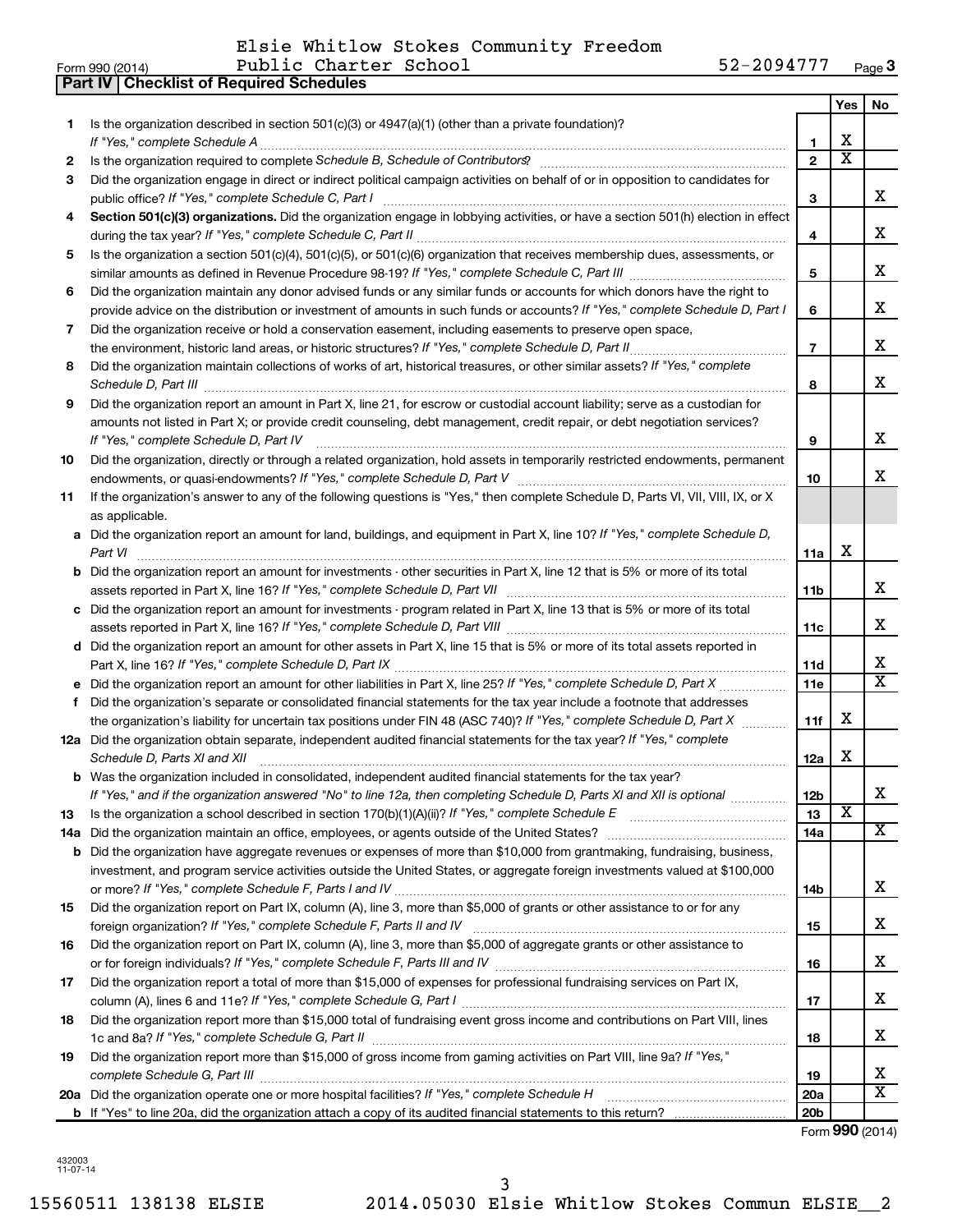Elsie Whitlow Stokes Community Freedom

|    | 52-2094777<br>Public Charter School<br>Form 990 (2014)                                                                          |                 |            | Page 4                   |
|----|---------------------------------------------------------------------------------------------------------------------------------|-----------------|------------|--------------------------|
|    | <b>Part IV</b><br><b>Checklist of Required Schedules (continued)</b>                                                            |                 |            |                          |
|    |                                                                                                                                 |                 | <b>Yes</b> | No                       |
| 21 | Did the organization report more than \$5,000 of grants or other assistance to any domestic organization or                     |                 |            |                          |
|    | domestic government on Part IX, column (A), line 1? If "Yes," complete Schedule I, Parts I and II                               | 21              |            | x                        |
| 22 | Did the organization report more than \$5,000 of grants or other assistance to or for domestic individuals on                   |                 |            |                          |
|    |                                                                                                                                 | 22              |            | x                        |
| 23 | Did the organization answer "Yes" to Part VII, Section A, line 3, 4, or 5 about compensation of the organization's current      |                 |            |                          |
|    | and former officers, directors, trustees, key employees, and highest compensated employees? If "Yes," complete                  |                 |            |                          |
|    | Schedule J                                                                                                                      | 23              |            | x                        |
|    | 24a Did the organization have a tax-exempt bond issue with an outstanding principal amount of more than \$100,000 as of the     |                 |            |                          |
|    | last day of the year, that was issued after December 31, 2002? If "Yes," answer lines 24b through 24d and complete              |                 |            |                          |
|    | Schedule K. If "No", go to line 25a                                                                                             | 24a             |            | x                        |
| b  |                                                                                                                                 | 24 <sub>b</sub> |            |                          |
| с  | Did the organization maintain an escrow account other than a refunding escrow at any time during the year to defease            |                 |            |                          |
|    |                                                                                                                                 | 24 <sub>c</sub> |            |                          |
|    | d Did the organization act as an "on behalf of" issuer for bonds outstanding at any time during the year?                       | 24d             |            |                          |
|    | 25a Section 501(c)(3), 501(c)(4), and 501(c)(29) organizations. Did the organization engage in an excess benefit                |                 |            |                          |
|    |                                                                                                                                 | 25a             |            | x                        |
|    | Is the organization aware that it engaged in an excess benefit transaction with a disqualified person in a prior year, and      |                 |            |                          |
| b  | that the transaction has not been reported on any of the organization's prior Forms 990 or 990-EZ? If "Yes," complete           |                 |            |                          |
|    | Schedule L, Part I                                                                                                              |                 |            | x                        |
|    |                                                                                                                                 | 25b             |            |                          |
| 26 | Did the organization report any amount on Part X, line 5, 6, or 22 for receivables from or payables to any current or           |                 |            |                          |
|    | former officers, directors, trustees, key employees, highest compensated employees, or disqualified persons? If "Yes,"          |                 |            | x                        |
|    | complete Schedule L, Part II                                                                                                    | 26              |            |                          |
| 27 | Did the organization provide a grant or other assistance to an officer, director, trustee, key employee, substantial            |                 |            |                          |
|    | contributor or employee thereof, a grant selection committee member, or to a 35% controlled entity or family member             |                 |            |                          |
|    |                                                                                                                                 | 27              |            | Х                        |
| 28 | Was the organization a party to a business transaction with one of the following parties (see Schedule L, Part IV               |                 |            |                          |
|    | instructions for applicable filing thresholds, conditions, and exceptions):                                                     |                 |            |                          |
| а  | A current or former officer, director, trustee, or key employee? If "Yes," complete Schedule L, Part IV                         | 28a             |            | х                        |
| b  | A family member of a current or former officer, director, trustee, or key employee? If "Yes," complete Schedule L, Part IV      | 28 <sub>b</sub> |            | $\overline{X}$           |
| c  | An entity of which a current or former officer, director, trustee, or key employee (or a family member thereof) was an officer, |                 |            |                          |
|    | director, trustee, or direct or indirect owner? If "Yes," complete Schedule L, Part IV                                          | 28c             |            | х                        |
| 29 |                                                                                                                                 | 29              |            | $\overline{\mathbf{x}}$  |
| 30 | Did the organization receive contributions of art, historical treasures, or other similar assets, or qualified conservation     |                 |            |                          |
|    |                                                                                                                                 | 30              |            | х                        |
| 31 | Did the organization liquidate, terminate, or dissolve and cease operations?                                                    |                 |            |                          |
|    | If "Yes," complete Schedule N, Part I                                                                                           | 31              |            | Х                        |
| 32 | Did the organization sell, exchange, dispose of, or transfer more than 25% of its net assets? If "Yes," complete                |                 |            |                          |
|    |                                                                                                                                 | 32              |            | х                        |
| 33 | Did the organization own 100% of an entity disregarded as separate from the organization under Regulations                      |                 |            |                          |
|    |                                                                                                                                 | 33              |            | х                        |
| 34 | Was the organization related to any tax-exempt or taxable entity? If "Yes," complete Schedule R, Part II, III, or IV, and       |                 |            |                          |
|    | Part V, line 1                                                                                                                  | 34              |            | х                        |
|    |                                                                                                                                 | 35a             |            | $\overline{\mathbf{x}}$  |
|    | b If "Yes" to line 35a, did the organization receive any payment from or engage in any transaction with a controlled entity     |                 |            |                          |
|    |                                                                                                                                 | 35 <sub>b</sub> |            |                          |
| 36 | Section 501(c)(3) organizations. Did the organization make any transfers to an exempt non-charitable related organization?      |                 |            |                          |
|    |                                                                                                                                 | 36              |            | x                        |
| 37 | Did the organization conduct more than 5% of its activities through an entity that is not a related organization                |                 |            |                          |
|    |                                                                                                                                 | 37              |            | x                        |
| 38 | Did the organization complete Schedule O and provide explanations in Schedule O for Part VI, lines 11b and 19?                  |                 |            |                          |
|    |                                                                                                                                 | 38              | х          |                          |
|    |                                                                                                                                 |                 |            | $F_{\rm OCD}$ QQQ (2014) |

Form (2014) **990**

432004 11-07-14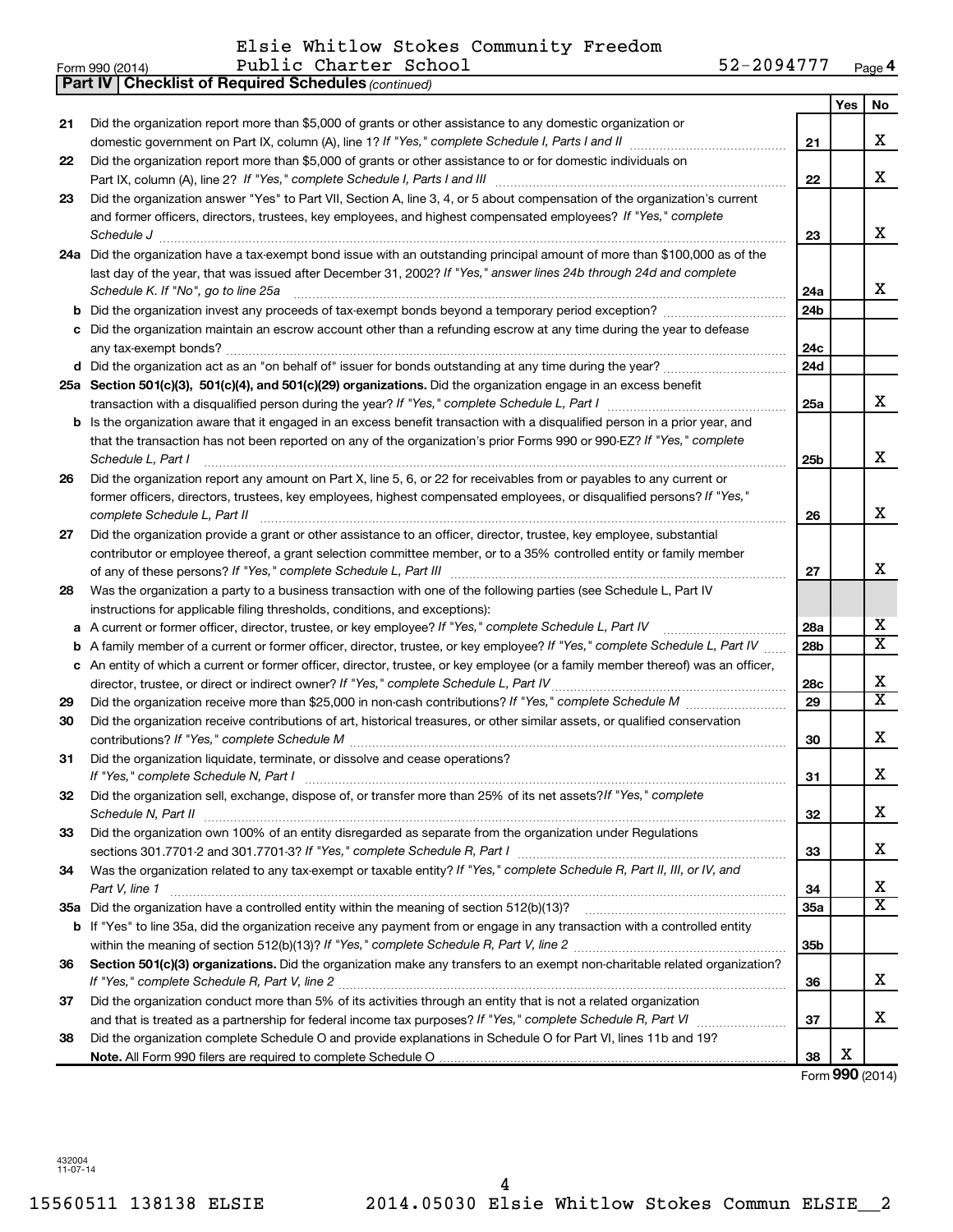|           | Elsie Whitlow Stokes Community Freedom |  |
|-----------|----------------------------------------|--|
| _________ |                                        |  |

|    | Part V<br><b>Statements Regarding Other IRS Filings and Tax Compliance</b><br>Check if Schedule O contains a response or note to any line in this Part V |                 |     |                |                       |                         |  |  |
|----|----------------------------------------------------------------------------------------------------------------------------------------------------------|-----------------|-----|----------------|-----------------------|-------------------------|--|--|
|    |                                                                                                                                                          |                 |     |                | <b>Yes</b>            | No                      |  |  |
|    |                                                                                                                                                          | 1a              | 17  |                |                       |                         |  |  |
|    | Enter the number of Forms W-2G included in line 1a. Enter -0- if not applicable                                                                          | 1 <sub>b</sub>  |     |                |                       |                         |  |  |
|    | c Did the organization comply with backup withholding rules for reportable payments to vendors and reportable gaming                                     |                 |     |                |                       |                         |  |  |
|    |                                                                                                                                                          |                 |     | 1c             |                       |                         |  |  |
|    | 2a Enter the number of employees reported on Form W-3, Transmittal of Wage and Tax Statements,                                                           |                 |     |                |                       |                         |  |  |
|    | filed for the calendar year ending with or within the year covered by this return                                                                        | 2a              | 129 |                |                       |                         |  |  |
|    |                                                                                                                                                          |                 |     | 2b             | х                     |                         |  |  |
|    |                                                                                                                                                          |                 |     |                |                       |                         |  |  |
|    | 3a Did the organization have unrelated business gross income of \$1,000 or more during the year?                                                         |                 |     | За             | х                     |                         |  |  |
|    | <b>b</b> If "Yes," has it filed a Form 990 T for this year? If "No," to line 3b, provide an explanation in Schedule O                                    |                 |     | 3 <sub>b</sub> | $\overline{\text{x}}$ |                         |  |  |
|    | 4a At any time during the calendar year, did the organization have an interest in, or a signature or other authority over, a                             |                 |     |                |                       |                         |  |  |
|    |                                                                                                                                                          |                 |     | 4a             |                       | x                       |  |  |
|    | <b>b</b> If "Yes," enter the name of the foreign country: $\blacktriangleright$                                                                          |                 |     |                |                       |                         |  |  |
|    | See instructions for filing requirements for FinCEN Form 114, Report of Foreign Bank and Financial Accounts (FBAR).                                      |                 |     |                |                       |                         |  |  |
|    |                                                                                                                                                          |                 |     | 5a             |                       | х                       |  |  |
|    |                                                                                                                                                          |                 |     | 5 <sub>b</sub> |                       | $\overline{\texttt{x}}$ |  |  |
|    |                                                                                                                                                          |                 |     | 5с             |                       |                         |  |  |
|    | 6a Does the organization have annual gross receipts that are normally greater than \$100,000, and did the organization solicit                           |                 |     |                |                       |                         |  |  |
|    | any contributions that were not tax deductible as charitable contributions?                                                                              |                 |     | 6a             |                       | х                       |  |  |
|    | <b>b</b> If "Yes," did the organization include with every solicitation an express statement that such contributions or gifts                            |                 |     |                |                       |                         |  |  |
|    | were not tax deductible?                                                                                                                                 |                 |     | 6b             |                       |                         |  |  |
| 7  | Organizations that may receive deductible contributions under section 170(c).<br>7а                                                                      |                 |     |                |                       |                         |  |  |
|    | Did the organization receive a payment in excess of \$75 made partly as a contribution and partly for goods and services provided to the payor?          |                 |     |                |                       |                         |  |  |
|    | 7b                                                                                                                                                       |                 |     |                |                       |                         |  |  |
|    | c Did the organization sell, exchange, or otherwise dispose of tangible personal property for which it was required                                      |                 |     |                |                       |                         |  |  |
|    |                                                                                                                                                          | 7d              |     | 7c             |                       | х                       |  |  |
|    | Did the organization receive any funds, directly or indirectly, to pay premiums on a personal benefit contract?                                          |                 |     | 7е             |                       | х                       |  |  |
|    | Did the organization, during the year, pay premiums, directly or indirectly, on a personal benefit contract?                                             |                 |     | 7f             |                       | $\overline{\text{X}}$   |  |  |
| t  | If the organization received a contribution of qualified intellectual property, did the organization file Form 8899 as required?                         |                 |     | 7g             |                       |                         |  |  |
| h  | If the organization received a contribution of cars, boats, airplanes, or other vehicles, did the organization file a Form 1098-C?                       |                 |     | 7h             |                       |                         |  |  |
| 8  | Sponsoring organizations maintaining donor advised funds. Did a donor advised fund maintained by the                                                     |                 |     |                |                       |                         |  |  |
|    |                                                                                                                                                          |                 |     | 8              |                       |                         |  |  |
| 9  | Sponsoring organizations maintaining donor advised funds.                                                                                                |                 |     |                |                       |                         |  |  |
|    |                                                                                                                                                          |                 |     | эа             |                       |                         |  |  |
|    |                                                                                                                                                          |                 |     | 9b             |                       |                         |  |  |
| 10 | Section 501(c)(7) organizations. Enter:                                                                                                                  |                 |     |                |                       |                         |  |  |
| а  |                                                                                                                                                          | 10a             |     |                |                       |                         |  |  |
|    | <b>b</b> Gross receipts, included on Form 990, Part VIII, line 12, for public use of club facilities <i>manument</i>                                     | 10 <sub>b</sub> |     |                |                       |                         |  |  |
| 11 | Section 501(c)(12) organizations. Enter:                                                                                                                 |                 |     |                |                       |                         |  |  |
| а  |                                                                                                                                                          | 11a             |     |                |                       |                         |  |  |
|    | b Gross income from other sources (Do not net amounts due or paid to other sources against                                                               |                 |     |                |                       |                         |  |  |
|    | amounts due or received from them.)                                                                                                                      | 11b             |     |                |                       |                         |  |  |
|    | 12a Section 4947(a)(1) non-exempt charitable trusts. Is the organization filing Form 990 in lieu of Form 1041?                                           |                 |     | 12a            |                       |                         |  |  |
|    | b If "Yes," enter the amount of tax-exempt interest received or accrued during the year                                                                  | 12b             |     |                |                       |                         |  |  |
| 13 | Section 501(c)(29) qualified nonprofit health insurance issuers.                                                                                         |                 |     |                |                       |                         |  |  |
|    | a Is the organization licensed to issue qualified health plans in more than one state?                                                                   |                 |     | 13a            |                       |                         |  |  |
|    | Note. See the instructions for additional information the organization must report on Schedule O.                                                        |                 |     |                |                       |                         |  |  |
|    | <b>b</b> Enter the amount of reserves the organization is required to maintain by the states in which the                                                |                 |     |                |                       |                         |  |  |
|    |                                                                                                                                                          | 13 <sub>b</sub> |     |                |                       |                         |  |  |
|    |                                                                                                                                                          | 13 <sub>c</sub> |     |                |                       |                         |  |  |
|    | 14a Did the organization receive any payments for indoor tanning services during the tax year?                                                           |                 |     | 14a            |                       | x                       |  |  |
|    | <b>b</b> If "Yes," has it filed a Form 720 to report these payments? If "No," provide an explanation in Schedule O                                       |                 |     | 14b            |                       |                         |  |  |

432005 11-07-14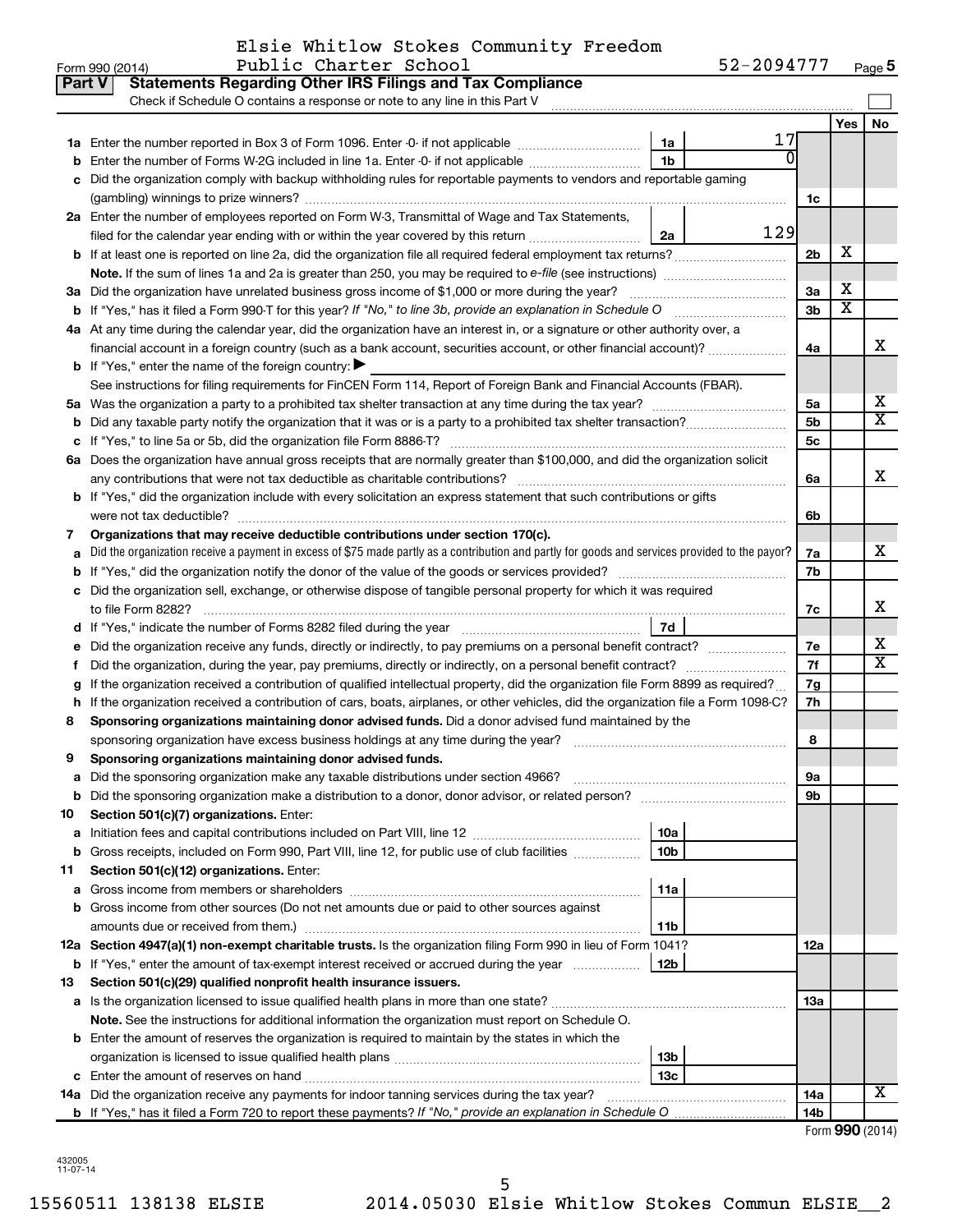#### Form 990 (2014) Public Charter School 52-2094777 <sub>Page</sub> Elsie Whitlow Stokes Community Freedom

**Part VI** Governance, Management, and Disclosure For each "Yes" response to lines 2 through 7b below, and for a "No" response **6**

| 11<br>1a Enter the number of voting members of the governing body at the end of the tax year <i>manumum</i><br>1a<br>If there are material differences in voting rights among members of the governing body, or if the governing<br>body delegated broad authority to an executive committee or similar committee, explain in Schedule O.<br>11<br>Enter the number of voting members included in line 1a, above, who are independent<br>1b<br>b<br>Did any officer, director, trustee, or key employee have a family relationship or a business relationship with any other<br>2<br>$\mathbf{2}$<br>Did the organization delegate control over management duties customarily performed by or under the direct supervision<br>3<br>3<br>4<br>Did the organization make any significant changes to its governing documents since the prior Form 990 was filed?<br>4<br>5<br>5<br>6<br>6<br>Did the organization have members, stockholders, or other persons who had the power to elect or appoint one or<br>7a<br>7a<br>Are any governance decisions of the organization reserved to (or subject to approval by) members, stockholders, or<br>b<br>7b<br>Did the organization contemporaneously document the meetings held or written actions undertaken during the year by the following:<br>8<br>8a<br>а<br>8b<br>Is there any officer, director, trustee, or key employee listed in Part VII, Section A, who cannot be reached at the<br>9<br>9<br><b>Section B. Policies</b> (This Section B requests information about policies not required by the Internal Revenue Code.)<br>10a<br><b>b</b> If "Yes," did the organization have written policies and procedures governing the activities of such chapters, affiliates,<br>10b<br>11a Has the organization provided a complete copy of this Form 990 to all members of its governing body before filing the form?<br>11a<br><b>b</b> Describe in Schedule O the process, if any, used by the organization to review this Form 990.<br>12a<br>Did the organization have a written conflict of interest policy? If "No," go to line 13<br>12a<br>Were officers, directors, or trustees, and key employees required to disclose annually interests that could give rise to conflicts?<br>12 <sub>b</sub><br>Did the organization regularly and consistently monitor and enforce compliance with the policy? If "Yes," describe<br>с<br>in Schedule O how this was done manufactured and continuum and contact the was done manufactured and contact t<br>12c<br>13<br>13<br>14<br>14<br>Did the process for determining compensation of the following persons include a review and approval by independent<br>15<br>persons, comparability data, and contemporaneous substantiation of the deliberation and decision?<br>a The organization's CEO, Executive Director, or top management official manufactured content content of the organization's CEO, Executive Director, or top management official manufactured content of the state of the state<br>15a<br>15b<br>If "Yes" to line 15a or 15b, describe the process in Schedule O (see instructions).<br><b>16a</b> Did the organization invest in, contribute assets to, or participate in a joint venture or similar arrangement with a<br>taxable entity during the year?<br>16a<br>b If "Yes," did the organization follow a written policy or procedure requiring the organization to evaluate its participation<br>in joint venture arrangements under applicable federal tax law, and take steps to safeguard the organization's<br>exempt status with respect to such arrangements?<br>16b<br><b>Section C. Disclosure</b><br>None<br>List the states with which a copy of this Form 990 is required to be filed $\blacktriangleright$<br>17<br>Section 6104 requires an organization to make its Forms 1023 (or 1024 if applicable), 990, and 990-T (Section 501(c)(3)s only) available<br>18<br>for public inspection. Indicate how you made these available. Check all that apply.<br>$X$ Upon request<br>Own website<br>Another's website<br>Other (explain in Schedule O)<br>Describe in Schedule O whether (and if so, how) the organization made its governing documents, conflict of interest policy, and financial<br>19<br>statements available to the public during the tax year.<br>State the name, address, and telephone number of the person who possesses the organization's books and records:<br>20<br>The Organization - $202-265-7237$<br>20017<br>3700 Oakview Terrace, NW, Washington, DC<br>Form 990 (2014)<br>432006 11-07-14 | <b>Section A. Governing Body and Management</b> |                         |                         |
|--------------------------------------------------------------------------------------------------------------------------------------------------------------------------------------------------------------------------------------------------------------------------------------------------------------------------------------------------------------------------------------------------------------------------------------------------------------------------------------------------------------------------------------------------------------------------------------------------------------------------------------------------------------------------------------------------------------------------------------------------------------------------------------------------------------------------------------------------------------------------------------------------------------------------------------------------------------------------------------------------------------------------------------------------------------------------------------------------------------------------------------------------------------------------------------------------------------------------------------------------------------------------------------------------------------------------------------------------------------------------------------------------------------------------------------------------------------------------------------------------------------------------------------------------------------------------------------------------------------------------------------------------------------------------------------------------------------------------------------------------------------------------------------------------------------------------------------------------------------------------------------------------------------------------------------------------------------------------------------------------------------------------------------------------------------------------------------------------------------------------------------------------------------------------------------------------------------------------------------------------------------------------------------------------------------------------------------------------------------------------------------------------------------------------------------------------------------------------------------------------------------------------------------------------------------------------------------------------------------------------------------------------------------------------------------------------------------------------------------------------------------------------------------------------------------------------------------------------------------------------------------------------------------------------------------------------------------------------------------------------------------------------------------------------------------------------------------------------------------------------------------------------------------------------------------------------------------------------------------------------------------------------------------------------------------------------------------------------------------------------------------------------------------------------------------------------------------------------------------------------------------------------------------------------------------------------------------------------------------------------------------------------------------------------------------------------------------------------------------------------------------------------------------------------------------------------------------------------------------------------------------------------------------------------------------------------------------------------------------------------------------------------------------------------------------------------------------------------------------------------------------------------------------------------------------------------------------------------------------------------------------------------------------------------------------------------------------------------------------------------------------------------------------------------------------------------------------------------------------------------------------------------------------------------------------------------|-------------------------------------------------|-------------------------|-------------------------|
|                                                                                                                                                                                                                                                                                                                                                                                                                                                                                                                                                                                                                                                                                                                                                                                                                                                                                                                                                                                                                                                                                                                                                                                                                                                                                                                                                                                                                                                                                                                                                                                                                                                                                                                                                                                                                                                                                                                                                                                                                                                                                                                                                                                                                                                                                                                                                                                                                                                                                                                                                                                                                                                                                                                                                                                                                                                                                                                                                                                                                                                                                                                                                                                                                                                                                                                                                                                                                                                                                                                                                                                                                                                                                                                                                                                                                                                                                                                                                                                                                                                                                                                                                                                                                                                                                                                                                                                                                                                                                                                                                                          |                                                 | Yes                     | No                      |
|                                                                                                                                                                                                                                                                                                                                                                                                                                                                                                                                                                                                                                                                                                                                                                                                                                                                                                                                                                                                                                                                                                                                                                                                                                                                                                                                                                                                                                                                                                                                                                                                                                                                                                                                                                                                                                                                                                                                                                                                                                                                                                                                                                                                                                                                                                                                                                                                                                                                                                                                                                                                                                                                                                                                                                                                                                                                                                                                                                                                                                                                                                                                                                                                                                                                                                                                                                                                                                                                                                                                                                                                                                                                                                                                                                                                                                                                                                                                                                                                                                                                                                                                                                                                                                                                                                                                                                                                                                                                                                                                                                          |                                                 |                         |                         |
|                                                                                                                                                                                                                                                                                                                                                                                                                                                                                                                                                                                                                                                                                                                                                                                                                                                                                                                                                                                                                                                                                                                                                                                                                                                                                                                                                                                                                                                                                                                                                                                                                                                                                                                                                                                                                                                                                                                                                                                                                                                                                                                                                                                                                                                                                                                                                                                                                                                                                                                                                                                                                                                                                                                                                                                                                                                                                                                                                                                                                                                                                                                                                                                                                                                                                                                                                                                                                                                                                                                                                                                                                                                                                                                                                                                                                                                                                                                                                                                                                                                                                                                                                                                                                                                                                                                                                                                                                                                                                                                                                                          |                                                 |                         |                         |
|                                                                                                                                                                                                                                                                                                                                                                                                                                                                                                                                                                                                                                                                                                                                                                                                                                                                                                                                                                                                                                                                                                                                                                                                                                                                                                                                                                                                                                                                                                                                                                                                                                                                                                                                                                                                                                                                                                                                                                                                                                                                                                                                                                                                                                                                                                                                                                                                                                                                                                                                                                                                                                                                                                                                                                                                                                                                                                                                                                                                                                                                                                                                                                                                                                                                                                                                                                                                                                                                                                                                                                                                                                                                                                                                                                                                                                                                                                                                                                                                                                                                                                                                                                                                                                                                                                                                                                                                                                                                                                                                                                          |                                                 |                         |                         |
|                                                                                                                                                                                                                                                                                                                                                                                                                                                                                                                                                                                                                                                                                                                                                                                                                                                                                                                                                                                                                                                                                                                                                                                                                                                                                                                                                                                                                                                                                                                                                                                                                                                                                                                                                                                                                                                                                                                                                                                                                                                                                                                                                                                                                                                                                                                                                                                                                                                                                                                                                                                                                                                                                                                                                                                                                                                                                                                                                                                                                                                                                                                                                                                                                                                                                                                                                                                                                                                                                                                                                                                                                                                                                                                                                                                                                                                                                                                                                                                                                                                                                                                                                                                                                                                                                                                                                                                                                                                                                                                                                                          |                                                 |                         |                         |
|                                                                                                                                                                                                                                                                                                                                                                                                                                                                                                                                                                                                                                                                                                                                                                                                                                                                                                                                                                                                                                                                                                                                                                                                                                                                                                                                                                                                                                                                                                                                                                                                                                                                                                                                                                                                                                                                                                                                                                                                                                                                                                                                                                                                                                                                                                                                                                                                                                                                                                                                                                                                                                                                                                                                                                                                                                                                                                                                                                                                                                                                                                                                                                                                                                                                                                                                                                                                                                                                                                                                                                                                                                                                                                                                                                                                                                                                                                                                                                                                                                                                                                                                                                                                                                                                                                                                                                                                                                                                                                                                                                          |                                                 |                         |                         |
|                                                                                                                                                                                                                                                                                                                                                                                                                                                                                                                                                                                                                                                                                                                                                                                                                                                                                                                                                                                                                                                                                                                                                                                                                                                                                                                                                                                                                                                                                                                                                                                                                                                                                                                                                                                                                                                                                                                                                                                                                                                                                                                                                                                                                                                                                                                                                                                                                                                                                                                                                                                                                                                                                                                                                                                                                                                                                                                                                                                                                                                                                                                                                                                                                                                                                                                                                                                                                                                                                                                                                                                                                                                                                                                                                                                                                                                                                                                                                                                                                                                                                                                                                                                                                                                                                                                                                                                                                                                                                                                                                                          |                                                 | х                       |                         |
|                                                                                                                                                                                                                                                                                                                                                                                                                                                                                                                                                                                                                                                                                                                                                                                                                                                                                                                                                                                                                                                                                                                                                                                                                                                                                                                                                                                                                                                                                                                                                                                                                                                                                                                                                                                                                                                                                                                                                                                                                                                                                                                                                                                                                                                                                                                                                                                                                                                                                                                                                                                                                                                                                                                                                                                                                                                                                                                                                                                                                                                                                                                                                                                                                                                                                                                                                                                                                                                                                                                                                                                                                                                                                                                                                                                                                                                                                                                                                                                                                                                                                                                                                                                                                                                                                                                                                                                                                                                                                                                                                                          |                                                 |                         |                         |
|                                                                                                                                                                                                                                                                                                                                                                                                                                                                                                                                                                                                                                                                                                                                                                                                                                                                                                                                                                                                                                                                                                                                                                                                                                                                                                                                                                                                                                                                                                                                                                                                                                                                                                                                                                                                                                                                                                                                                                                                                                                                                                                                                                                                                                                                                                                                                                                                                                                                                                                                                                                                                                                                                                                                                                                                                                                                                                                                                                                                                                                                                                                                                                                                                                                                                                                                                                                                                                                                                                                                                                                                                                                                                                                                                                                                                                                                                                                                                                                                                                                                                                                                                                                                                                                                                                                                                                                                                                                                                                                                                                          |                                                 |                         | х                       |
|                                                                                                                                                                                                                                                                                                                                                                                                                                                                                                                                                                                                                                                                                                                                                                                                                                                                                                                                                                                                                                                                                                                                                                                                                                                                                                                                                                                                                                                                                                                                                                                                                                                                                                                                                                                                                                                                                                                                                                                                                                                                                                                                                                                                                                                                                                                                                                                                                                                                                                                                                                                                                                                                                                                                                                                                                                                                                                                                                                                                                                                                                                                                                                                                                                                                                                                                                                                                                                                                                                                                                                                                                                                                                                                                                                                                                                                                                                                                                                                                                                                                                                                                                                                                                                                                                                                                                                                                                                                                                                                                                                          |                                                 |                         | $\overline{\mathbf{x}}$ |
|                                                                                                                                                                                                                                                                                                                                                                                                                                                                                                                                                                                                                                                                                                                                                                                                                                                                                                                                                                                                                                                                                                                                                                                                                                                                                                                                                                                                                                                                                                                                                                                                                                                                                                                                                                                                                                                                                                                                                                                                                                                                                                                                                                                                                                                                                                                                                                                                                                                                                                                                                                                                                                                                                                                                                                                                                                                                                                                                                                                                                                                                                                                                                                                                                                                                                                                                                                                                                                                                                                                                                                                                                                                                                                                                                                                                                                                                                                                                                                                                                                                                                                                                                                                                                                                                                                                                                                                                                                                                                                                                                                          |                                                 |                         | $\overline{\mathbf{x}}$ |
|                                                                                                                                                                                                                                                                                                                                                                                                                                                                                                                                                                                                                                                                                                                                                                                                                                                                                                                                                                                                                                                                                                                                                                                                                                                                                                                                                                                                                                                                                                                                                                                                                                                                                                                                                                                                                                                                                                                                                                                                                                                                                                                                                                                                                                                                                                                                                                                                                                                                                                                                                                                                                                                                                                                                                                                                                                                                                                                                                                                                                                                                                                                                                                                                                                                                                                                                                                                                                                                                                                                                                                                                                                                                                                                                                                                                                                                                                                                                                                                                                                                                                                                                                                                                                                                                                                                                                                                                                                                                                                                                                                          |                                                 |                         | $\overline{\mathbf{x}}$ |
|                                                                                                                                                                                                                                                                                                                                                                                                                                                                                                                                                                                                                                                                                                                                                                                                                                                                                                                                                                                                                                                                                                                                                                                                                                                                                                                                                                                                                                                                                                                                                                                                                                                                                                                                                                                                                                                                                                                                                                                                                                                                                                                                                                                                                                                                                                                                                                                                                                                                                                                                                                                                                                                                                                                                                                                                                                                                                                                                                                                                                                                                                                                                                                                                                                                                                                                                                                                                                                                                                                                                                                                                                                                                                                                                                                                                                                                                                                                                                                                                                                                                                                                                                                                                                                                                                                                                                                                                                                                                                                                                                                          |                                                 |                         |                         |
|                                                                                                                                                                                                                                                                                                                                                                                                                                                                                                                                                                                                                                                                                                                                                                                                                                                                                                                                                                                                                                                                                                                                                                                                                                                                                                                                                                                                                                                                                                                                                                                                                                                                                                                                                                                                                                                                                                                                                                                                                                                                                                                                                                                                                                                                                                                                                                                                                                                                                                                                                                                                                                                                                                                                                                                                                                                                                                                                                                                                                                                                                                                                                                                                                                                                                                                                                                                                                                                                                                                                                                                                                                                                                                                                                                                                                                                                                                                                                                                                                                                                                                                                                                                                                                                                                                                                                                                                                                                                                                                                                                          |                                                 |                         | X                       |
|                                                                                                                                                                                                                                                                                                                                                                                                                                                                                                                                                                                                                                                                                                                                                                                                                                                                                                                                                                                                                                                                                                                                                                                                                                                                                                                                                                                                                                                                                                                                                                                                                                                                                                                                                                                                                                                                                                                                                                                                                                                                                                                                                                                                                                                                                                                                                                                                                                                                                                                                                                                                                                                                                                                                                                                                                                                                                                                                                                                                                                                                                                                                                                                                                                                                                                                                                                                                                                                                                                                                                                                                                                                                                                                                                                                                                                                                                                                                                                                                                                                                                                                                                                                                                                                                                                                                                                                                                                                                                                                                                                          |                                                 |                         |                         |
|                                                                                                                                                                                                                                                                                                                                                                                                                                                                                                                                                                                                                                                                                                                                                                                                                                                                                                                                                                                                                                                                                                                                                                                                                                                                                                                                                                                                                                                                                                                                                                                                                                                                                                                                                                                                                                                                                                                                                                                                                                                                                                                                                                                                                                                                                                                                                                                                                                                                                                                                                                                                                                                                                                                                                                                                                                                                                                                                                                                                                                                                                                                                                                                                                                                                                                                                                                                                                                                                                                                                                                                                                                                                                                                                                                                                                                                                                                                                                                                                                                                                                                                                                                                                                                                                                                                                                                                                                                                                                                                                                                          |                                                 |                         |                         |
|                                                                                                                                                                                                                                                                                                                                                                                                                                                                                                                                                                                                                                                                                                                                                                                                                                                                                                                                                                                                                                                                                                                                                                                                                                                                                                                                                                                                                                                                                                                                                                                                                                                                                                                                                                                                                                                                                                                                                                                                                                                                                                                                                                                                                                                                                                                                                                                                                                                                                                                                                                                                                                                                                                                                                                                                                                                                                                                                                                                                                                                                                                                                                                                                                                                                                                                                                                                                                                                                                                                                                                                                                                                                                                                                                                                                                                                                                                                                                                                                                                                                                                                                                                                                                                                                                                                                                                                                                                                                                                                                                                          |                                                 |                         | х                       |
|                                                                                                                                                                                                                                                                                                                                                                                                                                                                                                                                                                                                                                                                                                                                                                                                                                                                                                                                                                                                                                                                                                                                                                                                                                                                                                                                                                                                                                                                                                                                                                                                                                                                                                                                                                                                                                                                                                                                                                                                                                                                                                                                                                                                                                                                                                                                                                                                                                                                                                                                                                                                                                                                                                                                                                                                                                                                                                                                                                                                                                                                                                                                                                                                                                                                                                                                                                                                                                                                                                                                                                                                                                                                                                                                                                                                                                                                                                                                                                                                                                                                                                                                                                                                                                                                                                                                                                                                                                                                                                                                                                          |                                                 |                         |                         |
|                                                                                                                                                                                                                                                                                                                                                                                                                                                                                                                                                                                                                                                                                                                                                                                                                                                                                                                                                                                                                                                                                                                                                                                                                                                                                                                                                                                                                                                                                                                                                                                                                                                                                                                                                                                                                                                                                                                                                                                                                                                                                                                                                                                                                                                                                                                                                                                                                                                                                                                                                                                                                                                                                                                                                                                                                                                                                                                                                                                                                                                                                                                                                                                                                                                                                                                                                                                                                                                                                                                                                                                                                                                                                                                                                                                                                                                                                                                                                                                                                                                                                                                                                                                                                                                                                                                                                                                                                                                                                                                                                                          |                                                 | х                       |                         |
|                                                                                                                                                                                                                                                                                                                                                                                                                                                                                                                                                                                                                                                                                                                                                                                                                                                                                                                                                                                                                                                                                                                                                                                                                                                                                                                                                                                                                                                                                                                                                                                                                                                                                                                                                                                                                                                                                                                                                                                                                                                                                                                                                                                                                                                                                                                                                                                                                                                                                                                                                                                                                                                                                                                                                                                                                                                                                                                                                                                                                                                                                                                                                                                                                                                                                                                                                                                                                                                                                                                                                                                                                                                                                                                                                                                                                                                                                                                                                                                                                                                                                                                                                                                                                                                                                                                                                                                                                                                                                                                                                                          |                                                 | X                       |                         |
|                                                                                                                                                                                                                                                                                                                                                                                                                                                                                                                                                                                                                                                                                                                                                                                                                                                                                                                                                                                                                                                                                                                                                                                                                                                                                                                                                                                                                                                                                                                                                                                                                                                                                                                                                                                                                                                                                                                                                                                                                                                                                                                                                                                                                                                                                                                                                                                                                                                                                                                                                                                                                                                                                                                                                                                                                                                                                                                                                                                                                                                                                                                                                                                                                                                                                                                                                                                                                                                                                                                                                                                                                                                                                                                                                                                                                                                                                                                                                                                                                                                                                                                                                                                                                                                                                                                                                                                                                                                                                                                                                                          |                                                 |                         |                         |
|                                                                                                                                                                                                                                                                                                                                                                                                                                                                                                                                                                                                                                                                                                                                                                                                                                                                                                                                                                                                                                                                                                                                                                                                                                                                                                                                                                                                                                                                                                                                                                                                                                                                                                                                                                                                                                                                                                                                                                                                                                                                                                                                                                                                                                                                                                                                                                                                                                                                                                                                                                                                                                                                                                                                                                                                                                                                                                                                                                                                                                                                                                                                                                                                                                                                                                                                                                                                                                                                                                                                                                                                                                                                                                                                                                                                                                                                                                                                                                                                                                                                                                                                                                                                                                                                                                                                                                                                                                                                                                                                                                          |                                                 |                         | x                       |
|                                                                                                                                                                                                                                                                                                                                                                                                                                                                                                                                                                                                                                                                                                                                                                                                                                                                                                                                                                                                                                                                                                                                                                                                                                                                                                                                                                                                                                                                                                                                                                                                                                                                                                                                                                                                                                                                                                                                                                                                                                                                                                                                                                                                                                                                                                                                                                                                                                                                                                                                                                                                                                                                                                                                                                                                                                                                                                                                                                                                                                                                                                                                                                                                                                                                                                                                                                                                                                                                                                                                                                                                                                                                                                                                                                                                                                                                                                                                                                                                                                                                                                                                                                                                                                                                                                                                                                                                                                                                                                                                                                          |                                                 |                         |                         |
|                                                                                                                                                                                                                                                                                                                                                                                                                                                                                                                                                                                                                                                                                                                                                                                                                                                                                                                                                                                                                                                                                                                                                                                                                                                                                                                                                                                                                                                                                                                                                                                                                                                                                                                                                                                                                                                                                                                                                                                                                                                                                                                                                                                                                                                                                                                                                                                                                                                                                                                                                                                                                                                                                                                                                                                                                                                                                                                                                                                                                                                                                                                                                                                                                                                                                                                                                                                                                                                                                                                                                                                                                                                                                                                                                                                                                                                                                                                                                                                                                                                                                                                                                                                                                                                                                                                                                                                                                                                                                                                                                                          |                                                 | Yes                     | No                      |
|                                                                                                                                                                                                                                                                                                                                                                                                                                                                                                                                                                                                                                                                                                                                                                                                                                                                                                                                                                                                                                                                                                                                                                                                                                                                                                                                                                                                                                                                                                                                                                                                                                                                                                                                                                                                                                                                                                                                                                                                                                                                                                                                                                                                                                                                                                                                                                                                                                                                                                                                                                                                                                                                                                                                                                                                                                                                                                                                                                                                                                                                                                                                                                                                                                                                                                                                                                                                                                                                                                                                                                                                                                                                                                                                                                                                                                                                                                                                                                                                                                                                                                                                                                                                                                                                                                                                                                                                                                                                                                                                                                          |                                                 |                         | x                       |
|                                                                                                                                                                                                                                                                                                                                                                                                                                                                                                                                                                                                                                                                                                                                                                                                                                                                                                                                                                                                                                                                                                                                                                                                                                                                                                                                                                                                                                                                                                                                                                                                                                                                                                                                                                                                                                                                                                                                                                                                                                                                                                                                                                                                                                                                                                                                                                                                                                                                                                                                                                                                                                                                                                                                                                                                                                                                                                                                                                                                                                                                                                                                                                                                                                                                                                                                                                                                                                                                                                                                                                                                                                                                                                                                                                                                                                                                                                                                                                                                                                                                                                                                                                                                                                                                                                                                                                                                                                                                                                                                                                          |                                                 |                         |                         |
|                                                                                                                                                                                                                                                                                                                                                                                                                                                                                                                                                                                                                                                                                                                                                                                                                                                                                                                                                                                                                                                                                                                                                                                                                                                                                                                                                                                                                                                                                                                                                                                                                                                                                                                                                                                                                                                                                                                                                                                                                                                                                                                                                                                                                                                                                                                                                                                                                                                                                                                                                                                                                                                                                                                                                                                                                                                                                                                                                                                                                                                                                                                                                                                                                                                                                                                                                                                                                                                                                                                                                                                                                                                                                                                                                                                                                                                                                                                                                                                                                                                                                                                                                                                                                                                                                                                                                                                                                                                                                                                                                                          |                                                 |                         |                         |
|                                                                                                                                                                                                                                                                                                                                                                                                                                                                                                                                                                                                                                                                                                                                                                                                                                                                                                                                                                                                                                                                                                                                                                                                                                                                                                                                                                                                                                                                                                                                                                                                                                                                                                                                                                                                                                                                                                                                                                                                                                                                                                                                                                                                                                                                                                                                                                                                                                                                                                                                                                                                                                                                                                                                                                                                                                                                                                                                                                                                                                                                                                                                                                                                                                                                                                                                                                                                                                                                                                                                                                                                                                                                                                                                                                                                                                                                                                                                                                                                                                                                                                                                                                                                                                                                                                                                                                                                                                                                                                                                                                          |                                                 | х                       |                         |
|                                                                                                                                                                                                                                                                                                                                                                                                                                                                                                                                                                                                                                                                                                                                                                                                                                                                                                                                                                                                                                                                                                                                                                                                                                                                                                                                                                                                                                                                                                                                                                                                                                                                                                                                                                                                                                                                                                                                                                                                                                                                                                                                                                                                                                                                                                                                                                                                                                                                                                                                                                                                                                                                                                                                                                                                                                                                                                                                                                                                                                                                                                                                                                                                                                                                                                                                                                                                                                                                                                                                                                                                                                                                                                                                                                                                                                                                                                                                                                                                                                                                                                                                                                                                                                                                                                                                                                                                                                                                                                                                                                          |                                                 |                         |                         |
|                                                                                                                                                                                                                                                                                                                                                                                                                                                                                                                                                                                                                                                                                                                                                                                                                                                                                                                                                                                                                                                                                                                                                                                                                                                                                                                                                                                                                                                                                                                                                                                                                                                                                                                                                                                                                                                                                                                                                                                                                                                                                                                                                                                                                                                                                                                                                                                                                                                                                                                                                                                                                                                                                                                                                                                                                                                                                                                                                                                                                                                                                                                                                                                                                                                                                                                                                                                                                                                                                                                                                                                                                                                                                                                                                                                                                                                                                                                                                                                                                                                                                                                                                                                                                                                                                                                                                                                                                                                                                                                                                                          |                                                 | х                       |                         |
|                                                                                                                                                                                                                                                                                                                                                                                                                                                                                                                                                                                                                                                                                                                                                                                                                                                                                                                                                                                                                                                                                                                                                                                                                                                                                                                                                                                                                                                                                                                                                                                                                                                                                                                                                                                                                                                                                                                                                                                                                                                                                                                                                                                                                                                                                                                                                                                                                                                                                                                                                                                                                                                                                                                                                                                                                                                                                                                                                                                                                                                                                                                                                                                                                                                                                                                                                                                                                                                                                                                                                                                                                                                                                                                                                                                                                                                                                                                                                                                                                                                                                                                                                                                                                                                                                                                                                                                                                                                                                                                                                                          |                                                 | х                       |                         |
|                                                                                                                                                                                                                                                                                                                                                                                                                                                                                                                                                                                                                                                                                                                                                                                                                                                                                                                                                                                                                                                                                                                                                                                                                                                                                                                                                                                                                                                                                                                                                                                                                                                                                                                                                                                                                                                                                                                                                                                                                                                                                                                                                                                                                                                                                                                                                                                                                                                                                                                                                                                                                                                                                                                                                                                                                                                                                                                                                                                                                                                                                                                                                                                                                                                                                                                                                                                                                                                                                                                                                                                                                                                                                                                                                                                                                                                                                                                                                                                                                                                                                                                                                                                                                                                                                                                                                                                                                                                                                                                                                                          |                                                 |                         |                         |
|                                                                                                                                                                                                                                                                                                                                                                                                                                                                                                                                                                                                                                                                                                                                                                                                                                                                                                                                                                                                                                                                                                                                                                                                                                                                                                                                                                                                                                                                                                                                                                                                                                                                                                                                                                                                                                                                                                                                                                                                                                                                                                                                                                                                                                                                                                                                                                                                                                                                                                                                                                                                                                                                                                                                                                                                                                                                                                                                                                                                                                                                                                                                                                                                                                                                                                                                                                                                                                                                                                                                                                                                                                                                                                                                                                                                                                                                                                                                                                                                                                                                                                                                                                                                                                                                                                                                                                                                                                                                                                                                                                          |                                                 | X                       |                         |
|                                                                                                                                                                                                                                                                                                                                                                                                                                                                                                                                                                                                                                                                                                                                                                                                                                                                                                                                                                                                                                                                                                                                                                                                                                                                                                                                                                                                                                                                                                                                                                                                                                                                                                                                                                                                                                                                                                                                                                                                                                                                                                                                                                                                                                                                                                                                                                                                                                                                                                                                                                                                                                                                                                                                                                                                                                                                                                                                                                                                                                                                                                                                                                                                                                                                                                                                                                                                                                                                                                                                                                                                                                                                                                                                                                                                                                                                                                                                                                                                                                                                                                                                                                                                                                                                                                                                                                                                                                                                                                                                                                          |                                                 |                         |                         |
|                                                                                                                                                                                                                                                                                                                                                                                                                                                                                                                                                                                                                                                                                                                                                                                                                                                                                                                                                                                                                                                                                                                                                                                                                                                                                                                                                                                                                                                                                                                                                                                                                                                                                                                                                                                                                                                                                                                                                                                                                                                                                                                                                                                                                                                                                                                                                                                                                                                                                                                                                                                                                                                                                                                                                                                                                                                                                                                                                                                                                                                                                                                                                                                                                                                                                                                                                                                                                                                                                                                                                                                                                                                                                                                                                                                                                                                                                                                                                                                                                                                                                                                                                                                                                                                                                                                                                                                                                                                                                                                                                                          |                                                 | X                       |                         |
|                                                                                                                                                                                                                                                                                                                                                                                                                                                                                                                                                                                                                                                                                                                                                                                                                                                                                                                                                                                                                                                                                                                                                                                                                                                                                                                                                                                                                                                                                                                                                                                                                                                                                                                                                                                                                                                                                                                                                                                                                                                                                                                                                                                                                                                                                                                                                                                                                                                                                                                                                                                                                                                                                                                                                                                                                                                                                                                                                                                                                                                                                                                                                                                                                                                                                                                                                                                                                                                                                                                                                                                                                                                                                                                                                                                                                                                                                                                                                                                                                                                                                                                                                                                                                                                                                                                                                                                                                                                                                                                                                                          |                                                 | $\overline{\mathbf{x}}$ |                         |
|                                                                                                                                                                                                                                                                                                                                                                                                                                                                                                                                                                                                                                                                                                                                                                                                                                                                                                                                                                                                                                                                                                                                                                                                                                                                                                                                                                                                                                                                                                                                                                                                                                                                                                                                                                                                                                                                                                                                                                                                                                                                                                                                                                                                                                                                                                                                                                                                                                                                                                                                                                                                                                                                                                                                                                                                                                                                                                                                                                                                                                                                                                                                                                                                                                                                                                                                                                                                                                                                                                                                                                                                                                                                                                                                                                                                                                                                                                                                                                                                                                                                                                                                                                                                                                                                                                                                                                                                                                                                                                                                                                          |                                                 |                         |                         |
|                                                                                                                                                                                                                                                                                                                                                                                                                                                                                                                                                                                                                                                                                                                                                                                                                                                                                                                                                                                                                                                                                                                                                                                                                                                                                                                                                                                                                                                                                                                                                                                                                                                                                                                                                                                                                                                                                                                                                                                                                                                                                                                                                                                                                                                                                                                                                                                                                                                                                                                                                                                                                                                                                                                                                                                                                                                                                                                                                                                                                                                                                                                                                                                                                                                                                                                                                                                                                                                                                                                                                                                                                                                                                                                                                                                                                                                                                                                                                                                                                                                                                                                                                                                                                                                                                                                                                                                                                                                                                                                                                                          |                                                 |                         |                         |
|                                                                                                                                                                                                                                                                                                                                                                                                                                                                                                                                                                                                                                                                                                                                                                                                                                                                                                                                                                                                                                                                                                                                                                                                                                                                                                                                                                                                                                                                                                                                                                                                                                                                                                                                                                                                                                                                                                                                                                                                                                                                                                                                                                                                                                                                                                                                                                                                                                                                                                                                                                                                                                                                                                                                                                                                                                                                                                                                                                                                                                                                                                                                                                                                                                                                                                                                                                                                                                                                                                                                                                                                                                                                                                                                                                                                                                                                                                                                                                                                                                                                                                                                                                                                                                                                                                                                                                                                                                                                                                                                                                          |                                                 | X                       |                         |
|                                                                                                                                                                                                                                                                                                                                                                                                                                                                                                                                                                                                                                                                                                                                                                                                                                                                                                                                                                                                                                                                                                                                                                                                                                                                                                                                                                                                                                                                                                                                                                                                                                                                                                                                                                                                                                                                                                                                                                                                                                                                                                                                                                                                                                                                                                                                                                                                                                                                                                                                                                                                                                                                                                                                                                                                                                                                                                                                                                                                                                                                                                                                                                                                                                                                                                                                                                                                                                                                                                                                                                                                                                                                                                                                                                                                                                                                                                                                                                                                                                                                                                                                                                                                                                                                                                                                                                                                                                                                                                                                                                          |                                                 |                         | $\overline{\mathbf{X}}$ |
|                                                                                                                                                                                                                                                                                                                                                                                                                                                                                                                                                                                                                                                                                                                                                                                                                                                                                                                                                                                                                                                                                                                                                                                                                                                                                                                                                                                                                                                                                                                                                                                                                                                                                                                                                                                                                                                                                                                                                                                                                                                                                                                                                                                                                                                                                                                                                                                                                                                                                                                                                                                                                                                                                                                                                                                                                                                                                                                                                                                                                                                                                                                                                                                                                                                                                                                                                                                                                                                                                                                                                                                                                                                                                                                                                                                                                                                                                                                                                                                                                                                                                                                                                                                                                                                                                                                                                                                                                                                                                                                                                                          |                                                 |                         |                         |
|                                                                                                                                                                                                                                                                                                                                                                                                                                                                                                                                                                                                                                                                                                                                                                                                                                                                                                                                                                                                                                                                                                                                                                                                                                                                                                                                                                                                                                                                                                                                                                                                                                                                                                                                                                                                                                                                                                                                                                                                                                                                                                                                                                                                                                                                                                                                                                                                                                                                                                                                                                                                                                                                                                                                                                                                                                                                                                                                                                                                                                                                                                                                                                                                                                                                                                                                                                                                                                                                                                                                                                                                                                                                                                                                                                                                                                                                                                                                                                                                                                                                                                                                                                                                                                                                                                                                                                                                                                                                                                                                                                          |                                                 |                         |                         |
|                                                                                                                                                                                                                                                                                                                                                                                                                                                                                                                                                                                                                                                                                                                                                                                                                                                                                                                                                                                                                                                                                                                                                                                                                                                                                                                                                                                                                                                                                                                                                                                                                                                                                                                                                                                                                                                                                                                                                                                                                                                                                                                                                                                                                                                                                                                                                                                                                                                                                                                                                                                                                                                                                                                                                                                                                                                                                                                                                                                                                                                                                                                                                                                                                                                                                                                                                                                                                                                                                                                                                                                                                                                                                                                                                                                                                                                                                                                                                                                                                                                                                                                                                                                                                                                                                                                                                                                                                                                                                                                                                                          |                                                 |                         | x                       |
|                                                                                                                                                                                                                                                                                                                                                                                                                                                                                                                                                                                                                                                                                                                                                                                                                                                                                                                                                                                                                                                                                                                                                                                                                                                                                                                                                                                                                                                                                                                                                                                                                                                                                                                                                                                                                                                                                                                                                                                                                                                                                                                                                                                                                                                                                                                                                                                                                                                                                                                                                                                                                                                                                                                                                                                                                                                                                                                                                                                                                                                                                                                                                                                                                                                                                                                                                                                                                                                                                                                                                                                                                                                                                                                                                                                                                                                                                                                                                                                                                                                                                                                                                                                                                                                                                                                                                                                                                                                                                                                                                                          |                                                 |                         |                         |
|                                                                                                                                                                                                                                                                                                                                                                                                                                                                                                                                                                                                                                                                                                                                                                                                                                                                                                                                                                                                                                                                                                                                                                                                                                                                                                                                                                                                                                                                                                                                                                                                                                                                                                                                                                                                                                                                                                                                                                                                                                                                                                                                                                                                                                                                                                                                                                                                                                                                                                                                                                                                                                                                                                                                                                                                                                                                                                                                                                                                                                                                                                                                                                                                                                                                                                                                                                                                                                                                                                                                                                                                                                                                                                                                                                                                                                                                                                                                                                                                                                                                                                                                                                                                                                                                                                                                                                                                                                                                                                                                                                          |                                                 |                         |                         |
|                                                                                                                                                                                                                                                                                                                                                                                                                                                                                                                                                                                                                                                                                                                                                                                                                                                                                                                                                                                                                                                                                                                                                                                                                                                                                                                                                                                                                                                                                                                                                                                                                                                                                                                                                                                                                                                                                                                                                                                                                                                                                                                                                                                                                                                                                                                                                                                                                                                                                                                                                                                                                                                                                                                                                                                                                                                                                                                                                                                                                                                                                                                                                                                                                                                                                                                                                                                                                                                                                                                                                                                                                                                                                                                                                                                                                                                                                                                                                                                                                                                                                                                                                                                                                                                                                                                                                                                                                                                                                                                                                                          |                                                 |                         |                         |
|                                                                                                                                                                                                                                                                                                                                                                                                                                                                                                                                                                                                                                                                                                                                                                                                                                                                                                                                                                                                                                                                                                                                                                                                                                                                                                                                                                                                                                                                                                                                                                                                                                                                                                                                                                                                                                                                                                                                                                                                                                                                                                                                                                                                                                                                                                                                                                                                                                                                                                                                                                                                                                                                                                                                                                                                                                                                                                                                                                                                                                                                                                                                                                                                                                                                                                                                                                                                                                                                                                                                                                                                                                                                                                                                                                                                                                                                                                                                                                                                                                                                                                                                                                                                                                                                                                                                                                                                                                                                                                                                                                          |                                                 |                         |                         |
|                                                                                                                                                                                                                                                                                                                                                                                                                                                                                                                                                                                                                                                                                                                                                                                                                                                                                                                                                                                                                                                                                                                                                                                                                                                                                                                                                                                                                                                                                                                                                                                                                                                                                                                                                                                                                                                                                                                                                                                                                                                                                                                                                                                                                                                                                                                                                                                                                                                                                                                                                                                                                                                                                                                                                                                                                                                                                                                                                                                                                                                                                                                                                                                                                                                                                                                                                                                                                                                                                                                                                                                                                                                                                                                                                                                                                                                                                                                                                                                                                                                                                                                                                                                                                                                                                                                                                                                                                                                                                                                                                                          |                                                 |                         |                         |
|                                                                                                                                                                                                                                                                                                                                                                                                                                                                                                                                                                                                                                                                                                                                                                                                                                                                                                                                                                                                                                                                                                                                                                                                                                                                                                                                                                                                                                                                                                                                                                                                                                                                                                                                                                                                                                                                                                                                                                                                                                                                                                                                                                                                                                                                                                                                                                                                                                                                                                                                                                                                                                                                                                                                                                                                                                                                                                                                                                                                                                                                                                                                                                                                                                                                                                                                                                                                                                                                                                                                                                                                                                                                                                                                                                                                                                                                                                                                                                                                                                                                                                                                                                                                                                                                                                                                                                                                                                                                                                                                                                          |                                                 |                         |                         |
|                                                                                                                                                                                                                                                                                                                                                                                                                                                                                                                                                                                                                                                                                                                                                                                                                                                                                                                                                                                                                                                                                                                                                                                                                                                                                                                                                                                                                                                                                                                                                                                                                                                                                                                                                                                                                                                                                                                                                                                                                                                                                                                                                                                                                                                                                                                                                                                                                                                                                                                                                                                                                                                                                                                                                                                                                                                                                                                                                                                                                                                                                                                                                                                                                                                                                                                                                                                                                                                                                                                                                                                                                                                                                                                                                                                                                                                                                                                                                                                                                                                                                                                                                                                                                                                                                                                                                                                                                                                                                                                                                                          |                                                 |                         |                         |
|                                                                                                                                                                                                                                                                                                                                                                                                                                                                                                                                                                                                                                                                                                                                                                                                                                                                                                                                                                                                                                                                                                                                                                                                                                                                                                                                                                                                                                                                                                                                                                                                                                                                                                                                                                                                                                                                                                                                                                                                                                                                                                                                                                                                                                                                                                                                                                                                                                                                                                                                                                                                                                                                                                                                                                                                                                                                                                                                                                                                                                                                                                                                                                                                                                                                                                                                                                                                                                                                                                                                                                                                                                                                                                                                                                                                                                                                                                                                                                                                                                                                                                                                                                                                                                                                                                                                                                                                                                                                                                                                                                          |                                                 |                         |                         |
|                                                                                                                                                                                                                                                                                                                                                                                                                                                                                                                                                                                                                                                                                                                                                                                                                                                                                                                                                                                                                                                                                                                                                                                                                                                                                                                                                                                                                                                                                                                                                                                                                                                                                                                                                                                                                                                                                                                                                                                                                                                                                                                                                                                                                                                                                                                                                                                                                                                                                                                                                                                                                                                                                                                                                                                                                                                                                                                                                                                                                                                                                                                                                                                                                                                                                                                                                                                                                                                                                                                                                                                                                                                                                                                                                                                                                                                                                                                                                                                                                                                                                                                                                                                                                                                                                                                                                                                                                                                                                                                                                                          |                                                 |                         |                         |
|                                                                                                                                                                                                                                                                                                                                                                                                                                                                                                                                                                                                                                                                                                                                                                                                                                                                                                                                                                                                                                                                                                                                                                                                                                                                                                                                                                                                                                                                                                                                                                                                                                                                                                                                                                                                                                                                                                                                                                                                                                                                                                                                                                                                                                                                                                                                                                                                                                                                                                                                                                                                                                                                                                                                                                                                                                                                                                                                                                                                                                                                                                                                                                                                                                                                                                                                                                                                                                                                                                                                                                                                                                                                                                                                                                                                                                                                                                                                                                                                                                                                                                                                                                                                                                                                                                                                                                                                                                                                                                                                                                          |                                                 |                         |                         |
|                                                                                                                                                                                                                                                                                                                                                                                                                                                                                                                                                                                                                                                                                                                                                                                                                                                                                                                                                                                                                                                                                                                                                                                                                                                                                                                                                                                                                                                                                                                                                                                                                                                                                                                                                                                                                                                                                                                                                                                                                                                                                                                                                                                                                                                                                                                                                                                                                                                                                                                                                                                                                                                                                                                                                                                                                                                                                                                                                                                                                                                                                                                                                                                                                                                                                                                                                                                                                                                                                                                                                                                                                                                                                                                                                                                                                                                                                                                                                                                                                                                                                                                                                                                                                                                                                                                                                                                                                                                                                                                                                                          |                                                 |                         |                         |
|                                                                                                                                                                                                                                                                                                                                                                                                                                                                                                                                                                                                                                                                                                                                                                                                                                                                                                                                                                                                                                                                                                                                                                                                                                                                                                                                                                                                                                                                                                                                                                                                                                                                                                                                                                                                                                                                                                                                                                                                                                                                                                                                                                                                                                                                                                                                                                                                                                                                                                                                                                                                                                                                                                                                                                                                                                                                                                                                                                                                                                                                                                                                                                                                                                                                                                                                                                                                                                                                                                                                                                                                                                                                                                                                                                                                                                                                                                                                                                                                                                                                                                                                                                                                                                                                                                                                                                                                                                                                                                                                                                          |                                                 |                         |                         |
|                                                                                                                                                                                                                                                                                                                                                                                                                                                                                                                                                                                                                                                                                                                                                                                                                                                                                                                                                                                                                                                                                                                                                                                                                                                                                                                                                                                                                                                                                                                                                                                                                                                                                                                                                                                                                                                                                                                                                                                                                                                                                                                                                                                                                                                                                                                                                                                                                                                                                                                                                                                                                                                                                                                                                                                                                                                                                                                                                                                                                                                                                                                                                                                                                                                                                                                                                                                                                                                                                                                                                                                                                                                                                                                                                                                                                                                                                                                                                                                                                                                                                                                                                                                                                                                                                                                                                                                                                                                                                                                                                                          |                                                 |                         |                         |
|                                                                                                                                                                                                                                                                                                                                                                                                                                                                                                                                                                                                                                                                                                                                                                                                                                                                                                                                                                                                                                                                                                                                                                                                                                                                                                                                                                                                                                                                                                                                                                                                                                                                                                                                                                                                                                                                                                                                                                                                                                                                                                                                                                                                                                                                                                                                                                                                                                                                                                                                                                                                                                                                                                                                                                                                                                                                                                                                                                                                                                                                                                                                                                                                                                                                                                                                                                                                                                                                                                                                                                                                                                                                                                                                                                                                                                                                                                                                                                                                                                                                                                                                                                                                                                                                                                                                                                                                                                                                                                                                                                          |                                                 |                         |                         |
|                                                                                                                                                                                                                                                                                                                                                                                                                                                                                                                                                                                                                                                                                                                                                                                                                                                                                                                                                                                                                                                                                                                                                                                                                                                                                                                                                                                                                                                                                                                                                                                                                                                                                                                                                                                                                                                                                                                                                                                                                                                                                                                                                                                                                                                                                                                                                                                                                                                                                                                                                                                                                                                                                                                                                                                                                                                                                                                                                                                                                                                                                                                                                                                                                                                                                                                                                                                                                                                                                                                                                                                                                                                                                                                                                                                                                                                                                                                                                                                                                                                                                                                                                                                                                                                                                                                                                                                                                                                                                                                                                                          |                                                 |                         |                         |
|                                                                                                                                                                                                                                                                                                                                                                                                                                                                                                                                                                                                                                                                                                                                                                                                                                                                                                                                                                                                                                                                                                                                                                                                                                                                                                                                                                                                                                                                                                                                                                                                                                                                                                                                                                                                                                                                                                                                                                                                                                                                                                                                                                                                                                                                                                                                                                                                                                                                                                                                                                                                                                                                                                                                                                                                                                                                                                                                                                                                                                                                                                                                                                                                                                                                                                                                                                                                                                                                                                                                                                                                                                                                                                                                                                                                                                                                                                                                                                                                                                                                                                                                                                                                                                                                                                                                                                                                                                                                                                                                                                          |                                                 |                         |                         |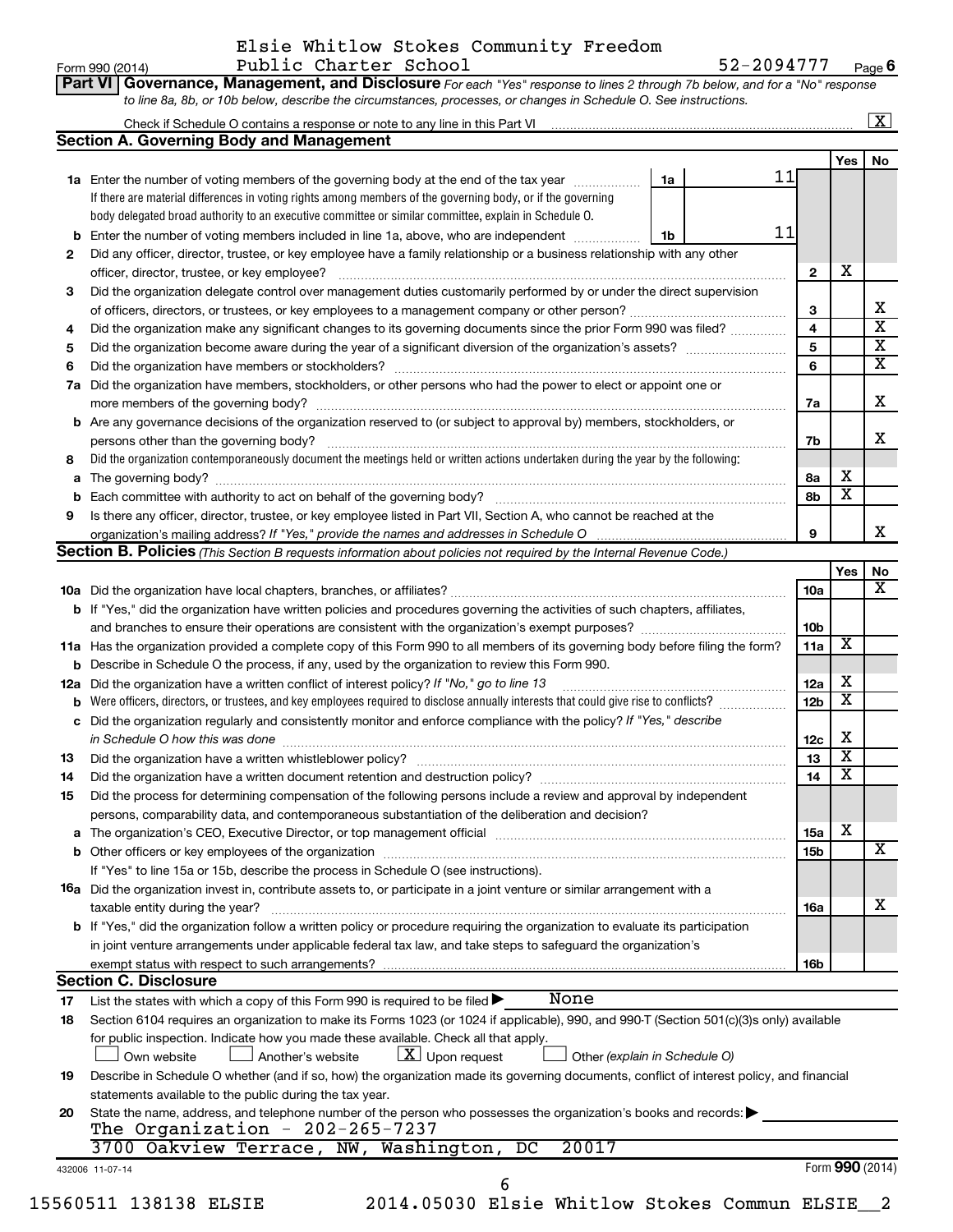| Form 990 (2014)                                                                                                                                            | Public Charter School                                                                      | 52-2094777<br>Page 7 |  |  |  |  |  |
|------------------------------------------------------------------------------------------------------------------------------------------------------------|--------------------------------------------------------------------------------------------|----------------------|--|--|--|--|--|
| Part VII Compensation of Officers, Directors, Trustees, Key Employees, Highest Compensated                                                                 |                                                                                            |                      |  |  |  |  |  |
| <b>Employees, and Independent Contractors</b>                                                                                                              |                                                                                            |                      |  |  |  |  |  |
|                                                                                                                                                            | Check if Schedule O contains a response or note to any line in this Part VII               |                      |  |  |  |  |  |
|                                                                                                                                                            | Section A. Officers, Directors, Trustees, Key Employees, and Highest Compensated Employees |                      |  |  |  |  |  |
| 1a Complete this table for all persons required to be listed. Report compensation for the calendar year ending with or within the organization's tax year. |                                                                                            |                      |  |  |  |  |  |

Elsie Whitlow Stokes Community Freedom

**•** List all of the organization's current officers, directors, trustees (whether individuals or organizations), regardless of amount of compensation. ompensation for the calendar year ending with or within the organization's tax ye

Enter  $-0$ - in columns  $(D)$ ,  $(E)$ , and  $(F)$  if no compensation was paid.

**•** List all of the organization's **current** key employees, if any. See instructions for definition of "key employee."

**•** List the organization's five current highest compensated employees (other than an officer, director, trustee, or key employee) who received reportable compensation (Box 5 of Form W-2 and/or Box 7 of Form 1099-MISC) of more than \$100,000 from the organization and any related organizations.

**•** List all of the organization's former officers, key employees, and highest compensated employees who received more than \$100,000 of reportable compensation from the organization and any related organizations.

**•** List all of the organization's former directors or trustees that received, in the capacity as a former director or trustee of the organization, more than \$10,000 of reportable compensation from the organization and any related organizations.

List persons in the following order: individual trustees or directors; institutional trustees; officers; key employees; highest compensated employees; and former such persons.

Check this box if neither the organization nor any related organization compensated any current officer, director, or trustee. †

| (A)                        | (B)           |                                                      |                                                                  | (C)         |              |                                 |        | (D)                  | (E)                          | (F)                      |
|----------------------------|---------------|------------------------------------------------------|------------------------------------------------------------------|-------------|--------------|---------------------------------|--------|----------------------|------------------------------|--------------------------|
| Name and Title             | Average       | Position<br>(do not check more than one<br>hours per |                                                                  |             |              |                                 |        | Reportable           | Reportable                   | Estimated                |
|                            | week          |                                                      | box, unless person is both an<br>officer and a director/trustee) |             |              |                                 |        | compensation<br>from | compensation<br>from related | amount of<br>other       |
|                            | (list any     |                                                      |                                                                  |             |              |                                 |        | the                  | organizations                | compensation             |
|                            | hours for     |                                                      |                                                                  |             |              |                                 |        | organization         | (W-2/1099-MISC)              | from the                 |
|                            | related       |                                                      |                                                                  |             |              |                                 |        | (W-2/1099-MISC)      |                              | organization             |
|                            | organizations |                                                      |                                                                  |             |              |                                 |        |                      |                              | and related              |
|                            | below         | Individual trustee or director                       | Institutional trustee                                            | Officer     | Key employee | Highest compensated<br>employee | Former |                      |                              | organizations            |
| Carlos Bonner<br>(1)       | line)<br>2.00 |                                                      |                                                                  |             |              |                                 |        |                      |                              |                          |
| Trustee                    |               | $\mathbf X$                                          |                                                                  |             |              |                                 |        | $\mathbf 0$ .        | $\mathbf 0$ .                | $\mathbf 0$ .            |
| John R. Bryant<br>(2)      | 2.00          |                                                      |                                                                  |             |              |                                 |        |                      |                              |                          |
| Trustee                    |               | $\mathbf X$                                          |                                                                  |             |              |                                 |        | $\mathbf 0$          | $\mathbf 0$ .                | $\mathbf 0$ .            |
| Erin Gore<br>(3)           | 2.00          |                                                      |                                                                  |             |              |                                 |        |                      |                              |                          |
| Trustee                    |               | X                                                    |                                                                  |             |              |                                 |        | $\mathbf 0$          | $\mathbf 0$ .                | $\mathbf 0$ .            |
| Tracey Friedlander<br>(4)  | 2.00          |                                                      |                                                                  |             |              |                                 |        |                      |                              |                          |
| Trustee                    |               | $\mathbf X$                                          |                                                                  |             |              |                                 |        | 0.                   | $\mathbf 0$ .                | $\mathbf 0$ .            |
| Robyn Lingo<br>(5)         | 2.00          |                                                      |                                                                  |             |              |                                 |        |                      |                              |                          |
| Trustee                    |               | $\mathbf X$                                          |                                                                  |             |              |                                 |        | $\mathbf 0$          | $\mathbf 0$ .                | $\mathbf 0$ .            |
| (6)<br>Joi M. Hilton       | 2.00          |                                                      |                                                                  |             |              |                                 |        |                      |                              |                          |
| Trustee                    |               | $\mathbf X$                                          |                                                                  |             |              |                                 |        | $\mathbf 0$          | $\mathbf 0$ .                | $\mathbf 0$ .            |
| (7)<br>Erica McGrady       | 2.00          |                                                      |                                                                  |             |              |                                 |        |                      |                              |                          |
| Chair                      |               | $\mathbf X$                                          |                                                                  | $\mathbf X$ |              |                                 |        | 0.                   | $\mathbf 0$ .                | $\mathbf 0$ .            |
| Verleria King-Jones<br>(8) | 2.00          |                                                      |                                                                  |             |              |                                 |        |                      |                              |                          |
| Treasurer                  |               | $\mathbf X$                                          |                                                                  | $\mathbf X$ |              |                                 |        | 0.                   | $\mathbf 0$ .                | $\mathbf 0$ .            |
| Ami Richardson<br>(9)      | 2.00          |                                                      |                                                                  |             |              |                                 |        |                      |                              |                          |
| Trustee                    |               | X                                                    |                                                                  |             |              |                                 |        | $\mathbf 0$ .        | $\mathbf 0$ .                | $\mathbf 0$ .            |
| (10) Josh Steele           | 2.00          |                                                      |                                                                  |             |              |                                 |        |                      |                              |                          |
| Trustee                    |               | $\mathbf X$                                          |                                                                  |             |              |                                 |        | $\mathbf 0$ .        | $\mathbf 0$ .                | $\mathbf 0$ .            |
| (11) Jenice View, Ph.D     | 2.00          |                                                      |                                                                  |             |              |                                 |        |                      |                              |                          |
| Trustee                    |               | $\mathbf X$                                          |                                                                  |             |              |                                 |        | 0.                   | 0.                           | $\mathbf 0$ .            |
| (12) Erika Bryant          | 47.00         |                                                      |                                                                  |             |              |                                 |        |                      |                              |                          |
| Executive Director         |               |                                                      |                                                                  | $\mathbf X$ |              |                                 |        | 94,435.              | 0.                           | 10,352.                  |
|                            |               |                                                      |                                                                  |             |              |                                 |        |                      |                              |                          |
|                            |               |                                                      |                                                                  |             |              |                                 |        |                      |                              |                          |
|                            |               |                                                      |                                                                  |             |              |                                 |        |                      |                              |                          |
|                            |               |                                                      |                                                                  |             |              |                                 |        |                      |                              |                          |
|                            |               |                                                      |                                                                  |             |              |                                 |        |                      |                              |                          |
|                            |               |                                                      |                                                                  |             |              |                                 |        |                      |                              |                          |
|                            |               |                                                      |                                                                  |             |              |                                 |        |                      |                              |                          |
|                            |               |                                                      |                                                                  |             |              |                                 |        |                      |                              |                          |
|                            |               |                                                      |                                                                  |             |              |                                 |        |                      |                              |                          |
|                            |               |                                                      |                                                                  |             |              |                                 |        |                      |                              | $\overline{\phantom{a}}$ |

7

432007 11-07-14

Form (2014) **990**

15560511 138138 ELSIE 2014.05030 Elsie Whitlow Stokes Commun ELSIE\_\_2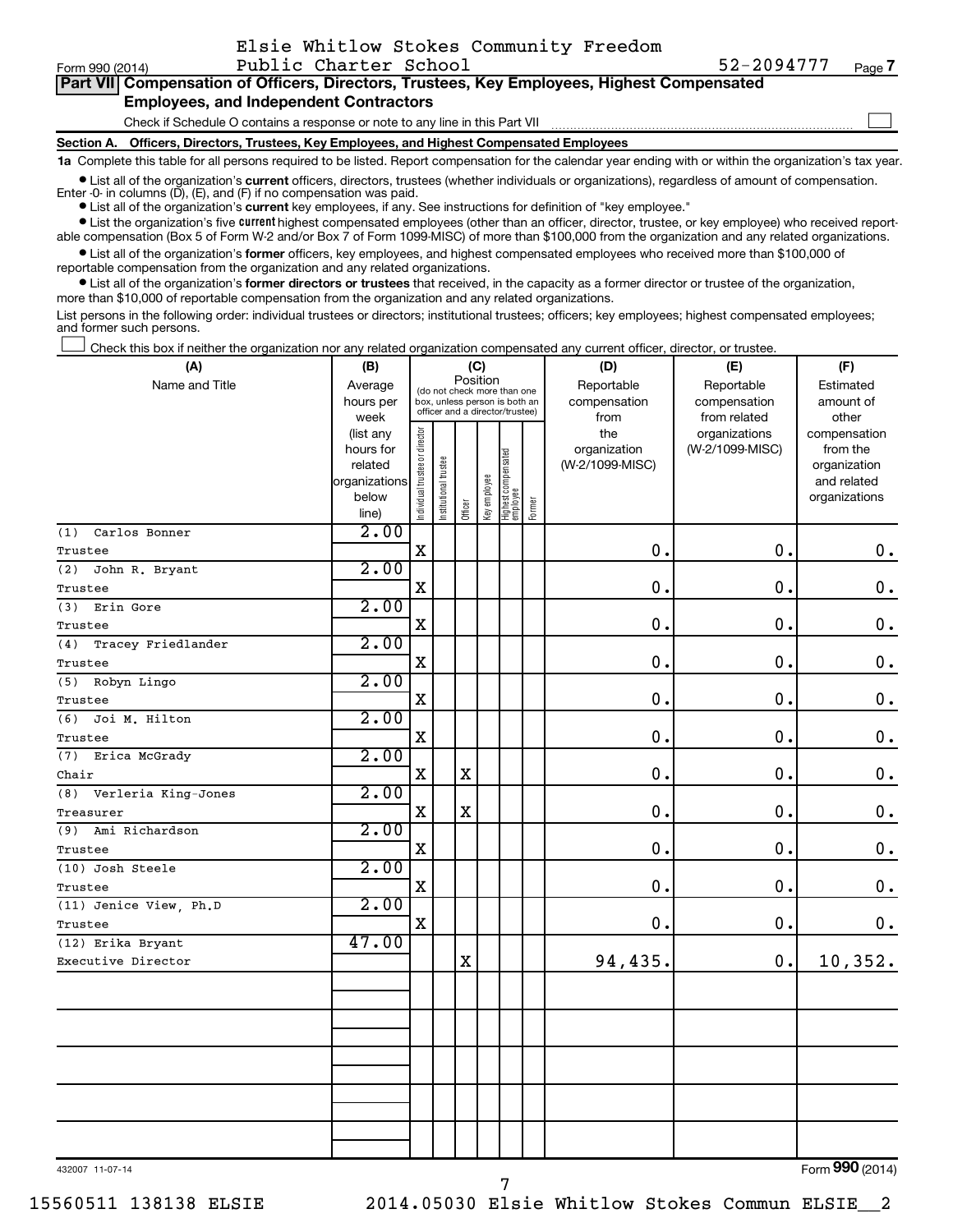|                       | Elsie Whitlow Stokes Community Freedom |  |
|-----------------------|----------------------------------------|--|
| Public Charter School |                                        |  |

52-2094777 Page 8

|    | Public Charter School<br>Form 990 (2014)                                                                                                                                                                                          |                                                                                                                                                                                                |                                |                       |         |              |                                   |                                                   |                                        | 52-2094777                       |                        |              | Page 8                                                                   |
|----|-----------------------------------------------------------------------------------------------------------------------------------------------------------------------------------------------------------------------------------|------------------------------------------------------------------------------------------------------------------------------------------------------------------------------------------------|--------------------------------|-----------------------|---------|--------------|-----------------------------------|---------------------------------------------------|----------------------------------------|----------------------------------|------------------------|--------------|--------------------------------------------------------------------------|
|    | <b>Part VII</b><br>Section A. Officers, Directors, Trustees, Key Employees, and Highest Compensated Employees (continued)                                                                                                         |                                                                                                                                                                                                |                                |                       |         |              |                                   |                                                   |                                        |                                  |                        |              |                                                                          |
|    | (A)<br>Name and title                                                                                                                                                                                                             | (B)<br>(C)<br>(D)<br>Position<br>Average<br>Reportable<br>(do not check more than one<br>hours per<br>compensation<br>box, unless person is both an<br>officer and a director/trustee)<br>week |                                |                       |         |              | from                              | (E)<br>Reportable<br>compensation<br>from related | Estimated<br>other                     |                                  | (F)<br>amount of       |              |                                                                          |
|    |                                                                                                                                                                                                                                   | (list any<br>hours for<br>related<br>organizations<br>below<br>line)                                                                                                                           | Individual trustee or director | Institutional trustee | Officer | Key employee | Highest compensated<br>  employee | Former                                            | the<br>organization<br>(W-2/1099-MISC) | organizations<br>(W-2/1099-MISC) |                        |              | compensation<br>from the<br>organization<br>and related<br>organizations |
|    |                                                                                                                                                                                                                                   |                                                                                                                                                                                                |                                |                       |         |              |                                   |                                                   |                                        |                                  |                        |              |                                                                          |
|    |                                                                                                                                                                                                                                   |                                                                                                                                                                                                |                                |                       |         |              |                                   |                                                   |                                        |                                  |                        |              |                                                                          |
|    |                                                                                                                                                                                                                                   |                                                                                                                                                                                                |                                |                       |         |              |                                   |                                                   |                                        |                                  |                        |              |                                                                          |
|    |                                                                                                                                                                                                                                   |                                                                                                                                                                                                |                                |                       |         |              |                                   |                                                   |                                        |                                  |                        |              |                                                                          |
|    | 1b Sub-total                                                                                                                                                                                                                      |                                                                                                                                                                                                |                                |                       |         |              |                                   |                                                   | 94,435.                                |                                  | Ο.                     |              | 10,352.                                                                  |
|    | c Total from continuation sheets to Part VII, Section A manufactured by                                                                                                                                                           |                                                                                                                                                                                                |                                |                       |         |              |                                   |                                                   | $\overline{0}$ .<br>94, 435.           |                                  | $\overline{0}$ .<br>0. |              | $\overline{0}$ .<br>10, 352.                                             |
| 2  | Total number of individuals (including but not limited to those listed above) who received more than \$100,000 of reportable<br>compensation from the organization $\blacktriangleright$                                          |                                                                                                                                                                                                |                                |                       |         |              |                                   |                                                   |                                        |                                  |                        |              | 0                                                                        |
| 3  | Did the organization list any former officer, director, or trustee, key employee, or highest compensated employee on                                                                                                              |                                                                                                                                                                                                |                                |                       |         |              |                                   |                                                   |                                        |                                  |                        |              | Yes<br>No                                                                |
|    | For any individual listed on line 1a, is the sum of reportable compensation and other compensation from the organization                                                                                                          |                                                                                                                                                                                                |                                |                       |         |              |                                   |                                                   |                                        |                                  |                        | 3            | х                                                                        |
| 5  | and related organizations greater than \$150,000? If "Yes," complete Schedule J for such individual<br>Did any person listed on line 1a receive or accrue compensation from any unrelated organization or individual for services |                                                                                                                                                                                                |                                |                       |         |              |                                   |                                                   |                                        |                                  |                        | 4            | х                                                                        |
|    | <b>Section B. Independent Contractors</b>                                                                                                                                                                                         |                                                                                                                                                                                                |                                |                       |         |              |                                   |                                                   |                                        |                                  |                        | 5            | х                                                                        |
| 1. | Complete this table for your five highest compensated independent contractors that received more than \$100,000 of compensation from                                                                                              |                                                                                                                                                                                                |                                |                       |         |              |                                   |                                                   |                                        |                                  |                        |              |                                                                          |
|    | the organization. Report compensation for the calendar year ending with or within the organization's tax year.                                                                                                                    |                                                                                                                                                                                                |                                |                       |         |              |                                   |                                                   | (B)                                    |                                  |                        | (C)          |                                                                          |
|    | (A)<br>Name and business address                                                                                                                                                                                                  |                                                                                                                                                                                                |                                | <b>NONE</b>           |         |              |                                   |                                                   | Description of services                |                                  |                        | Compensation |                                                                          |
|    |                                                                                                                                                                                                                                   |                                                                                                                                                                                                |                                |                       |         |              |                                   |                                                   |                                        |                                  |                        |              |                                                                          |
|    |                                                                                                                                                                                                                                   |                                                                                                                                                                                                |                                |                       |         |              |                                   |                                                   |                                        |                                  |                        |              |                                                                          |
|    |                                                                                                                                                                                                                                   |                                                                                                                                                                                                |                                |                       |         |              |                                   |                                                   |                                        |                                  |                        |              |                                                                          |
|    |                                                                                                                                                                                                                                   |                                                                                                                                                                                                |                                |                       |         |              |                                   |                                                   |                                        |                                  |                        |              |                                                                          |
| 2  | Total number of independent contractors (including but not limited to those listed above) who received more than<br>\$100,000 of compensation from the organization                                                               |                                                                                                                                                                                                |                                |                       |         |              | 0                                 |                                                   |                                        |                                  |                        |              |                                                                          |
|    |                                                                                                                                                                                                                                   |                                                                                                                                                                                                |                                |                       |         |              |                                   |                                                   |                                        |                                  |                        |              | Form 990 (2014)                                                          |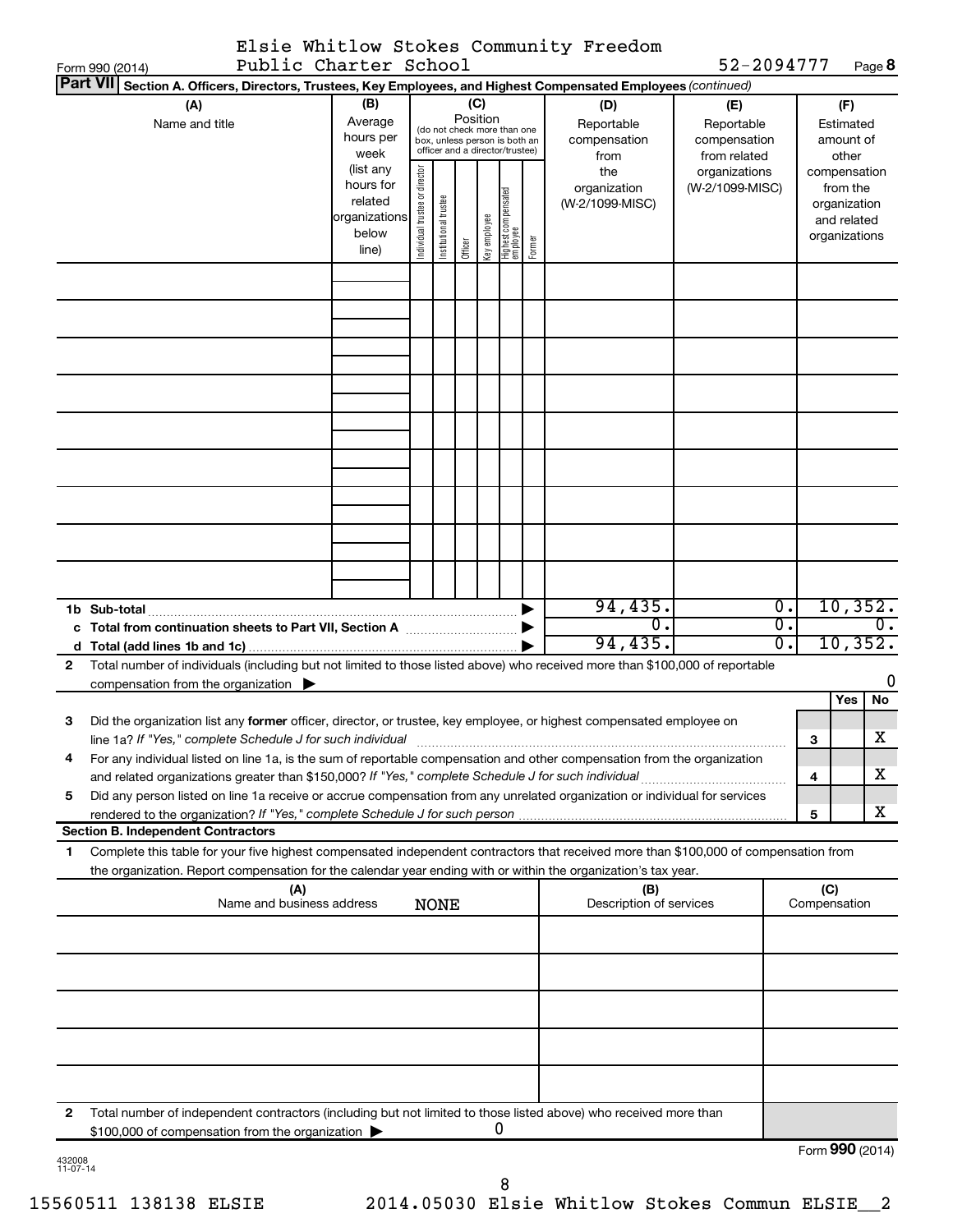Form 990 (2014) Page Public Charter School 52-2094777 **Public Form 990 (2014)**<br>**Part VIII Statement of Revenue** Elsie Whitlow Stokes Community Freedom

**9**

|                                                           | <b>Fait VIII</b> | Statement of Devellue                                                                                                                                                                                                                   |                                                          |                                                                |                                                   |                                                                  |                                  |                                                                    |
|-----------------------------------------------------------|------------------|-----------------------------------------------------------------------------------------------------------------------------------------------------------------------------------------------------------------------------------------|----------------------------------------------------------|----------------------------------------------------------------|---------------------------------------------------|------------------------------------------------------------------|----------------------------------|--------------------------------------------------------------------|
|                                                           |                  |                                                                                                                                                                                                                                         |                                                          |                                                                | Total revenue                                     | Related or<br>exempt function<br>revenue                         | Unrelated<br>business<br>revenue | (D)<br>Revenue excluded<br>from tax under<br>sections<br>512 - 514 |
| Contributions, Gifts, Grants<br>and Other Similar Amounts |                  | 1 a Federated campaigns<br>d Related organizations<br>e Government grants (contributions)<br>f All other contributions, gifts, grants, and<br>similar amounts not included above<br>g Noncash contributions included in lines 1a-1f: \$ | 1a<br>1 <sub>b</sub><br>1 <sub>c</sub><br>1d<br>1e<br>1f | 789,086.<br>53,131.<br>$\overline{33}$<br><b>Business Code</b> | 842,217.                                          |                                                                  |                                  |                                                                    |
| Program Service<br>Revenue                                |                  | 2 a Pupil Allocations<br><b>b</b> Food Services<br>c Before and After Care<br>Student Activities Fee<br>f All other program service revenue                                                                                             |                                                          | 611710<br>722310<br>624410<br>611710                           | 6,383,867 <b>.</b>  6,383,867 <b>.</b><br>44,190. | $608, 640.$ 84,026.<br>$\overline{270,109.}$ 270,109.<br>44,190. | 524,614.                         |                                                                    |
|                                                           |                  |                                                                                                                                                                                                                                         |                                                          |                                                                | 7,306,806.                                        |                                                                  |                                  |                                                                    |
|                                                           | З<br>4<br>5      | Investment income (including dividends, interest, and<br>Income from investment of tax-exempt bond proceeds                                                                                                                             |                                                          |                                                                | 416.                                              |                                                                  |                                  | 416.                                                               |
|                                                           |                  | <b>6 a</b> Gross rents<br>$\ldots \ldots \ldots \ldots \ldots$<br><b>b</b> Less: rental expenses<br>c Rental income or (loss)                                                                                                           | (i) Real                                                 | (ii) Personal                                                  |                                                   |                                                                  |                                  |                                                                    |
|                                                           |                  | <b>7 a</b> Gross amount from sales of<br>assets other than inventory                                                                                                                                                                    | (i) Securities                                           | (ii) Other                                                     |                                                   |                                                                  |                                  |                                                                    |
| Ф<br>Other Revenu                                         |                  | <b>b</b> Less: cost or other basis<br>and sales expenses<br>8 a Gross income from fundraising events (not<br>including \$<br>$\overline{\phantom{a}}$ of<br>contributions reported on line 1c). See                                     |                                                          |                                                                |                                                   |                                                                  |                                  |                                                                    |
|                                                           |                  | c Net income or (loss) from fundraising events<br>9 a Gross income from gaming activities. See                                                                                                                                          | b                                                        |                                                                |                                                   |                                                                  |                                  |                                                                    |
|                                                           |                  | c Net income or (loss) from gaming activities<br>10 a Gross sales of inventory, less returns                                                                                                                                            | b<br>$\mathbf b$                                         |                                                                |                                                   |                                                                  |                                  |                                                                    |
|                                                           |                  | c Net income or (loss) from sales of inventory<br>Miscellaneous Revenue<br>11 a Other Income                                                                                                                                            |                                                          | <b>Business Code</b><br>900099                                 | 56,579.                                           | 56,579.                                                          |                                  |                                                                    |
|                                                           | b<br>с           |                                                                                                                                                                                                                                         |                                                          |                                                                | 56,579.                                           |                                                                  |                                  |                                                                    |
|                                                           | 12               |                                                                                                                                                                                                                                         |                                                          |                                                                | $\overline{8,206,018.6,838,771.}$ 524,614.        |                                                                  |                                  | 416.                                                               |
| 432009<br>11-07-14                                        |                  |                                                                                                                                                                                                                                         |                                                          |                                                                |                                                   |                                                                  |                                  | Form 990 (2014)                                                    |

9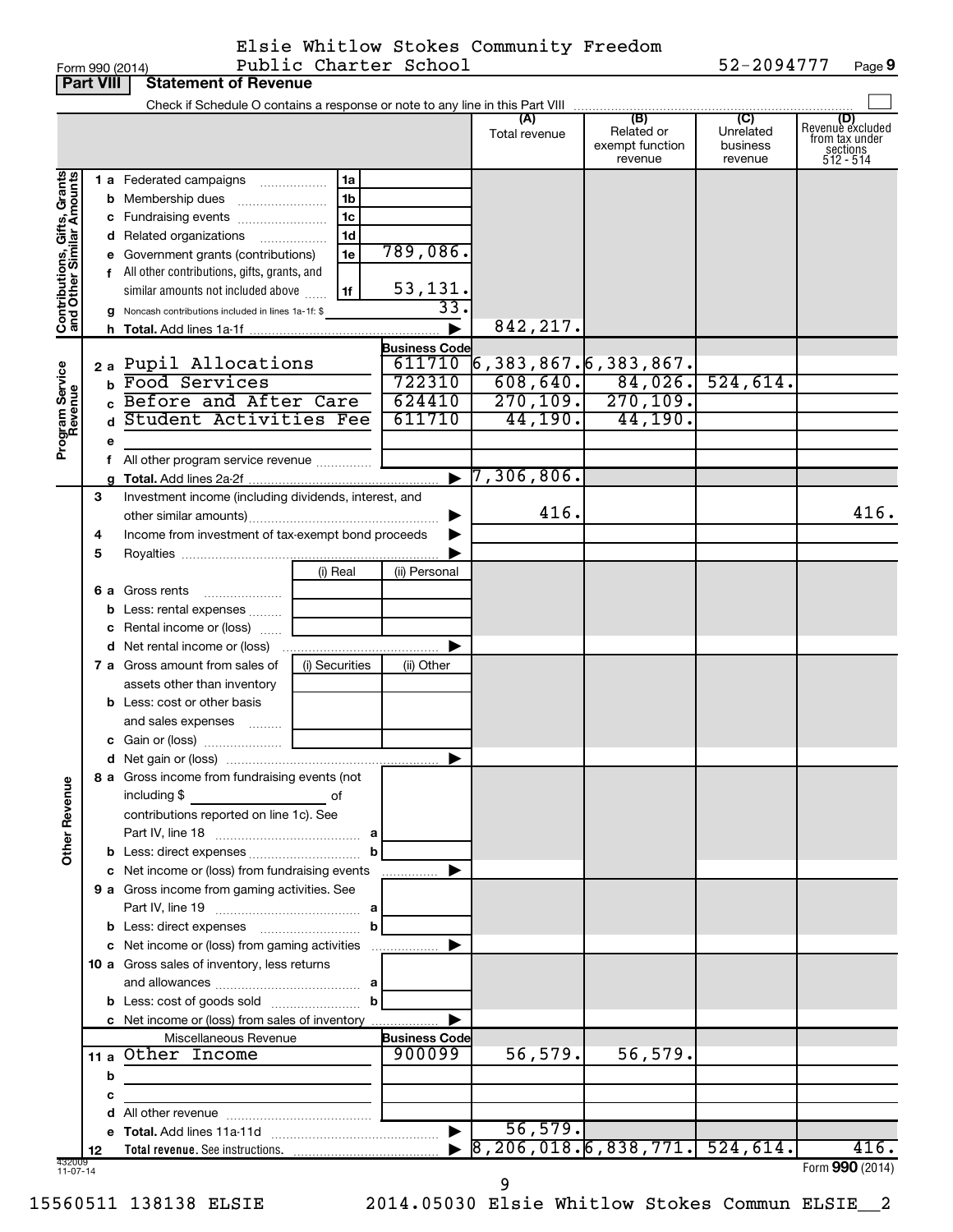### Form 990 (2014) Page Public Charter School 52-2094777 Elsie Whitlow Stokes Community Freedom

52-2094777 Page 10

|             | <b>Part IX   Statement of Functional Expenses</b>                                                                                                                                                           |                       |                                    |                                           |                                |  |  |  |  |  |
|-------------|-------------------------------------------------------------------------------------------------------------------------------------------------------------------------------------------------------------|-----------------------|------------------------------------|-------------------------------------------|--------------------------------|--|--|--|--|--|
|             | Section 501(c)(3) and 501(c)(4) organizations must complete all columns. All other organizations must complete column (A).                                                                                  |                       |                                    |                                           |                                |  |  |  |  |  |
|             | Check if Schedule O contains a response or note to any line in this Part IX.                                                                                                                                |                       |                                    |                                           |                                |  |  |  |  |  |
|             | Do not include amounts reported on lines 6b,<br>7b, 8b, 9b, and 10b of Part VIII.                                                                                                                           | (A)<br>Total expenses | (B)<br>Program service<br>expenses | (C)<br>Management and<br>general expenses | (D)<br>Fundraising<br>expenses |  |  |  |  |  |
| 1.          | Grants and other assistance to domestic organizations                                                                                                                                                       |                       |                                    |                                           |                                |  |  |  |  |  |
|             | and domestic governments. See Part IV, line 21                                                                                                                                                              |                       |                                    |                                           |                                |  |  |  |  |  |
| 2           | Grants and other assistance to domestic                                                                                                                                                                     |                       |                                    |                                           |                                |  |  |  |  |  |
|             | individuals. See Part IV, line 22                                                                                                                                                                           |                       |                                    |                                           |                                |  |  |  |  |  |
| 3           | Grants and other assistance to foreign                                                                                                                                                                      |                       |                                    |                                           |                                |  |  |  |  |  |
|             | organizations, foreign governments, and foreign                                                                                                                                                             |                       |                                    |                                           |                                |  |  |  |  |  |
|             | individuals. See Part IV, lines 15 and 16                                                                                                                                                                   |                       |                                    |                                           |                                |  |  |  |  |  |
| 4           | Benefits paid to or for members                                                                                                                                                                             |                       |                                    |                                           |                                |  |  |  |  |  |
| 5           | Compensation of current officers, directors,                                                                                                                                                                | 236, 213.             | 196,057.                           | 35,432.                                   | 4,724.                         |  |  |  |  |  |
|             | trustees, and key employees                                                                                                                                                                                 |                       |                                    |                                           |                                |  |  |  |  |  |
| 6           | Compensation not included above, to disqualified<br>persons (as defined under section 4958(f)(1)) and                                                                                                       |                       |                                    |                                           |                                |  |  |  |  |  |
|             | persons described in section 4958(c)(3)(B)                                                                                                                                                                  |                       |                                    |                                           |                                |  |  |  |  |  |
| 7           | Other salaries and wages                                                                                                                                                                                    | 3,905,106.            | 3, 241, 238.                       | 585,766.                                  | 78, 102.                       |  |  |  |  |  |
| 8           | Pension plan accruals and contributions (include                                                                                                                                                            |                       |                                    |                                           |                                |  |  |  |  |  |
|             | section 401(k) and 403(b) employer contributions)                                                                                                                                                           | 107,782.              |                                    |                                           |                                |  |  |  |  |  |
| 9           |                                                                                                                                                                                                             | 268,651.              | $\frac{89,459}{222,980}$           | $\frac{16,167.}{40,298.}$                 | $\frac{2,156}{5,373}$ .        |  |  |  |  |  |
| 10          |                                                                                                                                                                                                             | 322, 354.             | 267,554.                           | 48, 353.                                  | 6,447.                         |  |  |  |  |  |
| 11          | Fees for services (non-employees):                                                                                                                                                                          |                       |                                    |                                           |                                |  |  |  |  |  |
| a           |                                                                                                                                                                                                             |                       |                                    |                                           |                                |  |  |  |  |  |
| b           |                                                                                                                                                                                                             | 8,867.                | 7,360.                             | 1,330.                                    | 177.                           |  |  |  |  |  |
| c           |                                                                                                                                                                                                             | 52,851.               | 43,866.                            | 7,928.                                    | 1,057.                         |  |  |  |  |  |
| d           |                                                                                                                                                                                                             |                       |                                    |                                           |                                |  |  |  |  |  |
|             | Professional fundraising services. See Part IV, line 17                                                                                                                                                     |                       |                                    |                                           |                                |  |  |  |  |  |
| f           | Investment management fees                                                                                                                                                                                  |                       |                                    |                                           |                                |  |  |  |  |  |
| a           | Other. (If line 11g amount exceeds 10% of line 25,                                                                                                                                                          |                       |                                    |                                           |                                |  |  |  |  |  |
|             | column (A) amount, list line 11g expenses on Sch O.)                                                                                                                                                        | 289,945.              | 240,654.                           | 43,492.                                   | <u>5,799.</u>                  |  |  |  |  |  |
| 12          |                                                                                                                                                                                                             | 3,839.                | 3,186.                             | 576.                                      |                                |  |  |  |  |  |
| 13          |                                                                                                                                                                                                             | 115,051.              | 95,492.                            | 17,258.                                   | 2,301.                         |  |  |  |  |  |
| 14          |                                                                                                                                                                                                             |                       |                                    |                                           |                                |  |  |  |  |  |
| 15          |                                                                                                                                                                                                             | 337,407.              | 280,048.                           | 50,611                                    | 6,748.                         |  |  |  |  |  |
| 16          |                                                                                                                                                                                                             |                       |                                    |                                           |                                |  |  |  |  |  |
| 17          | Travel                                                                                                                                                                                                      |                       |                                    |                                           |                                |  |  |  |  |  |
| 18          | Payments of travel or entertainment expenses                                                                                                                                                                |                       |                                    |                                           |                                |  |  |  |  |  |
| 19          | for any federal, state, or local public officials<br>Conferences, conventions, and meetings                                                                                                                 | 32,027.               | 26,582.                            | 4,804.                                    | 641.                           |  |  |  |  |  |
| 20          | Interest                                                                                                                                                                                                    | 371, 735.             | 308,540.                           | 55,760.                                   | 7,435.                         |  |  |  |  |  |
| 21          |                                                                                                                                                                                                             |                       |                                    |                                           |                                |  |  |  |  |  |
| 22          | Depreciation, depletion, and amortization                                                                                                                                                                   | 297, 136.             | 246,623.                           | 44,570.                                   | 5,943.                         |  |  |  |  |  |
| 23          | Insurance                                                                                                                                                                                                   | 62, 643.              | 51,994.                            | 9,396.                                    | 1,253.                         |  |  |  |  |  |
| 24          | Other expenses. Itemize expenses not covered<br>above. (List miscellaneous expenses in line 24e. If line<br>24e amount exceeds 10% of line 25, column (A)<br>amount, list line 24e expenses on Schedule O.) |                       |                                    |                                           |                                |  |  |  |  |  |
|             | a Direct Student Costs                                                                                                                                                                                      | 552, 273.             | 458,387.                           | 82,841                                    | 11,045.                        |  |  |  |  |  |
| b           | Food Services-Stokes Ki                                                                                                                                                                                     | 238, 236.             | 197,736.                           | 35,735.                                   | 4,765.                         |  |  |  |  |  |
|             | Miscellaneous                                                                                                                                                                                               | 22, 364.              | 18, 563.                           | 3,355.                                    | 446.                           |  |  |  |  |  |
| $\mathbf d$ | Transportation                                                                                                                                                                                              | 8,338.                | 6,920.                             | 1,251.                                    | 167.                           |  |  |  |  |  |
|             | e All other expenses                                                                                                                                                                                        |                       |                                    |                                           |                                |  |  |  |  |  |
| 25          | Total functional expenses. Add lines 1 through 24e                                                                                                                                                          | 7,232,818.            | 6,003,239.                         | 1,084,923.                                | 144,656.                       |  |  |  |  |  |
| 26          | Joint costs. Complete this line only if the organization                                                                                                                                                    |                       |                                    |                                           |                                |  |  |  |  |  |
|             | reported in column (B) joint costs from a combined                                                                                                                                                          |                       |                                    |                                           |                                |  |  |  |  |  |
|             | educational campaign and fundraising solicitation.                                                                                                                                                          |                       |                                    |                                           |                                |  |  |  |  |  |
|             | Check here $\blacktriangleright$<br>if following SOP 98-2 (ASC 958-720)                                                                                                                                     |                       |                                    |                                           |                                |  |  |  |  |  |

432010 11-07-14

15560511 138138 ELSIE 2014.05030 Elsie Whitlow Stokes Commun ELSIE\_\_2 10

Form (2014) **990**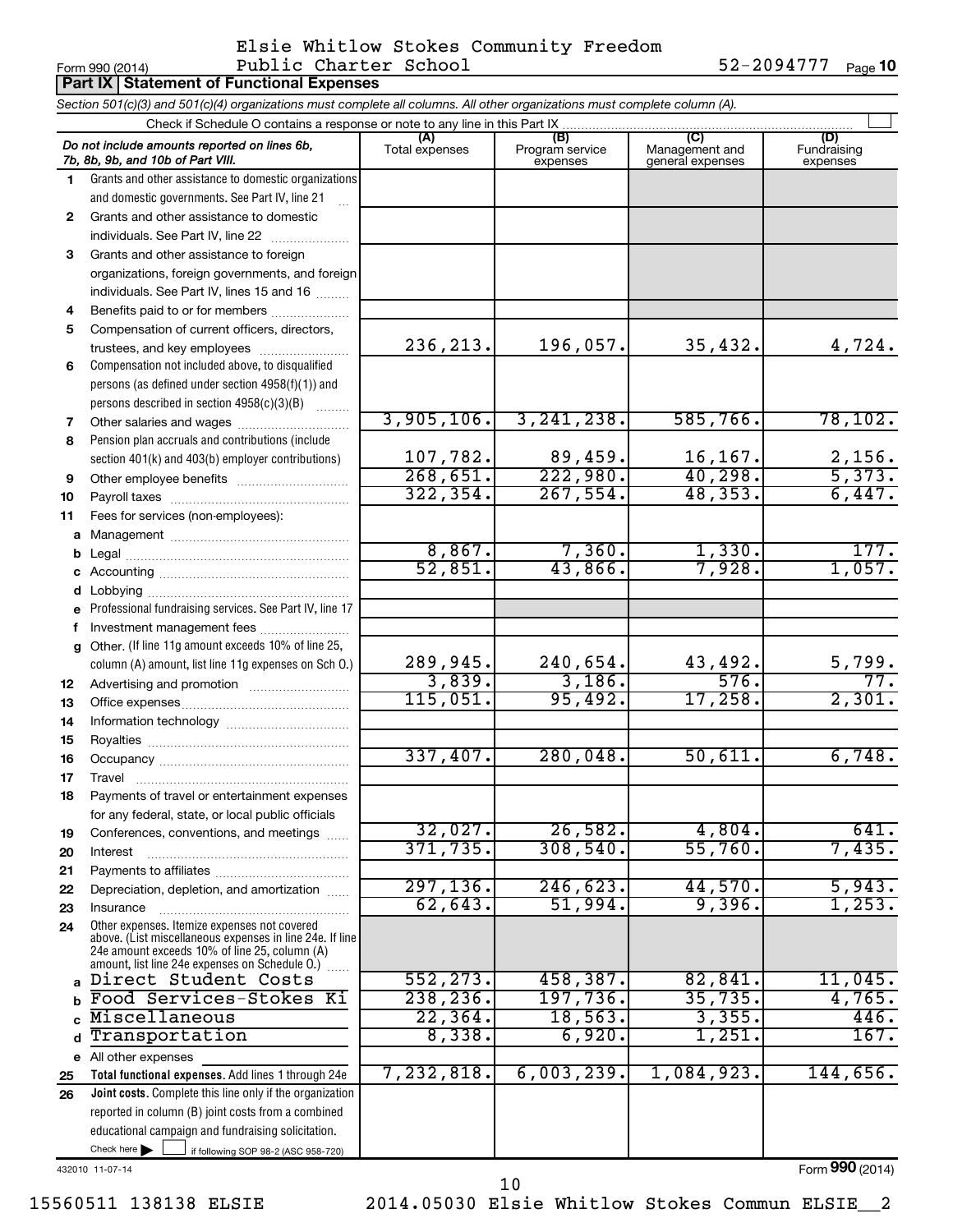| Form 990 (2014) |
|-----------------|
|-----------------|

#### $\frac{1}{2}$ Form 990 (2014) Public Charter School by the set of  $52-2094777$  Page Elsie Whitlow Stokes Community Freedom Public Charter School 52-2094777

52-2094777 Page 11

|                      | <b>Part X</b> | <b>Balance Sheet</b>                                                                                                                                                       |        |            |                          |                 |                      |
|----------------------|---------------|----------------------------------------------------------------------------------------------------------------------------------------------------------------------------|--------|------------|--------------------------|-----------------|----------------------|
|                      |               |                                                                                                                                                                            |        |            |                          |                 |                      |
|                      |               |                                                                                                                                                                            |        |            | (A)<br>Beginning of year |                 | (B)<br>End of year   |
|                      | 1             |                                                                                                                                                                            |        |            | 1,009,221.               | 1               | 1,739,439.           |
|                      | 2             |                                                                                                                                                                            |        |            |                          | $\mathbf{2}$    |                      |
|                      | з             |                                                                                                                                                                            |        |            | 219, 364.                | 3               | 85,111.              |
|                      | 4             |                                                                                                                                                                            |        |            | 29,071.                  | $\overline{4}$  | 167,556.             |
|                      | 5             | Loans and other receivables from current and former officers, directors,                                                                                                   |        |            |                          |                 |                      |
|                      |               | trustees, key employees, and highest compensated employees. Complete                                                                                                       |        |            |                          |                 |                      |
|                      |               | Part II of Schedule Latin and Communication of Schedule Latin and Communication of Schedule Latin and Schedule                                                             |        | 5          |                          |                 |                      |
|                      | 6             | Loans and other receivables from other disqualified persons (as defined under                                                                                              |        |            |                          |                 |                      |
|                      |               | section $4958(f)(1)$ , persons described in section $4958(c)(3)(B)$ , and contributing                                                                                     |        |            |                          |                 |                      |
|                      |               | employers and sponsoring organizations of section 501(c)(9) voluntary                                                                                                      |        |            |                          |                 |                      |
|                      |               | employees' beneficiary organizations (see instr). Complete Part II of Sch L                                                                                                |        |            |                          | 6               |                      |
| Assets               | 7             |                                                                                                                                                                            |        |            |                          | 7               |                      |
|                      | 8             |                                                                                                                                                                            |        |            |                          | 8               |                      |
|                      | 9             | Prepaid expenses and deferred charges                                                                                                                                      |        |            | 34,811.                  | 9               | 25,602.              |
|                      | 10a           | Land, buildings, and equipment: cost or other                                                                                                                              |        |            |                          |                 |                      |
|                      |               | basis. Complete Part VI of Schedule D    10a   10, 949, 831.                                                                                                               |        |            |                          |                 |                      |
|                      |               |                                                                                                                                                                            |        | 2,018,622. | 9,181,669.               | 10 <sub>c</sub> | 8,931,209.           |
|                      | 11            |                                                                                                                                                                            | 8,704. | 11         | 8,578.                   |                 |                      |
|                      | 12            |                                                                                                                                                                            |        |            |                          | 12              | 74,653.              |
|                      | 13            |                                                                                                                                                                            |        |            |                          | 13              |                      |
|                      | 14            |                                                                                                                                                                            |        |            |                          | 14              |                      |
|                      | 15            |                                                                                                                                                                            |        |            | 122,626.                 | 15              | 81,311.              |
|                      | 16            |                                                                                                                                                                            |        |            | 10,605,466.              | 16              | 11, 113, 459.        |
|                      | 17            |                                                                                                                                                                            |        | 494,221.   | 17                       | 528,708.        |                      |
|                      | 18            |                                                                                                                                                                            |        | 18         |                          |                 |                      |
|                      | 19            |                                                                                                                                                                            |        | 248,000.   | 19                       | 45,503.         |                      |
|                      | 20            |                                                                                                                                                                            |        |            |                          | 20              |                      |
|                      | 21            | Escrow or custodial account liability. Complete Part IV of Schedule D                                                                                                      |        |            |                          | 21              |                      |
|                      | 22            | Loans and other payables to current and former officers, directors, trustees,                                                                                              |        |            |                          |                 |                      |
| Liabilities          |               | key employees, highest compensated employees, and disqualified persons.                                                                                                    |        |            |                          |                 |                      |
|                      |               |                                                                                                                                                                            |        |            |                          | 22              |                      |
|                      | 23            | Secured mortgages and notes payable to unrelated third parties                                                                                                             |        |            | 7, 215, 930.<br>12,551.  | 23              | 6,923,266.<br>8,018. |
|                      | 24            | Unsecured notes and loans payable to unrelated third parties                                                                                                               |        |            |                          | 24              |                      |
|                      | 25            | Other liabilities (including federal income tax, payables to related third                                                                                                 |        |            |                          |                 |                      |
|                      |               | parties, and other liabilities not included on lines 17-24). Complete Part X of                                                                                            |        |            |                          |                 |                      |
|                      |               | Schedule D                                                                                                                                                                 |        |            | 7,970,702.               | 25<br>26        | 7,505,495.           |
|                      | 26            | Total liabilities. Add lines 17 through 25<br>Organizations that follow SFAS 117 (ASC 958), check here $\blacktriangleright \begin{array}{c} \boxed{X} \\ \end{array}$ and |        |            |                          |                 |                      |
|                      |               | complete lines 27 through 29, and lines 33 and 34.                                                                                                                         |        |            |                          |                 |                      |
|                      | 27            |                                                                                                                                                                            |        |            | 2,634,764.               | 27              | 3,607,964.           |
| <b>Fund Balances</b> | 28            |                                                                                                                                                                            |        |            |                          | 28              |                      |
|                      | 29            | Permanently restricted net assets                                                                                                                                          |        |            |                          | 29              |                      |
|                      |               | Organizations that do not follow SFAS 117 (ASC 958), check here ▶ L                                                                                                        |        |            |                          |                 |                      |
|                      |               | and complete lines 30 through 34.                                                                                                                                          |        |            |                          |                 |                      |
|                      | 30            |                                                                                                                                                                            |        |            | 30                       |                 |                      |
|                      | 31            | Paid-in or capital surplus, or land, building, or equipment fund                                                                                                           |        |            |                          | 31              |                      |
| Net Assets or        | 32            | Retained earnings, endowment, accumulated income, or other funds                                                                                                           |        |            |                          | 32              |                      |
|                      | 33            |                                                                                                                                                                            |        |            | 2,634,764.               | 33              | 3,607,964.           |
|                      | 34            |                                                                                                                                                                            |        |            | 10,605,466.              | 34              | 11, 113, 459.        |
|                      |               |                                                                                                                                                                            |        |            |                          |                 | $Form$ 990 (2014)    |

Form **990** (2014) **990**

432011 11-07-14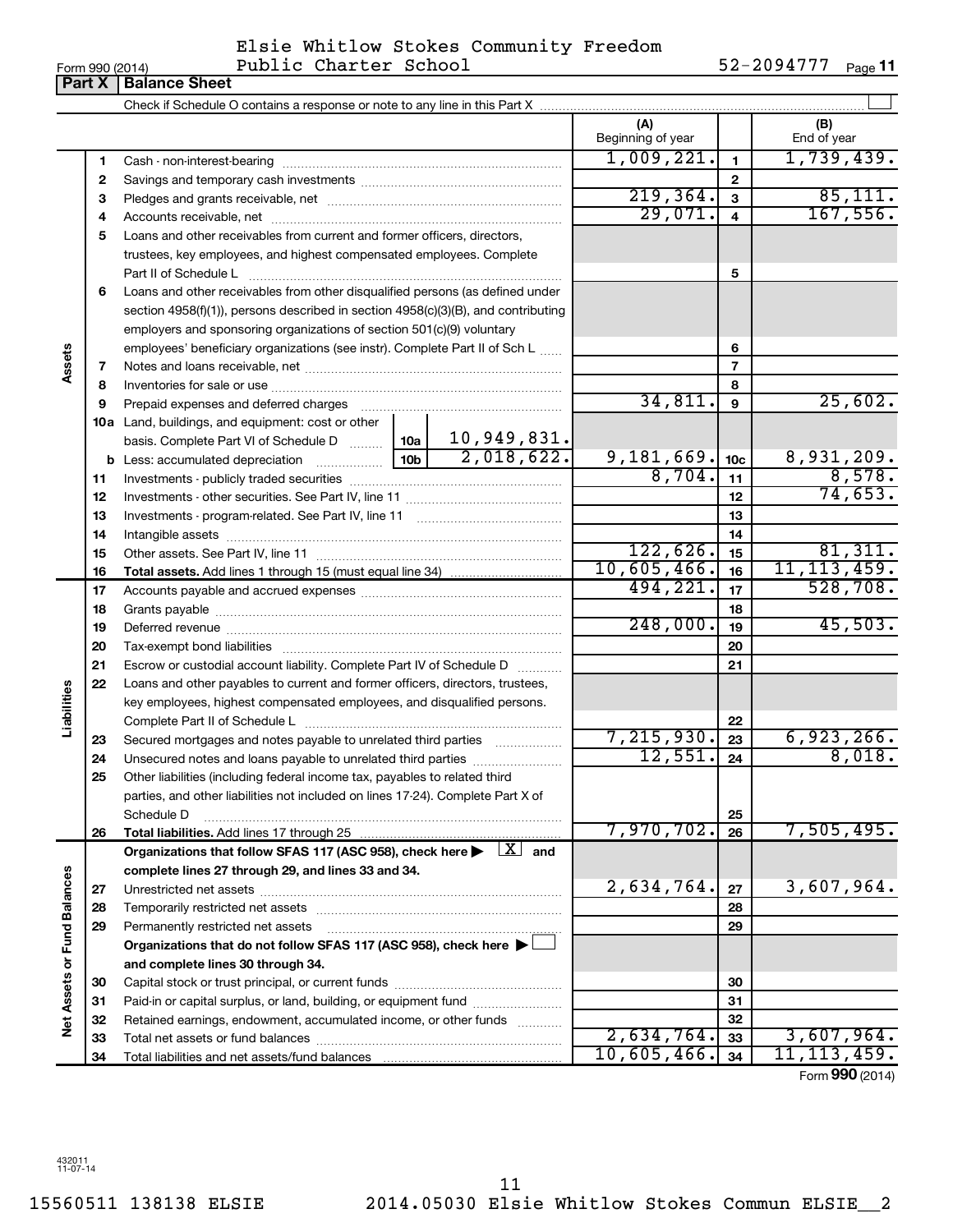|    | Elsie Whitlow Stokes Community Freedom                                                                                          |                         |                          |     |                  |  |  |  |
|----|---------------------------------------------------------------------------------------------------------------------------------|-------------------------|--------------------------|-----|------------------|--|--|--|
|    | Public Charter School<br>Form 990 (2014)                                                                                        | 52-2094777 Page 12      |                          |     |                  |  |  |  |
|    | Part XI   Reconciliation of Net Assets                                                                                          |                         |                          |     |                  |  |  |  |
|    |                                                                                                                                 |                         |                          |     |                  |  |  |  |
|    |                                                                                                                                 |                         |                          |     |                  |  |  |  |
| 1  |                                                                                                                                 | $\mathbf{1}$            | 8,206,018.<br>7,232,818. |     |                  |  |  |  |
| 2  | $\overline{2}$                                                                                                                  |                         |                          |     |                  |  |  |  |
| З  |                                                                                                                                 | 3                       |                          |     | 973, 200.        |  |  |  |
| 4  |                                                                                                                                 | $\overline{\mathbf{4}}$ | 2,634,764.               |     |                  |  |  |  |
| 5  | Net unrealized gains (losses) on investments [11] non-manufactured manufactured manufactured manufactured manu                  | 5                       |                          |     |                  |  |  |  |
| 6  | Donated services and use of facilities                                                                                          | 6                       |                          |     |                  |  |  |  |
| 7  | Investment expenses                                                                                                             | $\overline{7}$          |                          |     |                  |  |  |  |
| 8  | Prior period adjustments www.communication.communication.com/news/communications/communications/communications                  | 8                       |                          |     |                  |  |  |  |
| 9  |                                                                                                                                 | 9                       |                          |     | $\overline{0}$ . |  |  |  |
| 10 | Net assets or fund balances at end of year. Combine lines 3 through 9 (must equal Part X, line 33,                              |                         | 3,607,964.               |     |                  |  |  |  |
|    | 10<br>column (B))                                                                                                               |                         |                          |     |                  |  |  |  |
|    | Part XII Financial Statements and Reporting                                                                                     |                         |                          |     |                  |  |  |  |
|    |                                                                                                                                 |                         |                          |     | ΙX.              |  |  |  |
|    |                                                                                                                                 |                         |                          | Yes | <b>No</b>        |  |  |  |
| 1  | $\lfloor x \rfloor$ Accrual<br>Accounting method used to prepare the Form 990: [130] Cash<br>Other                              |                         |                          |     |                  |  |  |  |
|    | If the organization changed its method of accounting from a prior year or checked "Other," explain in Schedule O.               |                         |                          |     |                  |  |  |  |
|    |                                                                                                                                 |                         | 2a                       |     | х                |  |  |  |
|    | If "Yes," check a box below to indicate whether the financial statements for the year were compiled or reviewed on a            |                         |                          |     |                  |  |  |  |
|    | separate basis, consolidated basis, or both:                                                                                    |                         |                          |     |                  |  |  |  |
|    | Separate basis<br>Consolidated basis<br>Both consolidated and separate basis                                                    |                         |                          |     |                  |  |  |  |
|    |                                                                                                                                 |                         | 2 <sub>b</sub>           | х   |                  |  |  |  |
|    | If "Yes," check a box below to indicate whether the financial statements for the year were audited on a separate basis,         |                         |                          |     |                  |  |  |  |
|    | consolidated basis, or both:                                                                                                    |                         |                          |     |                  |  |  |  |
|    | $\lfloor \mathbf{X} \rfloor$ Separate basis<br>Both consolidated and separate basis<br>Consolidated basis                       |                         |                          |     |                  |  |  |  |
|    | c If "Yes" to line 2a or 2b, does the organization have a committee that assumes responsibility for oversight of the audit,     |                         |                          | X   |                  |  |  |  |
|    |                                                                                                                                 |                         | 2c                       |     |                  |  |  |  |
|    | If the organization changed either its oversight process or selection process during the tax year, explain in Schedule O.       |                         |                          |     |                  |  |  |  |
|    | 3a As a result of a federal award, was the organization required to undergo an audit or audits as set forth in the Single Audit |                         |                          |     |                  |  |  |  |
|    |                                                                                                                                 |                         | 3a                       | х   |                  |  |  |  |
|    | b If "Yes," did the organization undergo the required audit or audits? If the organization did not undergo the required audit   |                         |                          |     |                  |  |  |  |
|    |                                                                                                                                 |                         | 3b                       | х   |                  |  |  |  |

Form (2014) **990**

432012 11-07-14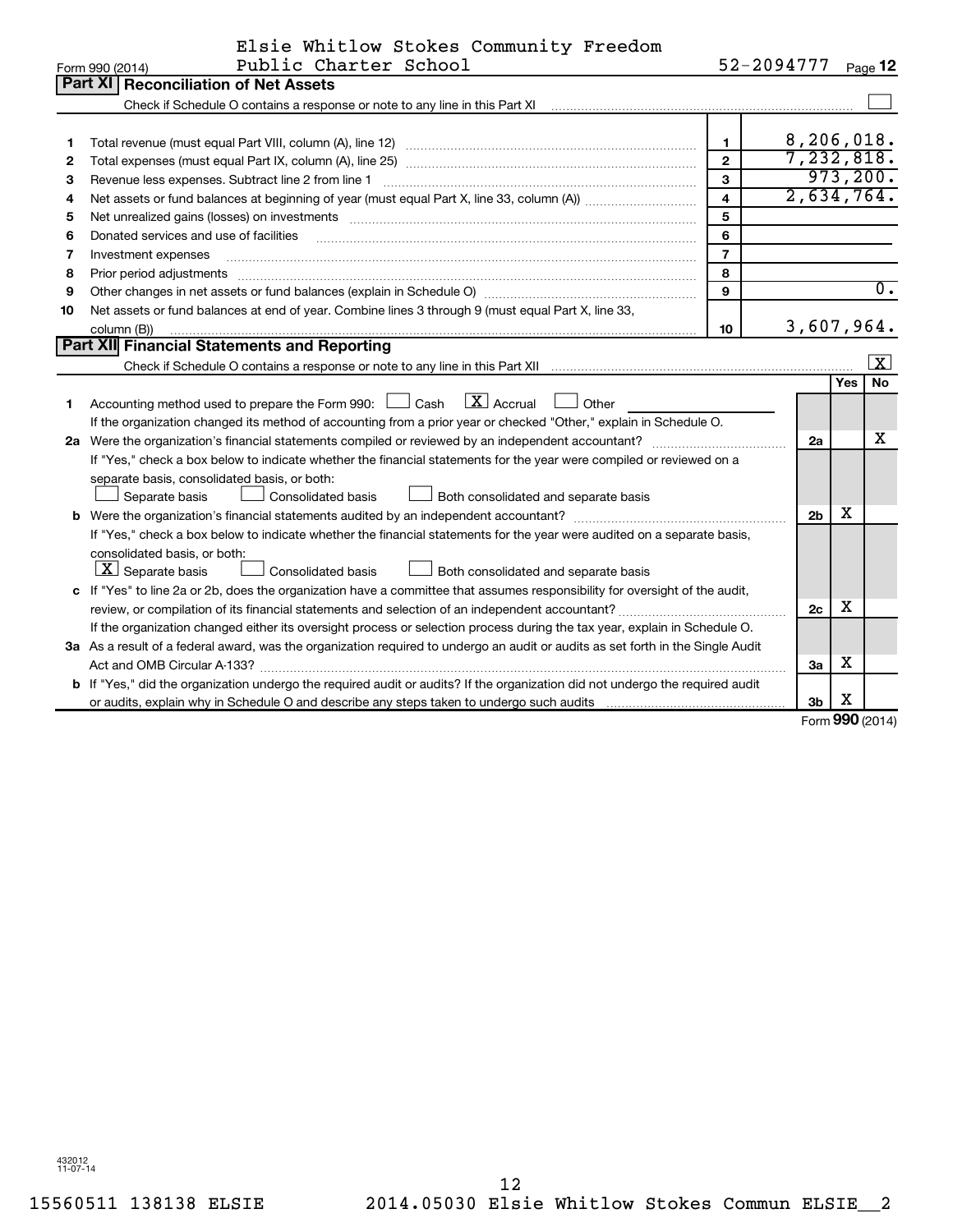|        | <b>SCHEDULE A</b>                                                                                 |  |                                                                                      |                                                                                                                                                                                                                                                    |     |                           |                        |  | OMB No. 1545-0047                     |  |
|--------|---------------------------------------------------------------------------------------------------|--|--------------------------------------------------------------------------------------|----------------------------------------------------------------------------------------------------------------------------------------------------------------------------------------------------------------------------------------------------|-----|---------------------------|------------------------|--|---------------------------------------|--|
|        | (Form 990 or 990-EZ)                                                                              |  |                                                                                      | <b>Public Charity Status and Public Support</b>                                                                                                                                                                                                    |     |                           |                        |  |                                       |  |
|        |                                                                                                   |  |                                                                                      | Complete if the organization is a section 501(c)(3) organization or a section<br>4947(a)(1) nonexempt charitable trust.                                                                                                                            |     |                           |                        |  |                                       |  |
|        | Department of the Treasury                                                                        |  |                                                                                      | Attach to Form 990 or Form 990-EZ.                                                                                                                                                                                                                 |     |                           |                        |  | <b>Open to Public</b>                 |  |
|        | Internal Revenue Service                                                                          |  |                                                                                      | Information about Schedule A (Form 990 or 990-EZ) and its instructions is at www.irs.gov/form990.                                                                                                                                                  |     |                           |                        |  | Inspection                            |  |
|        | Name of the organization                                                                          |  |                                                                                      | Elsie Whitlow Stokes Community Freedom                                                                                                                                                                                                             |     |                           |                        |  | <b>Employer identification number</b> |  |
|        |                                                                                                   |  | Public Charter School                                                                |                                                                                                                                                                                                                                                    |     |                           |                        |  | 52-2094777                            |  |
| Part I |                                                                                                   |  |                                                                                      | Reason for Public Charity Status (All organizations must complete this part.) See instructions.                                                                                                                                                    |     |                           |                        |  |                                       |  |
|        |                                                                                                   |  |                                                                                      | The organization is not a private foundation because it is: (For lines 1 through 11, check only one box.)                                                                                                                                          |     |                           |                        |  |                                       |  |
| 1      |                                                                                                   |  |                                                                                      | A church, convention of churches, or association of churches described in section 170(b)(1)(A)(i).                                                                                                                                                 |     |                           |                        |  |                                       |  |
| 2      | $\overline{\text{X}}$                                                                             |  | A school described in section 170(b)(1)(A)(ii). (Attach Schedule E.)                 |                                                                                                                                                                                                                                                    |     |                           |                        |  |                                       |  |
| з      | A hospital or a cooperative hospital service organization described in section 170(b)(1)(A)(iii). |  |                                                                                      |                                                                                                                                                                                                                                                    |     |                           |                        |  |                                       |  |
| 4      |                                                                                                   |  |                                                                                      | A medical research organization operated in conjunction with a hospital described in section 170(b)(1)(A)(iii). Enter the hospital's name,                                                                                                         |     |                           |                        |  |                                       |  |
|        | city, and state:                                                                                  |  |                                                                                      |                                                                                                                                                                                                                                                    |     |                           |                        |  |                                       |  |
| 5      |                                                                                                   |  |                                                                                      | An organization operated for the benefit of a college or university owned or operated by a governmental unit described in                                                                                                                          |     |                           |                        |  |                                       |  |
|        |                                                                                                   |  | section 170(b)(1)(A)(iv). (Complete Part II.)                                        |                                                                                                                                                                                                                                                    |     |                           |                        |  |                                       |  |
| 6      |                                                                                                   |  |                                                                                      | A federal, state, or local government or governmental unit described in section 170(b)(1)(A)(v).                                                                                                                                                   |     |                           |                        |  |                                       |  |
| 7      |                                                                                                   |  |                                                                                      | An organization that normally receives a substantial part of its support from a governmental unit or from the general public described in                                                                                                          |     |                           |                        |  |                                       |  |
|        |                                                                                                   |  | section 170(b)(1)(A)(vi). (Complete Part II.)                                        |                                                                                                                                                                                                                                                    |     |                           |                        |  |                                       |  |
| 8      |                                                                                                   |  |                                                                                      | A community trust described in section 170(b)(1)(A)(vi). (Complete Part II.)                                                                                                                                                                       |     |                           |                        |  |                                       |  |
| 9      |                                                                                                   |  |                                                                                      | An organization that normally receives: (1) more than 33 1/3% of its support from contributions, membership fees, and gross receipts from                                                                                                          |     |                           |                        |  |                                       |  |
|        |                                                                                                   |  |                                                                                      | activities related to its exempt functions - subject to certain exceptions, and (2) no more than 33 1/3% of its support from gross investment                                                                                                      |     |                           |                        |  |                                       |  |
|        |                                                                                                   |  |                                                                                      | income and unrelated business taxable income (less section 511 tax) from businesses acquired by the organization after June 30, 1975.                                                                                                              |     |                           |                        |  |                                       |  |
| 10     |                                                                                                   |  | See section 509(a)(2). (Complete Part III.)                                          |                                                                                                                                                                                                                                                    |     |                           |                        |  |                                       |  |
| 11     |                                                                                                   |  |                                                                                      | An organization organized and operated exclusively to test for public safety. See section 509(a)(4).<br>An organization organized and operated exclusively for the benefit of, to perform the functions of, or to carry out the purposes of one or |     |                           |                        |  |                                       |  |
|        |                                                                                                   |  |                                                                                      | more publicly supported organizations described in section 509(a)(1) or section 509(a)(2). See section 509(a)(3). Check the box in                                                                                                                 |     |                           |                        |  |                                       |  |
|        |                                                                                                   |  |                                                                                      | lines 11a through 11d that describes the type of supporting organization and complete lines 11e, 11f, and 11g.                                                                                                                                     |     |                           |                        |  |                                       |  |
| a      |                                                                                                   |  |                                                                                      | Type I. A supporting organization operated, supervised, or controlled by its supported organization(s), typically by giving                                                                                                                        |     |                           |                        |  |                                       |  |
|        |                                                                                                   |  |                                                                                      | the supported organization(s) the power to regularly appoint or elect a majority of the directors or trustees of the supporting                                                                                                                    |     |                           |                        |  |                                       |  |
|        |                                                                                                   |  | organization. You must complete Part IV, Sections A and B.                           |                                                                                                                                                                                                                                                    |     |                           |                        |  |                                       |  |
| b      |                                                                                                   |  |                                                                                      | Type II. A supporting organization supervised or controlled in connection with its supported organization(s), by having                                                                                                                            |     |                           |                        |  |                                       |  |
|        |                                                                                                   |  |                                                                                      | control or management of the supporting organization vested in the same persons that control or manage the supported                                                                                                                               |     |                           |                        |  |                                       |  |
|        |                                                                                                   |  | organization(s). You must complete Part IV, Sections A and C.                        |                                                                                                                                                                                                                                                    |     |                           |                        |  |                                       |  |
| c      |                                                                                                   |  |                                                                                      | Type III functionally integrated. A supporting organization operated in connection with, and functionally integrated with,                                                                                                                         |     |                           |                        |  |                                       |  |
|        |                                                                                                   |  |                                                                                      | its supported organization(s) (see instructions). You must complete Part IV, Sections A, D, and E.                                                                                                                                                 |     |                           |                        |  |                                       |  |
| d      |                                                                                                   |  |                                                                                      | Type III non-functionally integrated. A supporting organization operated in connection with its supported organization(s)                                                                                                                          |     |                           |                        |  |                                       |  |
|        |                                                                                                   |  |                                                                                      | that is not functionally integrated. The organization generally must satisfy a distribution requirement and an attentiveness                                                                                                                       |     |                           |                        |  |                                       |  |
|        |                                                                                                   |  |                                                                                      | requirement (see instructions). You must complete Part IV, Sections A and D, and Part V.                                                                                                                                                           |     |                           |                        |  |                                       |  |
| e      |                                                                                                   |  |                                                                                      | Check this box if the organization received a written determination from the IRS that it is a Type I, Type II, Type III                                                                                                                            |     |                           |                        |  |                                       |  |
|        |                                                                                                   |  |                                                                                      | functionally integrated, or Type III non-functionally integrated supporting organization.                                                                                                                                                          |     |                           |                        |  |                                       |  |
|        | f Enter the number of supported organizations                                                     |  |                                                                                      |                                                                                                                                                                                                                                                    |     |                           |                        |  |                                       |  |
|        | (i) Name of supported                                                                             |  | g Provide the following information about the supported organization(s).<br>(ii) EIN |                                                                                                                                                                                                                                                    |     | (iv) Is the organization  | (v) Amount of monetary |  | (vi) Amount of                        |  |
|        | organization                                                                                      |  |                                                                                      | (iii) Type of organization<br>(described on lines 1-9                                                                                                                                                                                              |     | listed in your            | support (see           |  | other support (see                    |  |
|        |                                                                                                   |  |                                                                                      | above or IRC section                                                                                                                                                                                                                               | Yes | governing document?<br>No | Instructions)          |  | Instructions)                         |  |
|        |                                                                                                   |  |                                                                                      | (see instructions))                                                                                                                                                                                                                                |     |                           |                        |  |                                       |  |
|        |                                                                                                   |  |                                                                                      |                                                                                                                                                                                                                                                    |     |                           |                        |  |                                       |  |
|        |                                                                                                   |  |                                                                                      |                                                                                                                                                                                                                                                    |     |                           |                        |  |                                       |  |
|        |                                                                                                   |  |                                                                                      |                                                                                                                                                                                                                                                    |     |                           |                        |  |                                       |  |
|        |                                                                                                   |  |                                                                                      |                                                                                                                                                                                                                                                    |     |                           |                        |  |                                       |  |
|        |                                                                                                   |  |                                                                                      |                                                                                                                                                                                                                                                    |     |                           |                        |  |                                       |  |
|        |                                                                                                   |  |                                                                                      |                                                                                                                                                                                                                                                    |     |                           |                        |  |                                       |  |
|        |                                                                                                   |  |                                                                                      |                                                                                                                                                                                                                                                    |     |                           |                        |  |                                       |  |
|        |                                                                                                   |  |                                                                                      |                                                                                                                                                                                                                                                    |     |                           |                        |  |                                       |  |
|        |                                                                                                   |  |                                                                                      |                                                                                                                                                                                                                                                    |     |                           |                        |  |                                       |  |
|        |                                                                                                   |  |                                                                                      |                                                                                                                                                                                                                                                    |     |                           |                        |  |                                       |  |
| Total  |                                                                                                   |  |                                                                                      |                                                                                                                                                                                                                                                    |     |                           |                        |  |                                       |  |
|        |                                                                                                   |  | LHA For Paperwork Reduction Act Notice, see the Instructions for                     |                                                                                                                                                                                                                                                    |     |                           |                        |  | Schedule A (Form 990 or 990-EZ) 2014  |  |
|        | Form 990 or 990-EZ. 432021 09-17-14                                                               |  |                                                                                      |                                                                                                                                                                                                                                                    |     |                           |                        |  |                                       |  |

15560511 138138 ELSIE 2014.05030 Elsie Whitlow Stokes Commun ELSIE\_\_2 13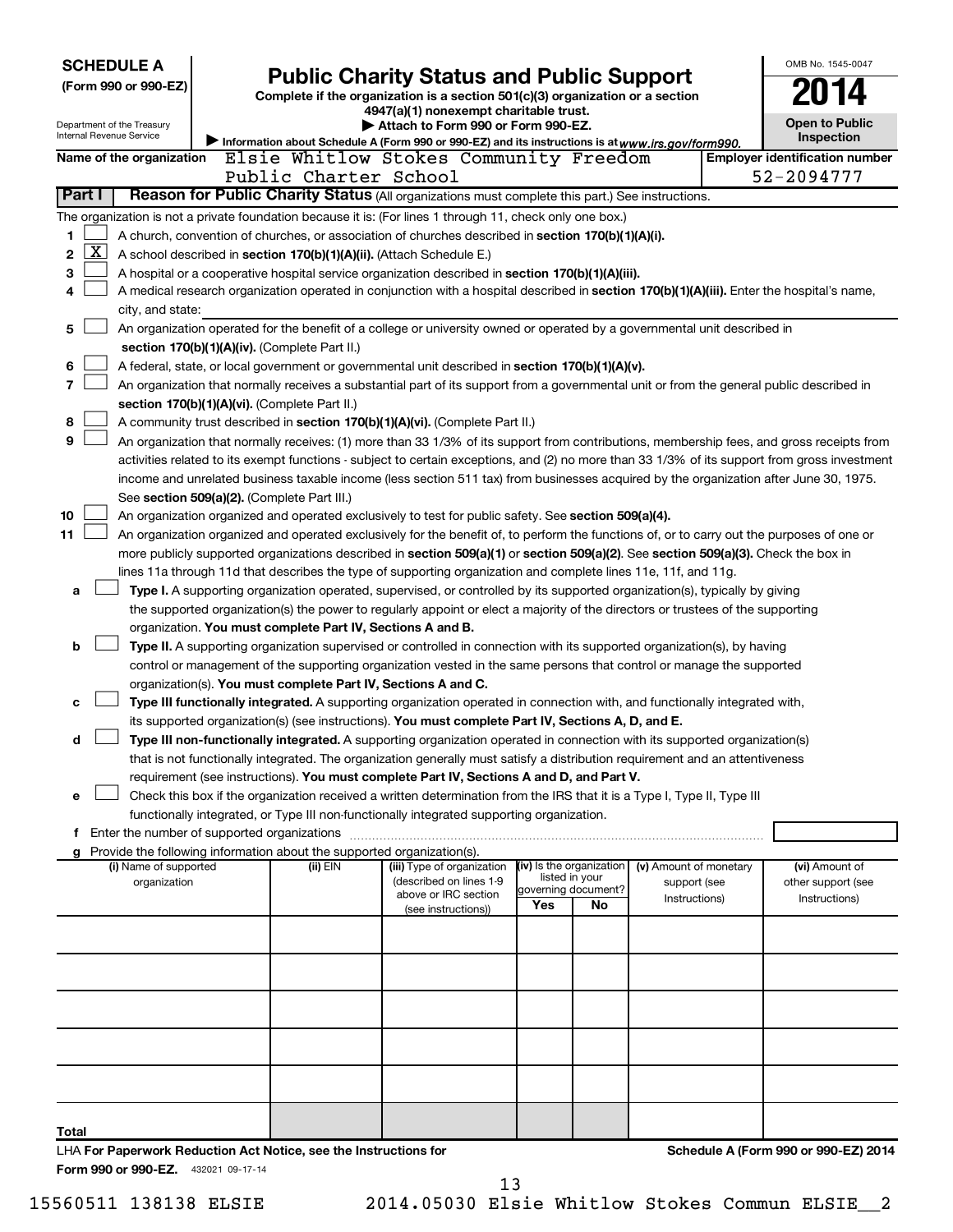### Elsie Whitlow Stokes Community Freedom

#### Schedule A (Form 990 or 990-EZ) 2014  ${\tt Public$  **Chapter School** 52-2094777 **Page**

52-2094777 <sub>Page 2</sub>

(Complete only if you checked the box on line 5, 7, or 8 of Part I or if the organization failed to qualify under Part III. If the organization fails to qualify under the tests listed below, please complete Part III.) **Part II Support Schedule for Organizations Described in Sections 170(b)(1)(A)(iv) and 170(b)(1)(A)(vi)**

|    | <b>Section A. Public Support</b>                                                                                                                                                                                                                                 |          |          |            |            |            |           |
|----|------------------------------------------------------------------------------------------------------------------------------------------------------------------------------------------------------------------------------------------------------------------|----------|----------|------------|------------|------------|-----------|
|    | Calendar year (or fiscal year beginning in) $\blacktriangleright$                                                                                                                                                                                                | (a) 2010 | (b) 2011 | (c) 2012   | $(d)$ 2013 | $(e)$ 2014 | (f) Total |
|    | 1 Gifts, grants, contributions, and                                                                                                                                                                                                                              |          |          |            |            |            |           |
|    | membership fees received. (Do not                                                                                                                                                                                                                                |          |          |            |            |            |           |
|    | include any "unusual grants.")                                                                                                                                                                                                                                   |          |          |            |            |            |           |
|    | 2 Tax revenues levied for the organ-                                                                                                                                                                                                                             |          |          |            |            |            |           |
|    | ization's benefit and either paid to                                                                                                                                                                                                                             |          |          |            |            |            |           |
|    | or expended on its behalf                                                                                                                                                                                                                                        |          |          |            |            |            |           |
|    | 3 The value of services or facilities                                                                                                                                                                                                                            |          |          |            |            |            |           |
|    | furnished by a governmental unit to                                                                                                                                                                                                                              |          |          |            |            |            |           |
|    | the organization without charge                                                                                                                                                                                                                                  |          |          |            |            |            |           |
|    | 4 Total. Add lines 1 through 3                                                                                                                                                                                                                                   |          |          |            |            |            |           |
| 5. | The portion of total contributions                                                                                                                                                                                                                               |          |          |            |            |            |           |
|    | by each person (other than a                                                                                                                                                                                                                                     |          |          |            |            |            |           |
|    | governmental unit or publicly                                                                                                                                                                                                                                    |          |          |            |            |            |           |
|    | supported organization) included                                                                                                                                                                                                                                 |          |          |            |            |            |           |
|    | on line 1 that exceeds 2% of the                                                                                                                                                                                                                                 |          |          |            |            |            |           |
|    | amount shown on line 11,                                                                                                                                                                                                                                         |          |          |            |            |            |           |
|    | column (f)                                                                                                                                                                                                                                                       |          |          |            |            |            |           |
|    | 6 Public support. Subtract line 5 from line 4.                                                                                                                                                                                                                   |          |          |            |            |            |           |
|    | <b>Section B. Total Support</b>                                                                                                                                                                                                                                  |          |          |            |            |            |           |
|    | Calendar year (or fiscal year beginning in)                                                                                                                                                                                                                      | (a) 2010 | (b) 2011 | $(c)$ 2012 | $(d)$ 2013 | (e) 2014   | (f) Total |
|    | 7 Amounts from line 4                                                                                                                                                                                                                                            |          |          |            |            |            |           |
| 8  | Gross income from interest,                                                                                                                                                                                                                                      |          |          |            |            |            |           |
|    | dividends, payments received on                                                                                                                                                                                                                                  |          |          |            |            |            |           |
|    | securities loans, rents, royalties                                                                                                                                                                                                                               |          |          |            |            |            |           |
|    | and income from similar sources                                                                                                                                                                                                                                  |          |          |            |            |            |           |
| 9. | Net income from unrelated business                                                                                                                                                                                                                               |          |          |            |            |            |           |
|    | activities, whether or not the                                                                                                                                                                                                                                   |          |          |            |            |            |           |
|    | business is regularly carried on                                                                                                                                                                                                                                 |          |          |            |            |            |           |
|    | 10 Other income. Do not include gain                                                                                                                                                                                                                             |          |          |            |            |            |           |
|    | or loss from the sale of capital                                                                                                                                                                                                                                 |          |          |            |            |            |           |
|    | assets (Explain in Part VI.)                                                                                                                                                                                                                                     |          |          |            |            |            |           |
|    | 11 Total support. Add lines 7 through 10                                                                                                                                                                                                                         |          |          |            |            |            |           |
|    | <b>12</b> Gross receipts from related activities, etc. (see instructions)                                                                                                                                                                                        |          |          |            |            | 12         |           |
|    | 13 First five years. If the Form 990 is for the organization's first, second, third, fourth, or fifth tax year as a section 501(c)(3)                                                                                                                            |          |          |            |            |            |           |
|    | organization, check this box and stop here                                                                                                                                                                                                                       |          |          |            |            |            |           |
|    | <b>Section C. Computation of Public Support Percentage</b>                                                                                                                                                                                                       |          |          |            |            |            |           |
|    |                                                                                                                                                                                                                                                                  |          |          |            |            | 14         | %         |
|    |                                                                                                                                                                                                                                                                  |          |          |            |            | 15         | %         |
|    | 16a 33 1/3% support test - 2014. If the organization did not check the box on line 13, and line 14 is 33 1/3% or more, check this box and                                                                                                                        |          |          |            |            |            |           |
|    | stop here. The organization qualifies as a publicly supported organization manufactured content and the content of the state of the state of the state of the state of the state of the state of the state of the state of the                                   |          |          |            |            |            |           |
|    | b 33 1/3% support test - 2013. If the organization did not check a box on line 13 or 16a, and line 15 is 33 1/3% or more, check this box                                                                                                                         |          |          |            |            |            |           |
|    |                                                                                                                                                                                                                                                                  |          |          |            |            |            |           |
|    | 17a 10% -facts-and-circumstances test - 2014. If the organization did not check a box on line 13, 16a, or 16b, and line 14 is 10% or more,                                                                                                                       |          |          |            |            |            |           |
|    | and if the organization meets the "facts-and-circumstances" test, check this box and stop here. Explain in Part VI how the organization                                                                                                                          |          |          |            |            |            |           |
|    |                                                                                                                                                                                                                                                                  |          |          |            |            |            |           |
|    | b 10% -facts-and-circumstances test - 2013. If the organization did not check a box on line 13, 16a, 16b, or 17a, and line 15 is 10% or                                                                                                                          |          |          |            |            |            |           |
|    | more, and if the organization meets the "facts-and-circumstances" test, check this box and <b>stop here.</b> Explain in Part VI how the                                                                                                                          |          |          |            |            |            |           |
|    |                                                                                                                                                                                                                                                                  |          |          |            |            |            |           |
|    | organization meets the "facts-and-circumstances" test. The organization qualifies as a publicly supported organization<br>18 Private foundation. If the organization did not check a box on line 13, 16a, 16b, 17a, or 17b, check this box and see instructions. |          |          |            |            |            |           |

**Schedule A (Form 990 or 990-EZ) 2014**

432022 09-17-14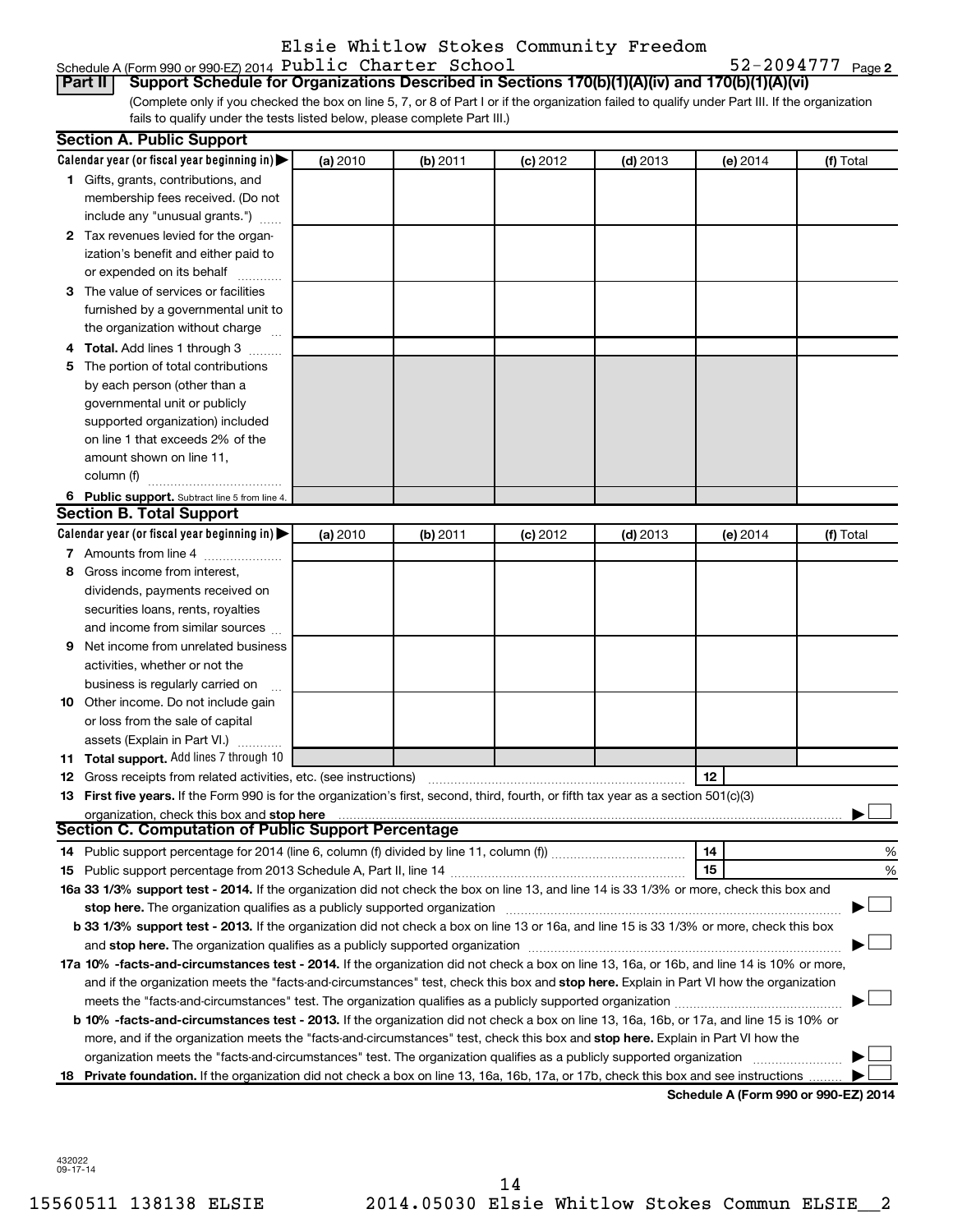### **Part III Support Schedule for Organizations Described in Section 509(a)(2)**

(Complete only if you checked the box on line 9 of Part I or if the organization failed to qualify under Part II. If the organization fails to qualify under the tests listed below, please complete Part II.)

| <b>Section A. Public Support</b>                                                                                                                                                         |          |          |            |            |                                      |           |
|------------------------------------------------------------------------------------------------------------------------------------------------------------------------------------------|----------|----------|------------|------------|--------------------------------------|-----------|
| Calendar year (or fiscal year beginning in)                                                                                                                                              | (a) 2010 | (b) 2011 | $(c)$ 2012 | $(d)$ 2013 | (e) 2014                             | (f) Total |
| 1 Gifts, grants, contributions, and                                                                                                                                                      |          |          |            |            |                                      |           |
| membership fees received. (Do not                                                                                                                                                        |          |          |            |            |                                      |           |
| include any "unusual grants.")                                                                                                                                                           |          |          |            |            |                                      |           |
| 2 Gross receipts from admissions,<br>merchandise sold or services per-<br>formed, or facilities furnished in<br>any activity that is related to the<br>organization's tax-exempt purpose |          |          |            |            |                                      |           |
| 3 Gross receipts from activities that                                                                                                                                                    |          |          |            |            |                                      |           |
| are not an unrelated trade or bus-                                                                                                                                                       |          |          |            |            |                                      |           |
| iness under section 513                                                                                                                                                                  |          |          |            |            |                                      |           |
| 4 Tax revenues levied for the organ-                                                                                                                                                     |          |          |            |            |                                      |           |
| ization's benefit and either paid to                                                                                                                                                     |          |          |            |            |                                      |           |
| or expended on its behalf<br>.                                                                                                                                                           |          |          |            |            |                                      |           |
| 5 The value of services or facilities                                                                                                                                                    |          |          |            |            |                                      |           |
| furnished by a governmental unit to                                                                                                                                                      |          |          |            |            |                                      |           |
| the organization without charge                                                                                                                                                          |          |          |            |            |                                      |           |
| 6 Total. Add lines 1 through 5                                                                                                                                                           |          |          |            |            |                                      |           |
| 7a Amounts included on lines 1, 2, and                                                                                                                                                   |          |          |            |            |                                      |           |
| 3 received from disqualified persons                                                                                                                                                     |          |          |            |            |                                      |           |
| <b>b</b> Amounts included on lines 2 and 3 received<br>from other than disqualified persons that<br>exceed the greater of \$5,000 or 1% of the<br>amount on line 13 for the year         |          |          |            |            |                                      |           |
| c Add lines 7a and 7b                                                                                                                                                                    |          |          |            |            |                                      |           |
| 8 Public support (Subtract line 7c from line 6.)                                                                                                                                         |          |          |            |            |                                      |           |
| <b>Section B. Total Support</b>                                                                                                                                                          |          |          |            |            |                                      |           |
| Calendar year (or fiscal year beginning in)                                                                                                                                              | (a) 2010 | (b) 2011 | $(c)$ 2012 | $(d)$ 2013 | (e) 2014                             | (f) Total |
| 9 Amounts from line 6                                                                                                                                                                    |          |          |            |            |                                      |           |
| <b>10a</b> Gross income from interest,<br>dividends, payments received on<br>securities loans, rents, royalties<br>and income from similar sources                                       |          |          |            |            |                                      |           |
| <b>b</b> Unrelated business taxable income<br>(less section 511 taxes) from businesses                                                                                                   |          |          |            |            |                                      |           |
| acquired after June 30, 1975<br>$\overline{\phantom{a}}$                                                                                                                                 |          |          |            |            |                                      |           |
| c Add lines 10a and 10b                                                                                                                                                                  |          |          |            |            |                                      |           |
| <b>11</b> Net income from unrelated business<br>activities not included in line 10b.<br>whether or not the business is<br>regularly carried on                                           |          |          |            |            |                                      |           |
| 12 Other income. Do not include gain<br>or loss from the sale of capital<br>assets (Explain in Part VI.)                                                                                 |          |          |            |            |                                      |           |
| <b>13</b> Total support. (Add lines 9, 10c, 11, and 12.)                                                                                                                                 |          |          |            |            |                                      |           |
| 14 First five years. If the Form 990 is for the organization's first, second, third, fourth, or fifth tax year as a section 501(c)(3) organization,                                      |          |          |            |            |                                      |           |
| check this box and stop here                                                                                                                                                             |          |          |            |            |                                      |           |
| <b>Section C. Computation of Public Support Percentage</b>                                                                                                                               |          |          |            |            |                                      |           |
|                                                                                                                                                                                          |          |          |            |            | 15                                   | %         |
|                                                                                                                                                                                          |          |          |            |            | 16                                   | %         |
| Section D. Computation of Investment Income Percentage                                                                                                                                   |          |          |            |            |                                      |           |
|                                                                                                                                                                                          |          |          |            |            | 17                                   | %         |
| 18 Investment income percentage from 2013 Schedule A, Part III, line 17                                                                                                                  |          |          |            |            | 18                                   | %         |
| 19a 33 1/3% support tests - 2014. If the organization did not check the box on line 14, and line 15 is more than 33 1/3%, and line 17 is not                                             |          |          |            |            |                                      |           |
| more than 33 1/3%, check this box and stop here. The organization qualifies as a publicly supported organization                                                                         |          |          |            |            |                                      |           |
| b 33 1/3% support tests - 2013. If the organization did not check a box on line 14 or line 19a, and line 16 is more than 33 1/3%, and                                                    |          |          |            |            |                                      |           |
| line 18 is not more than 33 1/3%, check this box and stop here. The organization qualifies as a publicly supported organization <i></i>                                                  |          |          |            |            |                                      |           |
|                                                                                                                                                                                          |          |          |            |            |                                      |           |
| 432023 09-17-14                                                                                                                                                                          |          |          | 15         |            | Schedule A (Form 990 or 990-EZ) 2014 |           |

15560511 138138 ELSIE 2014.05030 Elsie Whitlow Stokes Commun ELSIE\_\_2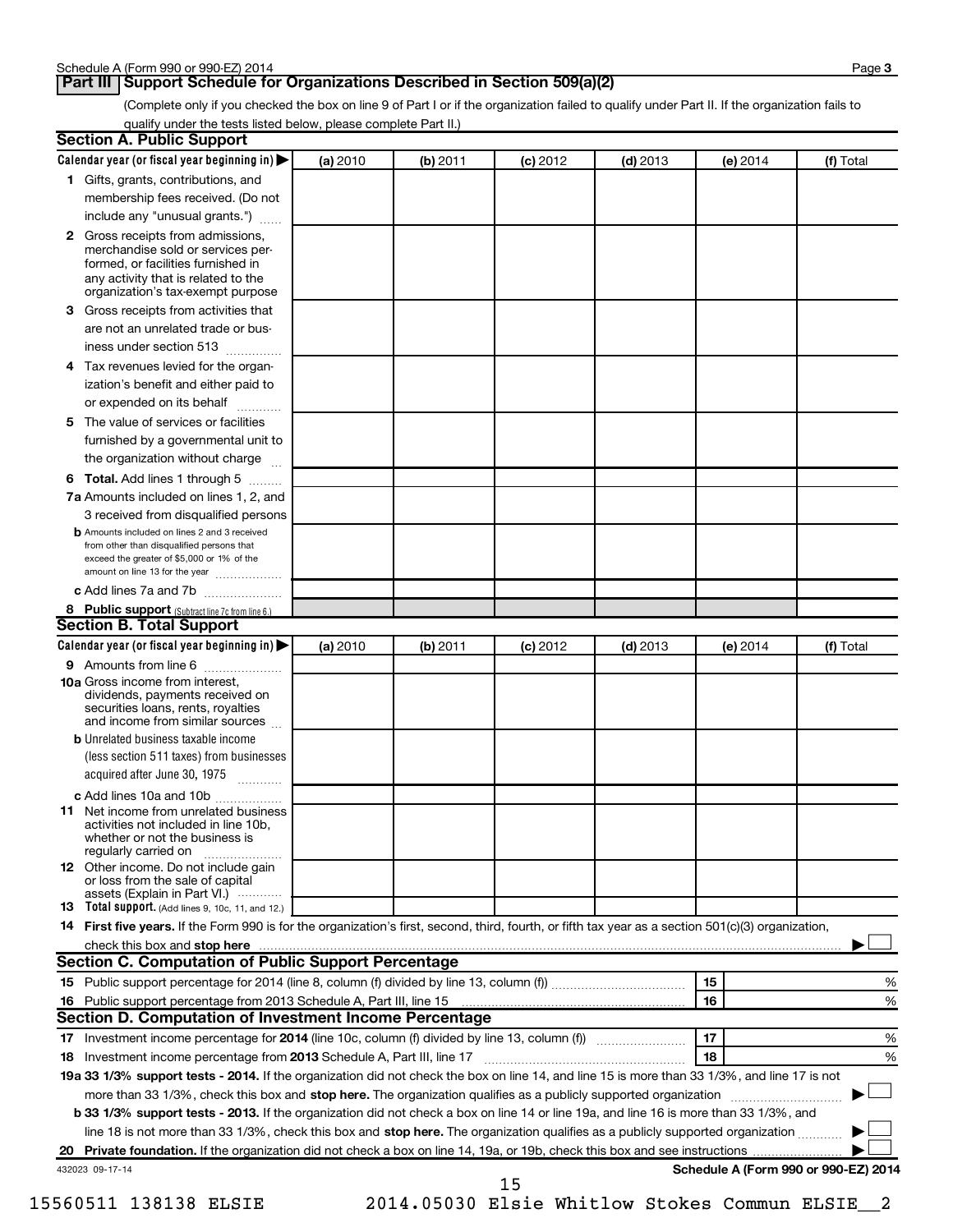**1**

**2**

**3a**

**3b**

**3c**

**4a**

**4b**

**4c**

**5a**

**5b 5c**

**6**

**7**

**8**

**9a**

**9b**

**9c**

**10a**

**10b**

**Yes No**

### **Part IV Supporting Organizations**

(Complete only if you checked a box on line 11 of Part I. If you checked 11a of Part I, complete Sections A and B. If you checked 11b of Part I, complete Sections A and C. If you checked 11c of Part I, complete Sections A, D, and E. If you checked 11d of Part I, complete Sections A and D, and complete Part V.)

#### **Section A. All Supporting Organizations**

- **1** Are all of the organization's supported organizations listed by name in the organization's governing documents? If "No" describe in  $_{\mathsf{Part}}$   $_{\mathsf{V}}$  how the supported organizations are designated. If designated by *class or purpose, describe the designation. If historic and continuing relationship, explain.*
- **2** Did the organization have any supported organization that does not have an IRS determination of status under section 509(a)(1) or (2)? If "Yes," explain in  $_{\sf Part}$   $_{\sf VI}$  how the organization determined that the supported *organization was described in section 509(a)(1) or (2).*
- **3a** Did the organization have a supported organization described in section 501(c)(4), (5), or (6)? If "Yes," answer *(b) and (c) below.*
- **b** Did the organization confirm that each supported organization qualified under section 501(c)(4), (5), or (6) and satisfied the public support tests under section 509(a)(2)? If "Yes," describe in  $_{\rm Part}$   $_{\rm VI}$  when and how the *organization made the determination.*
- **c** Did the organization ensure that all support to such organizations was used exclusively for section 170(c)(2) (B) purposes? If "Yes," explain in  $_{\mathsf{Part}}$   $_{\mathsf{V}}$  what controls the organization put in place to ensure such use.
- **4 a** *If* Was any supported organization not organized in the United States ("foreign supported organization")? *"Yes" and if you checked 11a or 11b in Part I, answer (b) and (c) below.*
- **b** Did the organization have ultimate control and discretion in deciding whether to make grants to the foreign supported organization? If "Yes," describe in Part VI how the organization had such control and discretion *despite being controlled or supervised by or in connection with its supported organizations.*
- **c** Did the organization support any foreign supported organization that does not have an IRS determination under sections 501(c)(3) and 509(a)(1) or (2)? If "Yes," ex*plain in*  $_{\sf Part}$  *v*J what controls the organization used *to ensure that all support to the foreign supported organization was used exclusively for section 170(c)(2)(B) purposes.*
- **5a** Did the organization add, substitute, or remove any supported organizations during the tax year? If "Yes," answer (b) and (c) below (if applicable). Also, provide detail in  $_{\mathsf{Part}}$   $_{\mathsf{V{\mathsf{I}}}}$ , including (i) the names and EIN *numbers of the supported organizations added, substituted, or removed, (ii) the reasons for each such action, (iii) the authority under the organization's organizing document authorizing such action, and (iv) how the action was accomplished (such as by amendment to the organizing document).*
- **b** Type I or Type II only. Was any added or substituted supported organization part of a class already designated in the organization's organizing document?
- **c Substitutions only.**  Was the substitution the result of an event beyond the organization's control?
- **6** Did the organization provide support (whether in the form of grants or the provision of services or facilities) to support or benefit one or more of the filing organization's supported organizations? If "Yes," provide detail in anyone other than (a) its supported organizations; (b) individuals that are part of the charitable class benefited by one or more of its supported organizations; or (c) other supporting organizations that also *Part VI.*
- **7** Did the organization provide a grant, loan, compensation, or other similar payment to a substantial controlled entity with regard to a substantial contributor? If "Yes," complete Part I of Schedule L (Form 990). contributor (defined in IRC 4958(c)(3)(C)), a family member of a substantial contributor, or a 35-percent
- **8** Did the organization make a loan to a disqualified person (as defined in section 4958) not described in line 7? *If "Yes," complete Part I of Schedule L (Form 990).*
- **9 a** Was the organization controlled directly or indirectly at any time during the tax year by one or more *If "Yes," provide detail in*  in section 509(a)(1) or (2))? *Part VI.* disqualified persons as defined in section 4946 (other than foundation managers and organizations described
- **b** Did one or more disqualified persons (as defined in line 9(a)) hold a controlling interest in any entity in which  *If "Yes," provide detail in*  the supporting organization had an interest? *Part VI.*
- **c** Did a disqualified person (as defined in line 9(a)) have an ownership interest in, or derive any personal benefit from, assets in which the supporting organization also had an interest? If "Yes," *provide detail in Part VI.*
- **10 a** Was the organization subject to the excess business holdings rules of IRC 4943 because of IRC 4943(f)  *If "Yes," answer (b) below.* organizations)? (regarding certain Type II supporting organizations, and all Type III non-functionally integrated supporting
	- **b** Did the organization have any excess business holdings in the tax year? (Use Schedule C, Form 4720, to *determine whether the organization had excess business holdings.)*

432024 09-17-14

**Schedule A (Form 990 or 990-EZ) 2014**

15560511 138138 ELSIE 2014.05030 Elsie Whitlow Stokes Commun ELSIE\_\_2

16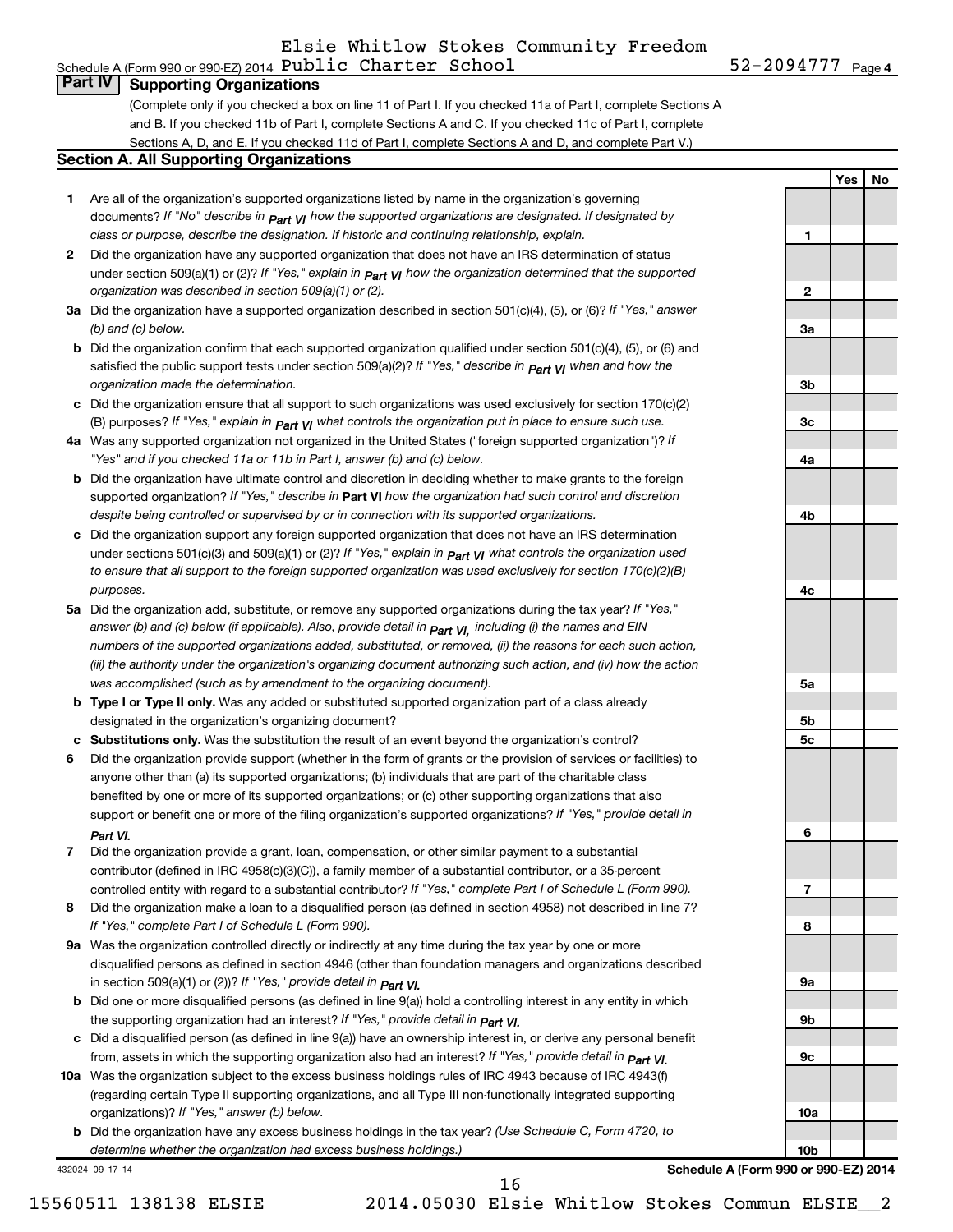#### Elsie Whitlow Stokes Community Freedom

52-2094777 Page 5 Schedule A (Form 990 or 990-EZ) 2014  $P$ UDIIC C $R$ arter Sc $R$ OOI $S$ arter  $S$ arter  $S$ arter  $S$ Public Charter School 52-2094777

|    | Part IV<br><b>Supporting Organizations (continued)</b>                                                                                                                       |                 |            |    |
|----|------------------------------------------------------------------------------------------------------------------------------------------------------------------------------|-----------------|------------|----|
|    |                                                                                                                                                                              |                 | Yes        | No |
| 11 | Has the organization accepted a gift or contribution from any of the following persons?                                                                                      |                 |            |    |
|    | a A person who directly or indirectly controls, either alone or together with persons described in (b) and (c)                                                               |                 |            |    |
|    | below, the governing body of a supported organization?                                                                                                                       | 11a             |            |    |
|    | <b>b</b> A family member of a person described in (a) above?                                                                                                                 | 11 <sub>b</sub> |            |    |
|    |                                                                                                                                                                              | 11c             |            |    |
|    | c A 35% controlled entity of a person described in (a) or (b) above? If "Yes" to a, b, or c, provide detail in part VI.<br><b>Section B. Type I Supporting Organizations</b> |                 |            |    |
|    |                                                                                                                                                                              |                 |            |    |
|    |                                                                                                                                                                              |                 | <b>Yes</b> | No |
| 1  | Did the directors, trustees, or membership of one or more supported organizations have the power to                                                                          |                 |            |    |
|    | regularly appoint or elect at least a majority of the organization's directors or trustees at all times during the                                                           |                 |            |    |
|    | tax year? If "No," describe in $_{Part}$ $_{VI}$ how the supported organization(s) effectively operated, supervised, or                                                      |                 |            |    |
|    | controlled the organization's activities. If the organization had more than one supported organization,                                                                      |                 |            |    |
|    | describe how the powers to appoint and/or remove directors or trustees were allocated among the supported                                                                    |                 |            |    |
|    | organizations and what conditions or restrictions, if any, applied to such powers during the tax year.                                                                       | 1               |            |    |
| 2  | Did the organization operate for the benefit of any supported organization other than the supported                                                                          |                 |            |    |
|    | organization(s) that operated, supervised, or controlled the supporting organization? If "Yes," explain in                                                                   |                 |            |    |
|    | $_{Part}$ v <sub>I</sub> how providing such benefit carried out the purposes of the supported organization(s) that operated,                                                 |                 |            |    |
|    | supervised, or controlled the supporting organization.                                                                                                                       | $\mathbf{2}$    |            |    |
|    | <b>Section C. Type II Supporting Organizations</b>                                                                                                                           |                 |            |    |
|    |                                                                                                                                                                              |                 | Yes        | No |
| 1  | Were a majority of the organization's directors or trustees during the tax year also a majority of the directors                                                             |                 |            |    |
|    | or trustees of each of the organization's supported organization(s)? If "No," describe in <b>Part VI</b> how control                                                         |                 |            |    |
|    | or management of the supporting organization was vested in the same persons that controlled or managed                                                                       |                 |            |    |
|    |                                                                                                                                                                              |                 |            |    |
|    | the supported organization(s).                                                                                                                                               | 1               |            |    |
|    | <b>Section D. Type III Supporting Organizations</b>                                                                                                                          |                 |            |    |
|    |                                                                                                                                                                              |                 | <b>Yes</b> | No |
| 1  | Did the organization provide to each of its supported organizations, by the last day of the fifth month of the                                                               |                 |            |    |
|    | organization's tax year, (1) a written notice describing the type and amount of support provided during the prior tax                                                        |                 |            |    |
|    | year, (2) a copy of the Form 990 that was most recently filed as of the date of notification, and (3) copies of the                                                          |                 |            |    |
|    | organization's governing documents in effect on the date of notification, to the extent not previously provided?                                                             | 1               |            |    |
| 2  | Were any of the organization's officers, directors, or trustees either (i) appointed or elected by the supported                                                             |                 |            |    |
|    | organization(s) or (ii) serving on the governing body of a supported organization? If "No," explain in part VI how                                                           |                 |            |    |
|    | the organization maintained a close and continuous working relationship with the supported organization(s).                                                                  | 2               |            |    |
| 3  | By reason of the relationship described in (2), did the organization's supported organizations have a                                                                        |                 |            |    |
|    | significant voice in the organization's investment policies and in directing the use of the organization's                                                                   |                 |            |    |
|    | income or assets at all times during the tax year? If "Yes," describe in $P_{\text{art } VI}$ the role the organization's                                                    |                 |            |    |
|    | supported organizations played in this regard.                                                                                                                               | з               |            |    |
|    | Section E. Type III Functionally-Integrated Supporting Organizations                                                                                                         |                 |            |    |
| 1  | Check the box next to the method that the organization used to satisfy the Integral Part Test during the year(see instructions):                                             |                 |            |    |
| a  | The organization satisfied the Activities Test. Complete line 2 below.                                                                                                       |                 |            |    |
| b  | The organization is the parent of each of its supported organizations. Complete $_{\text{line 3}}$ below.                                                                    |                 |            |    |
| C  | The organization supported a governmental entity. Describe in Part VI how you supported a government entity (see instructions).                                              |                 |            |    |
| 2  | Activities Test. Answer (a) and (b) below.                                                                                                                                   |                 | <b>Yes</b> | No |
| а  | Did substantially all of the organization's activities during the tax year directly further the exempt purposes of                                                           |                 |            |    |
|    |                                                                                                                                                                              |                 |            |    |
|    | the supported organization(s) to which the organization was responsive? If "Yes," then in Part VI identify                                                                   |                 |            |    |
|    | how these activities directly furthered their exempt purposes,<br>those supported organizations and explain                                                                  |                 |            |    |
|    | how the organization was responsive to those supported organizations, and how the organization determined                                                                    |                 |            |    |
|    | that these activities constituted substantially all of its activities.                                                                                                       | 2a              |            |    |
|    | b Did the activities described in (a) constitute activities that, but for the organization's involvement, one or more                                                        |                 |            |    |
|    | of the organization's supported organization(s) would have been engaged in? If "Yes," explain in $P_{art}$ $V_I$ the                                                         |                 |            |    |
|    | reasons for the organization's position that its supported organization(s) would have engaged in these                                                                       |                 |            |    |
|    | activities but for the organization's involvement.                                                                                                                           | 2b              |            |    |
| 3  | Parent of Supported Organizations. Answer (a) and (b) below.                                                                                                                 |                 |            |    |
| а  | Did the organization have the power to regularly appoint or elect a majority of the officers, directors, or                                                                  |                 |            |    |
|    | trustees of each of the supported organizations? Provide details in <i>Part VI.</i>                                                                                          | За              |            |    |
|    | <b>b</b> Did the organization exercise a substantial degree of direction over the policies, programs, and activities of each                                                 |                 |            |    |
|    | of its supported organizations? If "Yes," describe in part v <sub>1</sub> the role played by the organization in this regard.                                                | Зb              |            |    |
|    | Schedule A (Form 990 or 990-EZ) 2014<br>432025 09-17-14                                                                                                                      |                 |            |    |
|    | 17                                                                                                                                                                           |                 |            |    |

<sup>15560511 138138</sup> ELSIE 2014.05030 Elsie Whitlow Stokes Commun ELSIE\_\_2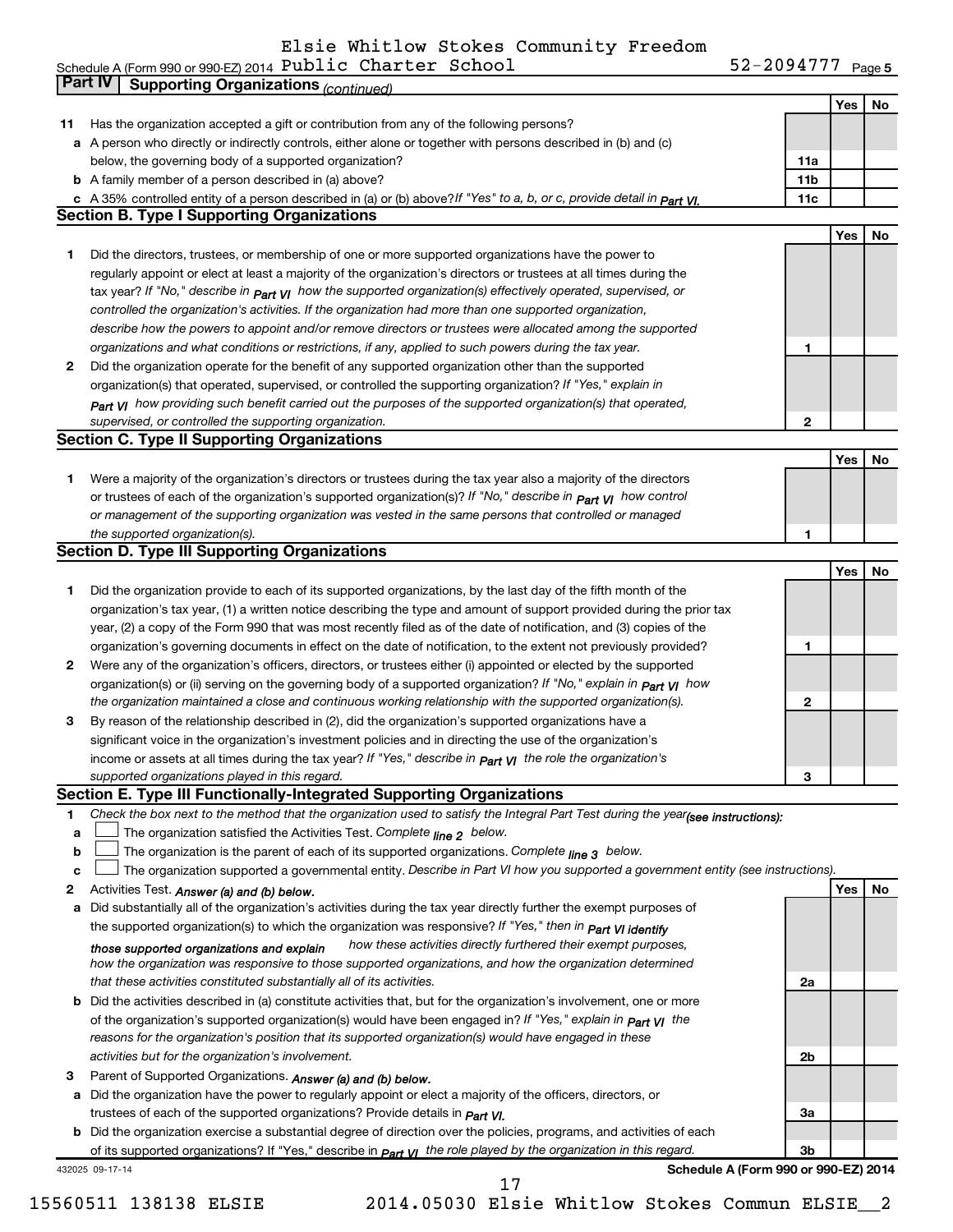#### Schedule A (Form 990 or 990-EZ) 2014  ${\tt Public$  **Chapter School** 52-2094777 **Page**Elsie Whitlow Stokes Community Freedom

52-2094777 Page 6

| <b>Part V</b> | Type III Non-Functionally Integrated 509(a)(3) Supporting Organizations                                                       |                |                |                     |
|---------------|-------------------------------------------------------------------------------------------------------------------------------|----------------|----------------|---------------------|
| 1             | Check here if the organization satisfied the Integral Part Test as a qualifying trust on Nov. 20, 1970. See instructions. All |                |                |                     |
|               | other Type III non-functionally integrated supporting organizations must complete Sections A through E.                       |                |                |                     |
|               |                                                                                                                               |                |                | (B) Current Year    |
|               | Section A - Adjusted Net Income                                                                                               |                | (A) Prior Year | (optional)          |
| 1.            | Net short-term capital gain                                                                                                   | 1              |                |                     |
| 2             | Recoveries of prior-year distributions                                                                                        | $\mathbf{2}$   |                |                     |
| 3             | Other gross income (see instructions)                                                                                         | 3              |                |                     |
| 4             | Add lines 1 through 3                                                                                                         | 4              |                |                     |
| 5             | Depreciation and depletion                                                                                                    | 5              |                |                     |
| 6             | Portion of operating expenses paid or incurred for production or                                                              |                |                |                     |
|               | collection of gross income or for management, conservation, or                                                                |                |                |                     |
|               | maintenance of property held for production of income (see instructions)                                                      | 6              |                |                     |
| 7             | Other expenses (see instructions)                                                                                             | $\overline{7}$ |                |                     |
| 8             | Adjusted Net Income (subtract lines 5, 6 and 7 from line 4)                                                                   | 8              |                |                     |
|               | <b>Section B - Minimum Asset Amount</b>                                                                                       |                |                | (B) Current Year    |
|               |                                                                                                                               |                | (A) Prior Year | (optional)          |
| 1             | Aggregate fair market value of all non-exempt-use assets (see                                                                 |                |                |                     |
|               | instructions for short tax year or assets held for part of year):                                                             |                |                |                     |
|               | a Average monthly value of securities                                                                                         | 1a             |                |                     |
|               | <b>b</b> Average monthly cash balances                                                                                        | 1 <sub>b</sub> |                |                     |
|               | c Fair market value of other non-exempt-use assets                                                                            | 1c             |                |                     |
|               | <b>d</b> Total (add lines 1a, 1b, and 1c)                                                                                     | 1 <sub>d</sub> |                |                     |
|               | e Discount claimed for blockage or other                                                                                      |                |                |                     |
|               | factors (explain in detail in <b>Part VI</b> ):                                                                               |                |                |                     |
| $\mathbf{2}$  | Acquisition indebtedness applicable to non-exempt-use assets                                                                  | $\mathbf{2}$   |                |                     |
| 3             | Subtract line 2 from line 1d                                                                                                  | 3              |                |                     |
| 4             | Cash deemed held for exempt use. Enter 1-1/2% of line 3 (for greater amount,                                                  |                |                |                     |
|               | see instructions).                                                                                                            | 4              |                |                     |
| 5             | Net value of non-exempt-use assets (subtract line 4 from line 3)                                                              | 5              |                |                     |
| 6             | 035. Multiply line 5 by                                                                                                       | 6              |                |                     |
| 7             | Recoveries of prior-year distributions                                                                                        | $\overline{7}$ |                |                     |
| 8             | Minimum Asset Amount (add line 7 to line 6)                                                                                   | 8              |                |                     |
|               | <b>Section C - Distributable Amount</b>                                                                                       |                |                | <b>Current Year</b> |
| 1             | Adjusted net income for prior year (from Section A, line 8, Column A)                                                         | 1              |                |                     |
| $\mathbf{2}$  | Enter 85% of line 1                                                                                                           | $\mathbf{2}$   |                |                     |
| З             | Minimum asset amount for prior year (from Section B, line 8, Column A)                                                        | 3              |                |                     |
| 4             | Enter greater of line 2 or line 3                                                                                             | 4              |                |                     |
| 5             | Income tax imposed in prior year                                                                                              | 5              |                |                     |
| 6             | <b>Distributable Amount.</b> Subtract line 5 from line 4, unless subject to                                                   |                |                |                     |
|               | emergency temporary reduction (see instructions)                                                                              | 6              |                |                     |
|               |                                                                                                                               |                |                |                     |

**7** Check here if the current year is the organization's first as a non-functionally-integrated Type III supporting organization (see † instructions).

**Schedule A (Form 990 or 990-EZ) 2014**

432026 09-17-14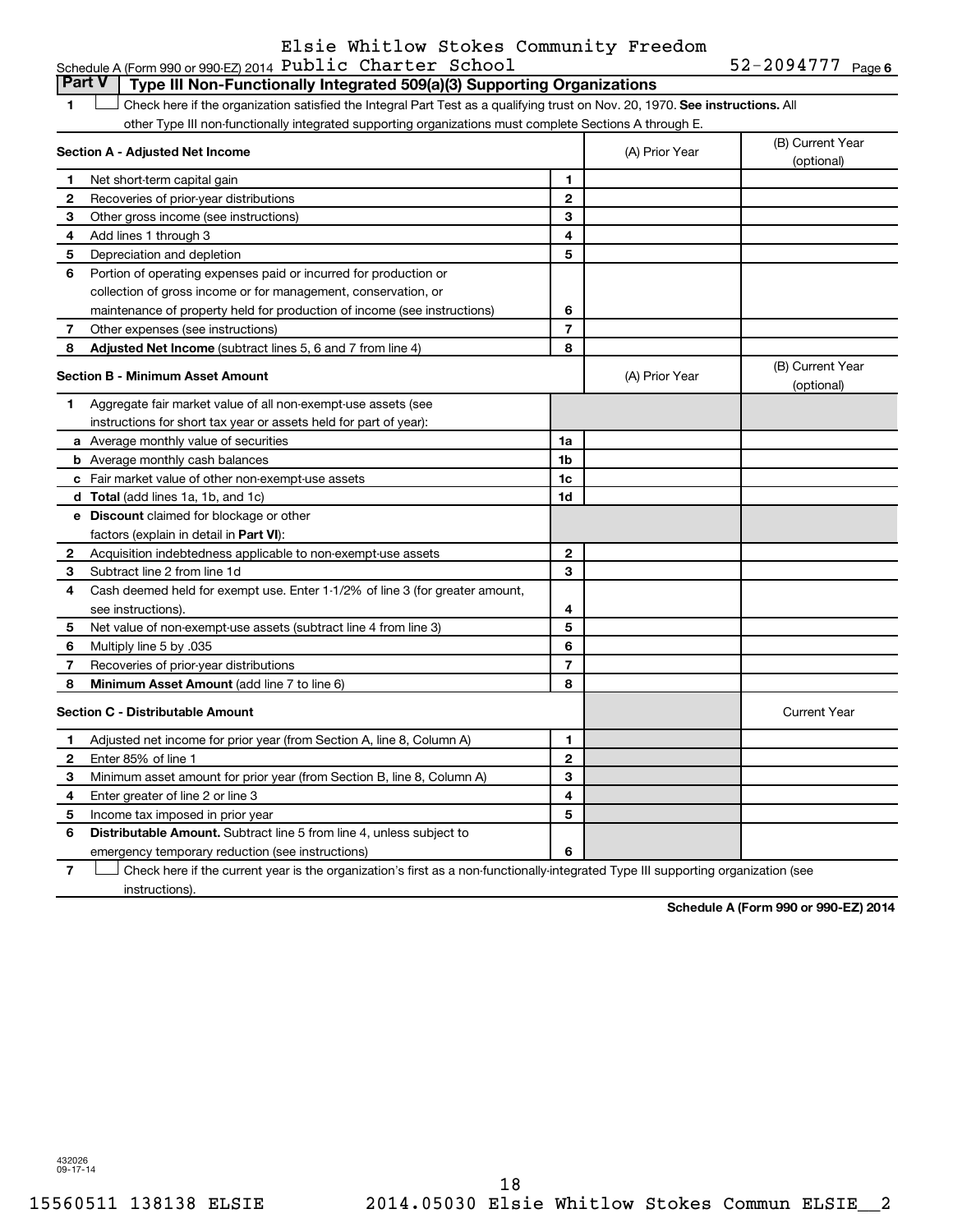### Elsie Whitlow Stokes Community Freedom

|              | ∣ Part V∣<br>Type III Non-Functionally Integrated 509(a)(3) Supporting Organizations (continued) |                             |                           |                      |  |  |  |
|--------------|--------------------------------------------------------------------------------------------------|-----------------------------|---------------------------|----------------------|--|--|--|
|              | <b>Section D - Distributions</b>                                                                 |                             |                           | <b>Current Year</b>  |  |  |  |
| 1            | Amounts paid to supported organizations to accomplish exempt purposes                            |                             |                           |                      |  |  |  |
| 2            | Amounts paid to perform activity that directly furthers exempt purposes of supported             |                             |                           |                      |  |  |  |
|              | organizations, in excess of income from activity                                                 |                             |                           |                      |  |  |  |
| 3            | Administrative expenses paid to accomplish exempt purposes of supported organizations            |                             |                           |                      |  |  |  |
| 4            | Amounts paid to acquire exempt-use assets                                                        |                             |                           |                      |  |  |  |
| 5            | Qualified set-aside amounts (prior IRS approval required)                                        |                             |                           |                      |  |  |  |
| 6            | Other distributions (describe in Part VI). See instructions.                                     |                             |                           |                      |  |  |  |
| 7            | <b>Total annual distributions.</b> Add lines 1 through 6.                                        |                             |                           |                      |  |  |  |
| 8            | Distributions to attentive supported organizations to which the organization is responsive       |                             |                           |                      |  |  |  |
|              | (provide details in Part VI). See instructions.                                                  |                             |                           |                      |  |  |  |
| 9            | Distributable amount for 2014 from Section C, line 6                                             |                             |                           |                      |  |  |  |
| 10           | Line 8 amount divided by Line 9 amount                                                           |                             |                           |                      |  |  |  |
|              |                                                                                                  | (i)                         | (i)                       | (iii)                |  |  |  |
|              | Section E - Distribution Allocations (see instructions)                                          | <b>Excess Distributions</b> | <b>Underdistributions</b> | <b>Distributable</b> |  |  |  |
|              |                                                                                                  |                             | Pre-2014                  | Amount for 2014      |  |  |  |
| 1            | Distributable amount for 2014 from Section C, line 6                                             |                             |                           |                      |  |  |  |
| $\mathbf{2}$ | Underdistributions, if any, for years prior to 2014                                              |                             |                           |                      |  |  |  |
|              | (reasonable cause required-see instructions)                                                     |                             |                           |                      |  |  |  |
| 3            | Excess distributions carryover, if any, to 2014:                                                 |                             |                           |                      |  |  |  |
| a<br>b       |                                                                                                  |                             |                           |                      |  |  |  |
|              |                                                                                                  |                             |                           |                      |  |  |  |
| с<br>d       |                                                                                                  |                             |                           |                      |  |  |  |
|              | e From 2013                                                                                      |                             |                           |                      |  |  |  |
| f            | <b>Total</b> of lines 3a through e                                                               |                             |                           |                      |  |  |  |
|              | g Applied to underdistributions of prior years                                                   |                             |                           |                      |  |  |  |
|              | h Applied to 2014 distributable amount                                                           |                             |                           |                      |  |  |  |
|              | Carryover from 2009 not applied (see instructions)                                               |                             |                           |                      |  |  |  |
|              | Remainder. Subtract lines 3g, 3h, and 3i from 3f.                                                |                             |                           |                      |  |  |  |
| 4            | Distributions for 2014 from Section D,                                                           |                             |                           |                      |  |  |  |
|              | line $7:$                                                                                        |                             |                           |                      |  |  |  |
|              | a Applied to underdistributions of prior years                                                   |                             |                           |                      |  |  |  |
|              | <b>b</b> Applied to 2014 distributable amount                                                    |                             |                           |                      |  |  |  |
| с            | Remainder. Subtract lines 4a and 4b from 4.                                                      |                             |                           |                      |  |  |  |
| 5            | Remaining underdistributions for years prior to 2014, if                                         |                             |                           |                      |  |  |  |
|              | any. Subtract lines 3g and 4a from line 2 (if amount                                             |                             |                           |                      |  |  |  |
|              | greater than zero, see instructions).                                                            |                             |                           |                      |  |  |  |
| 6            | Remaining underdistributions for 2014. Subtract lines 3h                                         |                             |                           |                      |  |  |  |
|              | and 4b from line 1 (if amount greater than zero, see                                             |                             |                           |                      |  |  |  |
|              | instructions).                                                                                   |                             |                           |                      |  |  |  |
| $\mathbf{7}$ | Excess distributions carryover to 2015. Add lines 3j                                             |                             |                           |                      |  |  |  |
|              | and 4c.                                                                                          |                             |                           |                      |  |  |  |
| 8            | Breakdown of line 7:                                                                             |                             |                           |                      |  |  |  |
| а            |                                                                                                  |                             |                           |                      |  |  |  |
| b            |                                                                                                  |                             |                           |                      |  |  |  |
| c            |                                                                                                  |                             |                           |                      |  |  |  |
|              | d Excess from 2013                                                                               |                             |                           |                      |  |  |  |
|              | e Excess from 2014                                                                               |                             |                           |                      |  |  |  |

**Schedule A (Form 990 or 990-EZ) 2014**

432027 09-17-14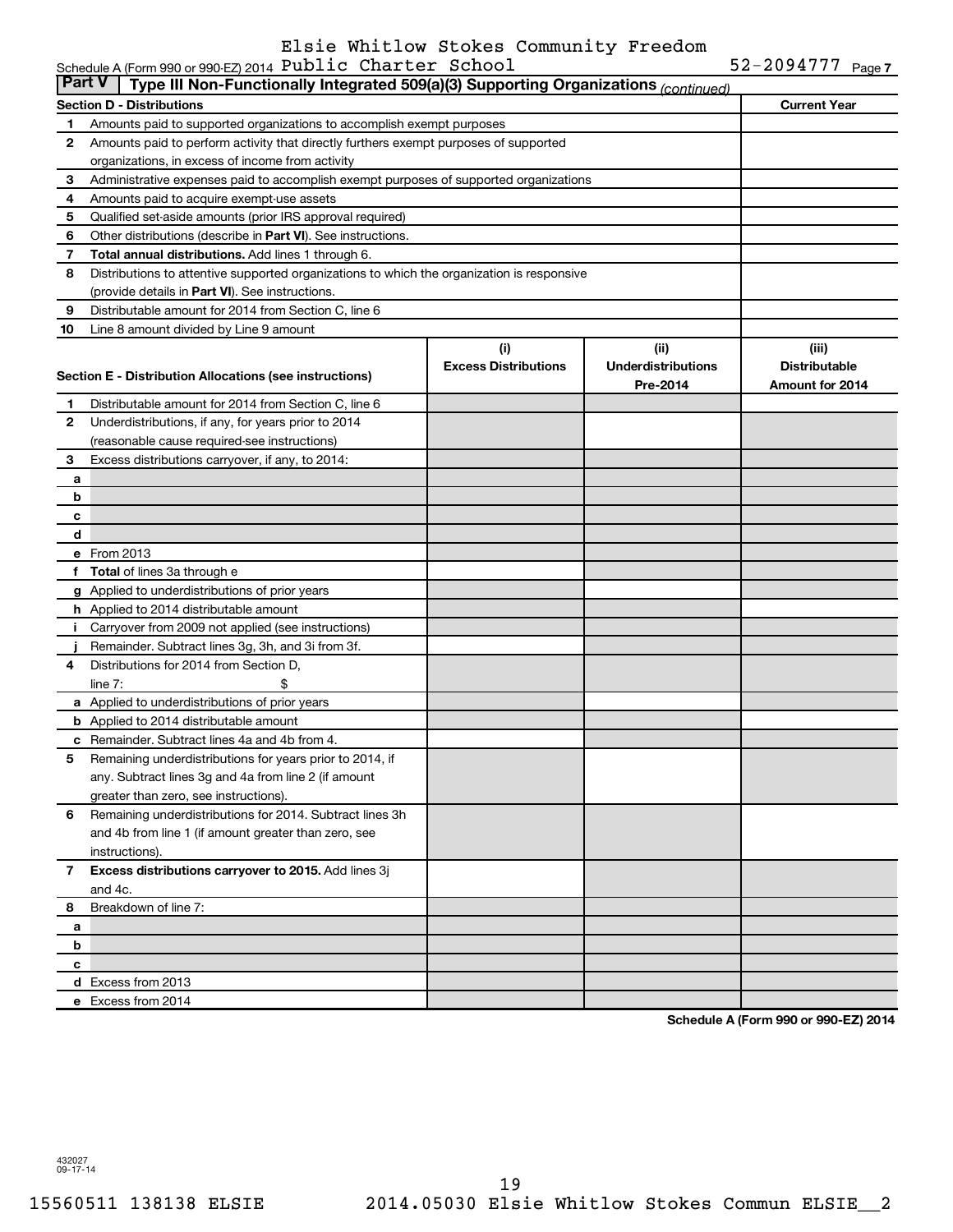|                 | Schedule A (Form 990 or 990-EZ) 2014 Public Charter School                                                                        |                                                |    |  | 52-2094777 Page 8                    |  |
|-----------------|-----------------------------------------------------------------------------------------------------------------------------------|------------------------------------------------|----|--|--------------------------------------|--|
| <b>Part VI</b>  | Supplemental Information. Provide the explanations required by Part II, line 10; Part II, line 17a or 17b; and Part III, line 12. |                                                |    |  |                                      |  |
|                 | Also complete this part for any additional information. (See instructions).                                                       |                                                |    |  |                                      |  |
|                 |                                                                                                                                   |                                                |    |  |                                      |  |
|                 |                                                                                                                                   |                                                |    |  |                                      |  |
|                 |                                                                                                                                   |                                                |    |  |                                      |  |
|                 |                                                                                                                                   |                                                |    |  |                                      |  |
|                 |                                                                                                                                   |                                                |    |  |                                      |  |
|                 |                                                                                                                                   |                                                |    |  |                                      |  |
|                 |                                                                                                                                   |                                                |    |  |                                      |  |
|                 |                                                                                                                                   |                                                |    |  |                                      |  |
|                 |                                                                                                                                   |                                                |    |  |                                      |  |
|                 |                                                                                                                                   |                                                |    |  |                                      |  |
|                 |                                                                                                                                   |                                                |    |  |                                      |  |
|                 |                                                                                                                                   |                                                |    |  |                                      |  |
|                 |                                                                                                                                   |                                                |    |  |                                      |  |
|                 |                                                                                                                                   |                                                |    |  |                                      |  |
|                 |                                                                                                                                   |                                                |    |  |                                      |  |
|                 |                                                                                                                                   |                                                |    |  |                                      |  |
|                 |                                                                                                                                   |                                                |    |  |                                      |  |
|                 |                                                                                                                                   |                                                |    |  |                                      |  |
|                 |                                                                                                                                   |                                                |    |  |                                      |  |
|                 |                                                                                                                                   |                                                |    |  |                                      |  |
|                 |                                                                                                                                   |                                                |    |  |                                      |  |
|                 |                                                                                                                                   |                                                |    |  |                                      |  |
|                 |                                                                                                                                   |                                                |    |  |                                      |  |
|                 |                                                                                                                                   |                                                |    |  |                                      |  |
|                 |                                                                                                                                   |                                                |    |  |                                      |  |
|                 |                                                                                                                                   |                                                |    |  |                                      |  |
|                 |                                                                                                                                   |                                                |    |  |                                      |  |
|                 |                                                                                                                                   |                                                |    |  |                                      |  |
|                 |                                                                                                                                   |                                                |    |  |                                      |  |
|                 |                                                                                                                                   |                                                |    |  |                                      |  |
|                 |                                                                                                                                   |                                                |    |  |                                      |  |
|                 |                                                                                                                                   |                                                |    |  |                                      |  |
|                 |                                                                                                                                   |                                                |    |  |                                      |  |
|                 |                                                                                                                                   |                                                |    |  |                                      |  |
|                 |                                                                                                                                   |                                                |    |  |                                      |  |
|                 |                                                                                                                                   |                                                |    |  |                                      |  |
|                 |                                                                                                                                   |                                                |    |  |                                      |  |
|                 |                                                                                                                                   |                                                |    |  |                                      |  |
|                 |                                                                                                                                   |                                                |    |  |                                      |  |
|                 |                                                                                                                                   |                                                |    |  |                                      |  |
|                 |                                                                                                                                   |                                                |    |  |                                      |  |
|                 |                                                                                                                                   |                                                |    |  |                                      |  |
|                 |                                                                                                                                   |                                                |    |  |                                      |  |
|                 |                                                                                                                                   |                                                |    |  |                                      |  |
|                 |                                                                                                                                   |                                                |    |  |                                      |  |
|                 |                                                                                                                                   |                                                |    |  |                                      |  |
|                 |                                                                                                                                   |                                                |    |  |                                      |  |
|                 |                                                                                                                                   |                                                |    |  |                                      |  |
|                 |                                                                                                                                   |                                                |    |  |                                      |  |
|                 |                                                                                                                                   |                                                |    |  |                                      |  |
|                 |                                                                                                                                   |                                                |    |  |                                      |  |
|                 |                                                                                                                                   |                                                |    |  |                                      |  |
|                 |                                                                                                                                   |                                                |    |  |                                      |  |
| 432028 09-17-14 |                                                                                                                                   |                                                |    |  | Schedule A (Form 990 or 990-EZ) 2014 |  |
|                 |                                                                                                                                   |                                                | 20 |  |                                      |  |
|                 | 15560511 138138 ELSIE                                                                                                             | 2014.05030 Elsie Whitlow Stokes Commun ELSIE_2 |    |  |                                      |  |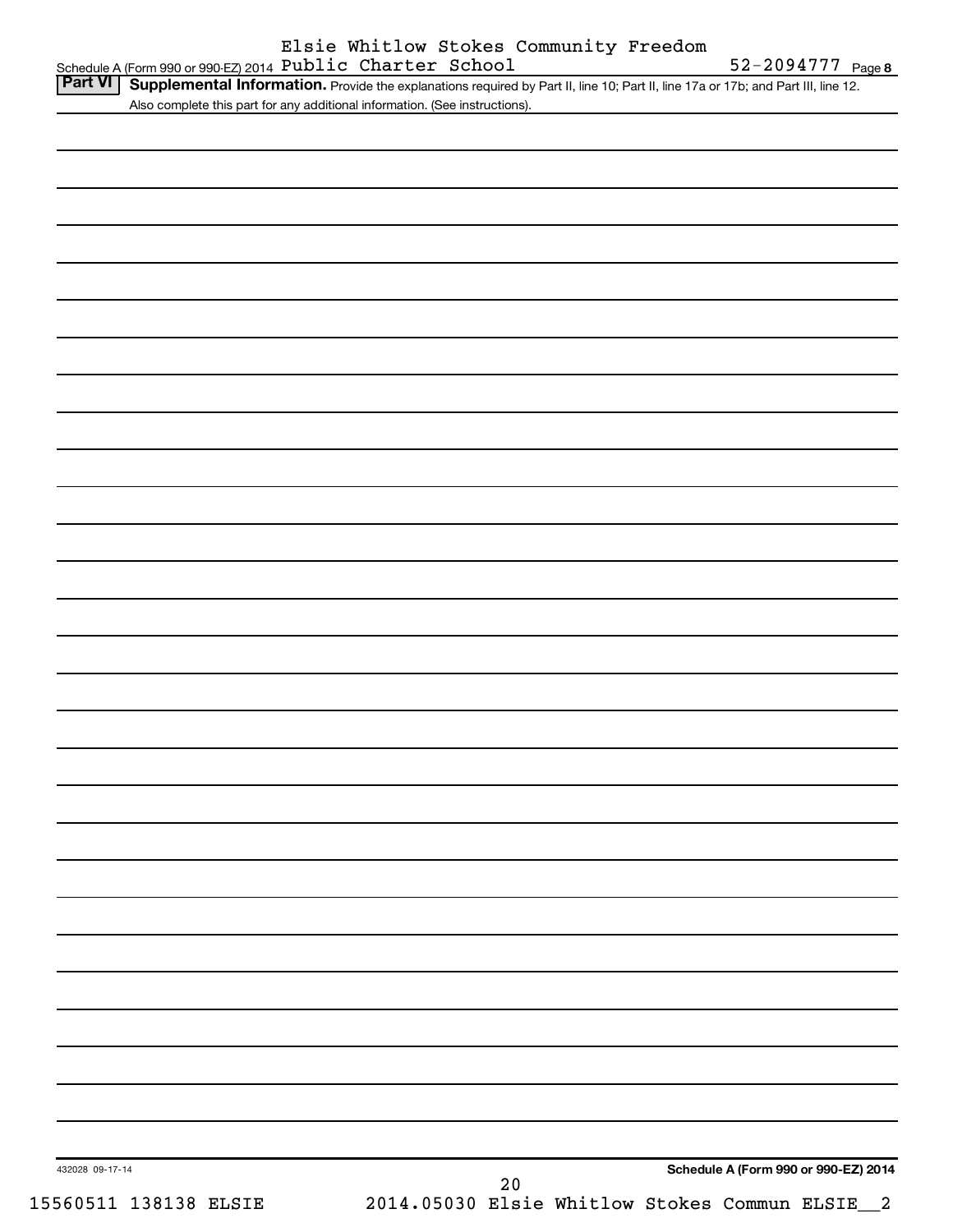| <b>Schedule B</b>  |
|--------------------|
| (Form 990, 990-EZ, |
| or 990-PF)         |

#### Department of the Treasury Internal Revenue Service

## **Schedule of Contributors**

**or 990-PF) | Attach to Form 990, Form 990-EZ, or Form 990-PF. | Information about Schedule B (Form 990, 990-EZ, or 990-PF) and** its instructions is at <sub>www.irs.gov/form990  $\cdot$ </sub>

OMB No. 1545-0047

# **2014**

**Name of the organization Employer identification number**

Elsie Whitlow Stokes Community Freedom Public Charter School 52-2094777

**Organization type** (check one):

| Filers of:         | Section:                                                                  |
|--------------------|---------------------------------------------------------------------------|
| Form 990 or 990-EZ | $ \mathbf{X} $ 501(c)( 3) (enter number) organization                     |
|                    | 4947(a)(1) nonexempt charitable trust not treated as a private foundation |
|                    | 527 political organization                                                |
| Form 990-PF        | 501(c)(3) exempt private foundation                                       |
|                    | 4947(a)(1) nonexempt charitable trust treated as a private foundation     |
|                    | 501(c)(3) taxable private foundation                                      |

Check if your organization is covered by the General Rule or a Special Rule.

**Note.**  Only a section 501(c)(7), (8), or (10) organization can check boxes for both the General Rule and a Special Rule. See instructions.

#### **General Rule**

**K** For an organization filing Form 990, 990-EZ, or 990-PF that received, during the year, contributions totaling \$5,000 or more (in money or property) from any one contributor. Complete Parts I and II. See instructions for determining a contributor's total contributions.

#### **Special Rules**

 $\Box$ 

any one contributor, during the year, total contributions of the greater of **(1)** \$5,000 or **(2)** 2% of the amount on (i) Form 990, Part VIII, line 1h, For an organization described in section 501(c)(3) filing Form 990 or 990-EZ that met the 33 1/3% support test of the regulations under sections 509(a)(1) and 170(b)(1)(A)(vi), that checked Schedule A (Form 990 or 990-EZ), Part II, line 13, 16a, or 16b, and that received from or (ii) Form 990-EZ, line 1. Complete Parts I and II.  $\Box$ 

year, total contributions of more than \$1,000 *exclusively* for religious, charitable, scientific, literary, or educational purposes, or for For an organization described in section 501(c)(7), (8), or (10) filing Form 990 or 990-EZ that received from any one contributor, during the the prevention of cruelty to children or animals. Complete Parts I, II, and III.  $\Box$ 

purpose. Do not complete any of the parts unless the General Rule applies to this organization because it received nonexclusively year, contributions exclusively for religious, charitable, etc., purposes, but no such contributions totaled more than \$1,000. If this box is checked, enter here the total contributions that were received during the year for an exclusively religious, charitable, etc., For an organization described in section 501(c)(7), (8), or (10) filing Form 990 or 990-EZ that received from any one contributor, during the religious, charitable, etc., contributions totaling \$5,000 or more during the year  $\ldots$  $\ldots$  $\ldots$  $\ldots$  $\ldots$  $\ldots$ 

**Caution.** An organization that is not covered by the General Rule and/or the Special Rules does not file Schedule B (Form 990, 990-EZ, or 990-PF),  **must** but it answer "No" on Part IV, line 2, of its Form 990; or check the box on line H of its Form 990-EZ or on its Form 990-PF, Part I, line 2, to certify that it does not meet the filing requirements of Schedule B (Form 990, 990-EZ, or 990-PF).

LHA For Paperwork Reduction Act Notice, see the Instructions for Form 990, 990-EZ, or 990-PF. Schedule B (Form 990, 990-EZ, or 990-PF) (2014)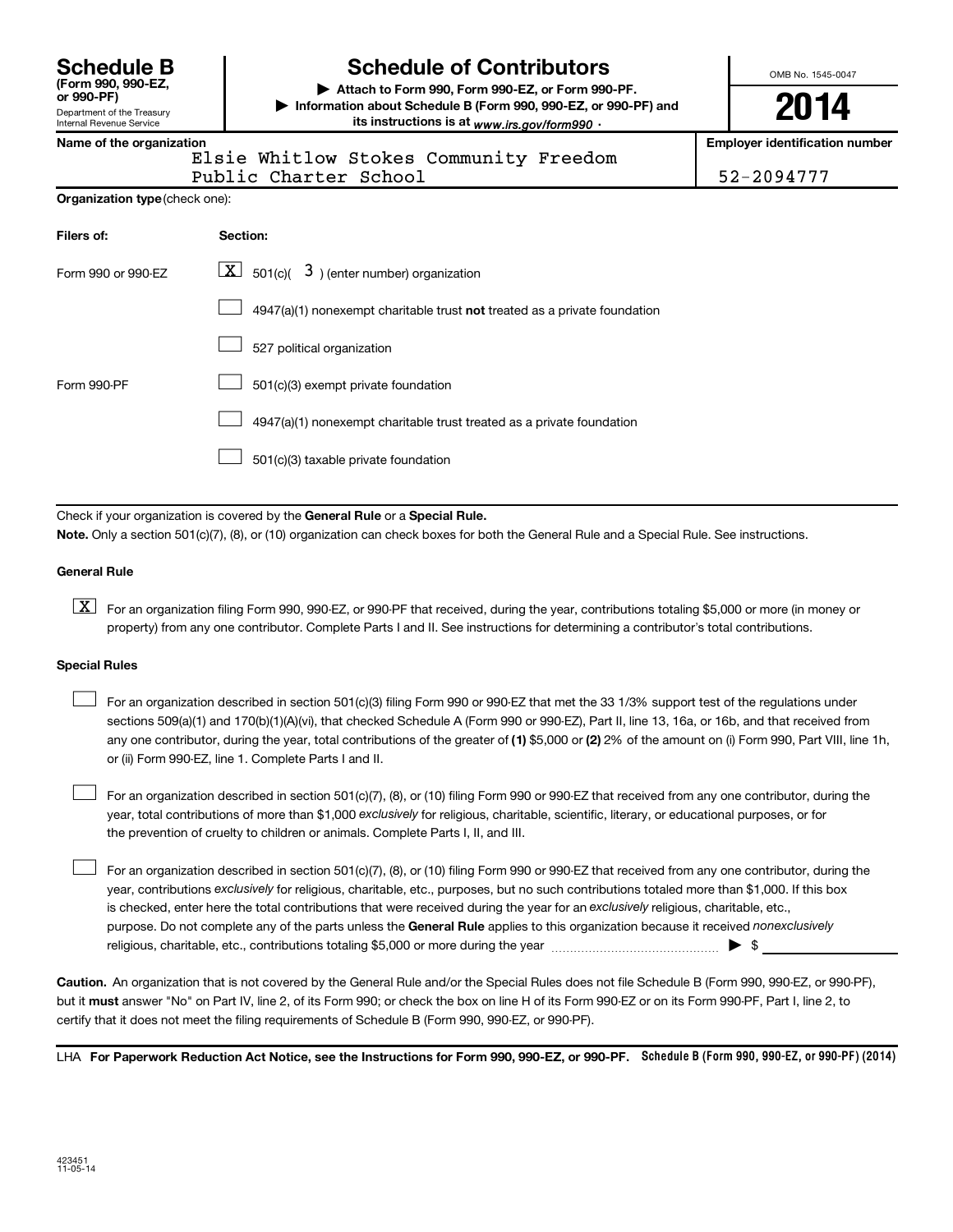#### Schedule B (Form 990, 990-EZ, or 990-PF) (2014)

**Name of organization Employer identification number** Elsie Whitlow Stokes Community Freedom Public Charter School 52-2094777

| Part I          | <b>Contributors</b> (see instructions). Use duplicate copies of Part I if additional space is needed. |                                   |                                                                                                  |
|-----------------|-------------------------------------------------------------------------------------------------------|-----------------------------------|--------------------------------------------------------------------------------------------------|
| (a)<br>No.      | (b)<br>Name, address, and ZIP + 4                                                                     | (c)<br><b>Total contributions</b> | (d)<br>Type of contribution                                                                      |
| 1               | U.S. Dept of Education<br>400 Maryland Ave, SW<br>Washington, DC 20202                                | 557,042.<br>\$                    | $\mathbf{X}$<br>Person<br>Payroll<br>Noncash<br>(Complete Part II for<br>noncash contributions.) |
| (a)<br>No.      | (b)<br>Name, address, and ZIP + 4                                                                     | (c)<br><b>Total contributions</b> | (d)<br>Type of contribution                                                                      |
| 2               | U.S. Dept of Agriculture<br>1400 Independence Ave, SW<br>Washington, DC 20250                         | 275,941.<br>\$                    | $\mathbf{X}$<br>Person<br>Payroll<br>Noncash<br>(Complete Part II for<br>noncash contributions.) |
| (a)<br>No.      | (b)<br>Name, address, and ZIP + 4                                                                     | (c)<br><b>Total contributions</b> | (d)<br>Type of contribution                                                                      |
| 3               | Flamboyan Foundation<br>1730 Massachusetts Avenue NW<br>Washington, DC 20036                          | 43,098.<br>\$                     | $\mathbf{X}$<br>Person<br>Payroll<br>Noncash<br>(Complete Part II for<br>noncash contributions.) |
| (a)<br>No.      | (b)<br>Name, address, and ZIP + 4                                                                     | (c)<br><b>Total contributions</b> | (d)<br>Type of contribution                                                                      |
|                 |                                                                                                       | \$                                | Person<br>Payroll<br><b>Noncash</b><br>(Complete Part II for<br>noncash contributions.)          |
| (a)<br>No.      | (b)<br>Name, address, and ZIP + 4                                                                     | (c)<br><b>Total contributions</b> | (d)<br>Type of contribution                                                                      |
|                 |                                                                                                       | \$                                | Person<br>Payroll<br><b>Noncash</b><br>(Complete Part II for<br>noncash contributions.)          |
| (a)<br>No.      | (b)<br>Name, address, and ZIP + 4                                                                     | (c)<br><b>Total contributions</b> | (d)<br>Type of contribution                                                                      |
|                 |                                                                                                       | \$                                | Person<br>Payroll<br>Noncash<br>(Complete Part II for<br>noncash contributions.)                 |
| 423452 11-05-14 |                                                                                                       | 22                                | Schedule B (Form 990, 990-EZ, or 990-PF) (2014)                                                  |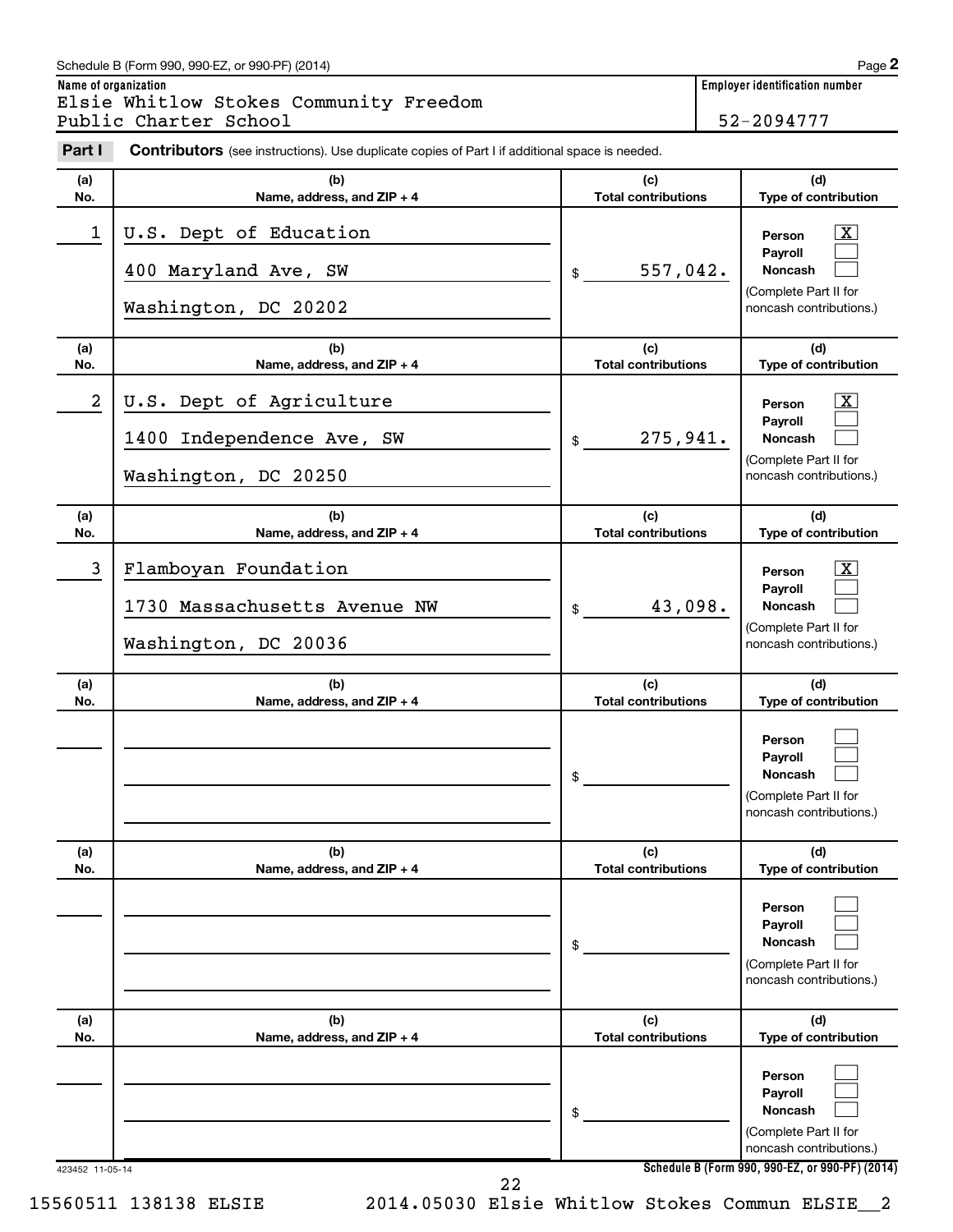| Part II                      | Noncash Property (see instructions). Use duplicate copies of Part II if additional space is needed. |                                                |                      |
|------------------------------|-----------------------------------------------------------------------------------------------------|------------------------------------------------|----------------------|
| (a)<br>No.<br>from<br>Part I | (b)<br>Description of noncash property given                                                        | (c)<br>FMV (or estimate)<br>(see instructions) | (d)<br>Date received |
|                              |                                                                                                     | \$                                             |                      |
|                              |                                                                                                     |                                                |                      |
| (a)<br>No.<br>from<br>Part I | (b)<br>Description of noncash property given                                                        | (c)<br>FMV (or estimate)<br>(see instructions) | (d)<br>Date received |
|                              |                                                                                                     | \$                                             |                      |
| (a)                          |                                                                                                     |                                                |                      |
| No.<br>from<br>Part I        | (b)<br>Description of noncash property given                                                        | (c)<br>FMV (or estimate)<br>(see instructions) | (d)<br>Date received |
|                              |                                                                                                     |                                                |                      |
|                              |                                                                                                     | \$                                             |                      |
| (a)<br>No.<br>from<br>Part I | (b)<br>Description of noncash property given                                                        | (c)<br>FMV (or estimate)<br>(see instructions) | (d)<br>Date received |
|                              |                                                                                                     |                                                |                      |
|                              |                                                                                                     | \$                                             |                      |
| (a)<br>No.<br>from<br>Part I | (b)<br>Description of noncash property given                                                        | (c)<br>FMV (or estimate)<br>(see instructions) | (d)<br>Date received |
|                              |                                                                                                     |                                                |                      |
|                              |                                                                                                     | \$                                             |                      |
| (a)<br>No.<br>from<br>Part I | (b)<br>Description of noncash property given                                                        | (c)<br>FMV (or estimate)<br>(see instructions) | (d)<br>Date received |
|                              |                                                                                                     |                                                |                      |
|                              |                                                                                                     | \$                                             |                      |

#### Schedule B (Form 990, 990-EZ, or 990-PF) (2014)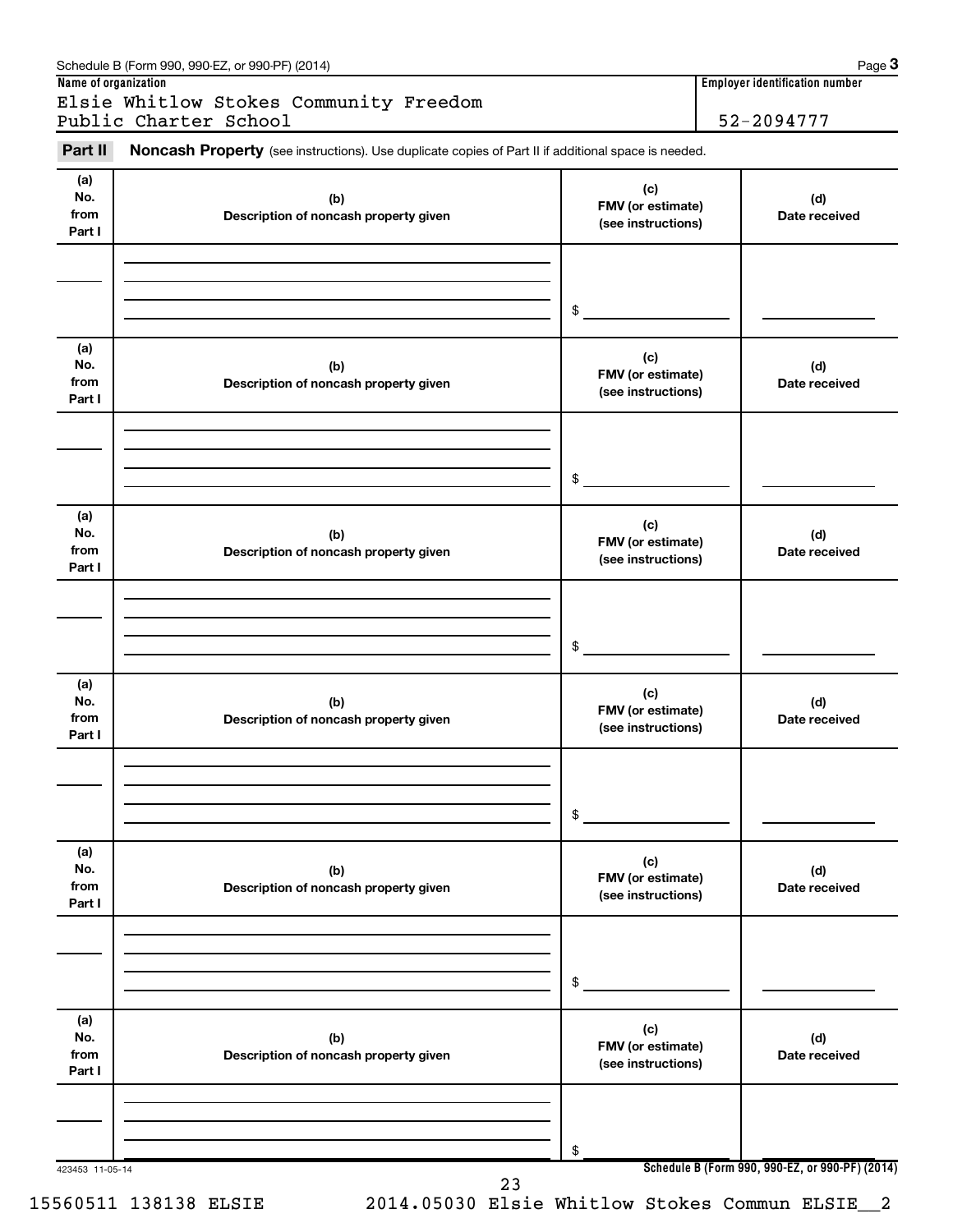| Name of organization        | Elsie Whitlow Stokes Community Freedom                                                                                                                                                                                                               |                                                                  | <b>Employer identification number</b><br>52-2094777                                                                                                                                                                                     |  |
|-----------------------------|------------------------------------------------------------------------------------------------------------------------------------------------------------------------------------------------------------------------------------------------------|------------------------------------------------------------------|-----------------------------------------------------------------------------------------------------------------------------------------------------------------------------------------------------------------------------------------|--|
| Part III                    | Public Charter School<br>completing Part III, enter the total of exclusively religious, charitable, etc., contributions of \$1,000 or less for the year. (Enter this info. once.)<br>Use duplicate copies of Part III if additional space is needed. |                                                                  | <i>Exclusively</i> religious, charitable, etc., contributions to organizations described in section 501(c)(7), (8), or (10) that total more than \$1,000 for<br>the year from any one contributor. Complete columns (a) through (e) and |  |
| $(a)$ No.<br>from<br>Part I | (b) Purpose of gift                                                                                                                                                                                                                                  | (c) Use of gift                                                  | (d) Description of how gift is held                                                                                                                                                                                                     |  |
|                             |                                                                                                                                                                                                                                                      | (e) Transfer of gift                                             |                                                                                                                                                                                                                                         |  |
|                             | Transferee's name, address, and $ZIP + 4$                                                                                                                                                                                                            |                                                                  | Relationship of transferor to transferee                                                                                                                                                                                                |  |
| (a) No.<br>from<br>Part I   | (b) Purpose of gift                                                                                                                                                                                                                                  | (c) Use of gift                                                  | (d) Description of how gift is held                                                                                                                                                                                                     |  |
|                             | Transferee's name, address, and $ZIP + 4$                                                                                                                                                                                                            | (e) Transfer of gift<br>Relationship of transferor to transferee |                                                                                                                                                                                                                                         |  |
| (a) No.<br>from<br>Part I   | (b) Purpose of gift                                                                                                                                                                                                                                  | (c) Use of gift                                                  | (d) Description of how gift is held                                                                                                                                                                                                     |  |
|                             |                                                                                                                                                                                                                                                      | (e) Transfer of gift                                             |                                                                                                                                                                                                                                         |  |
|                             | Transferee's name, address, and ZIP + 4                                                                                                                                                                                                              |                                                                  | Relationship of transferor to transferee                                                                                                                                                                                                |  |
| $(a)$ No.<br>from<br>Part I | (b) Purpose of gift                                                                                                                                                                                                                                  | (c) Use of gift                                                  | (d) Description of how gift is held                                                                                                                                                                                                     |  |
|                             |                                                                                                                                                                                                                                                      | (e) Transfer of gift                                             |                                                                                                                                                                                                                                         |  |
|                             | Transferee's name, address, and ZIP + 4                                                                                                                                                                                                              | Relationship of transferor to transferee                         |                                                                                                                                                                                                                                         |  |
|                             |                                                                                                                                                                                                                                                      |                                                                  |                                                                                                                                                                                                                                         |  |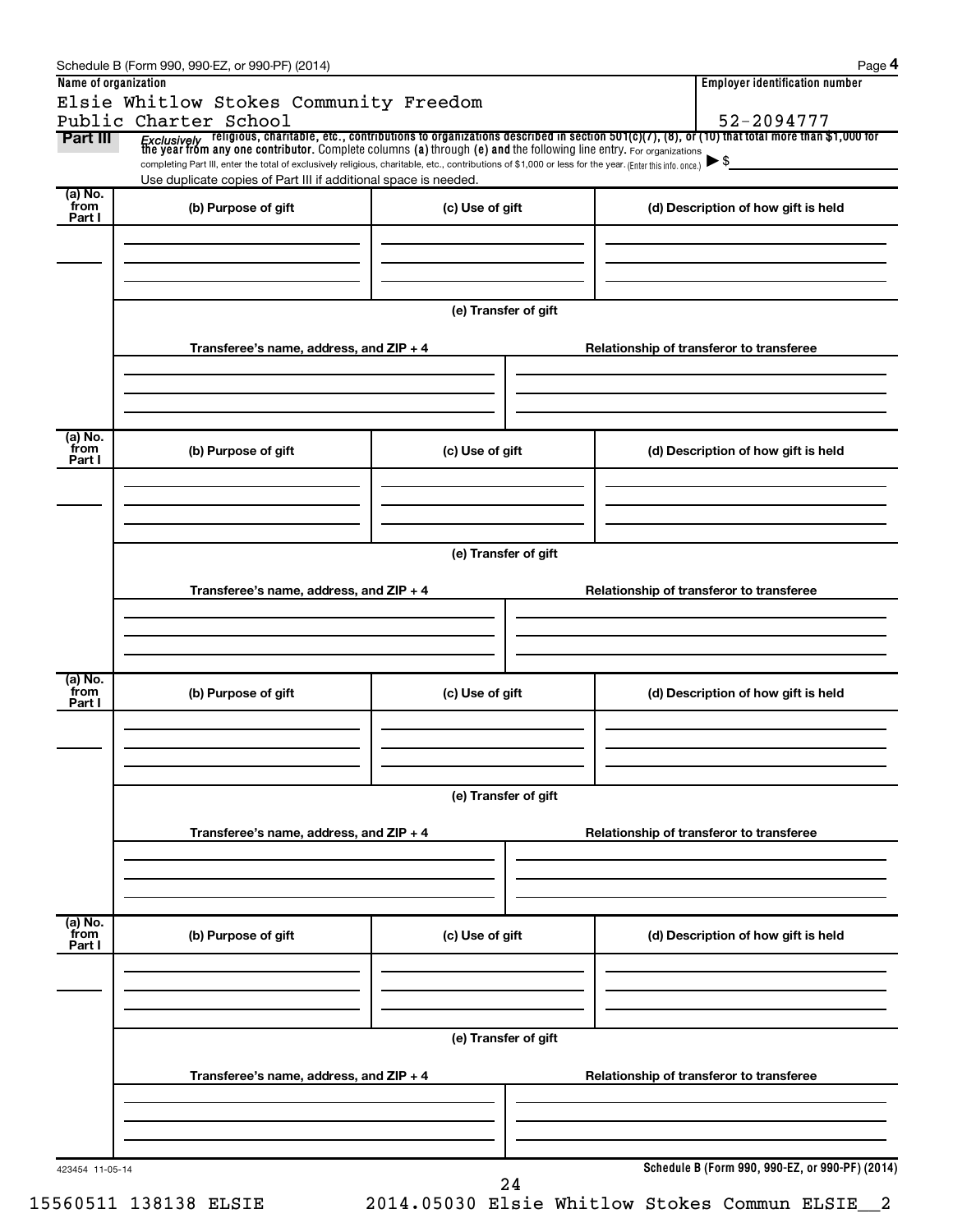| <b>Supplemental Financial Statements</b><br><b>SCHEDULE D</b> |                                                                        |                                                                                                        |                                                                                                                                                                                                                                                                                                              |                          | OMB No. 1545-0047                     |  |  |  |
|---------------------------------------------------------------|------------------------------------------------------------------------|--------------------------------------------------------------------------------------------------------|--------------------------------------------------------------------------------------------------------------------------------------------------------------------------------------------------------------------------------------------------------------------------------------------------------------|--------------------------|---------------------------------------|--|--|--|
|                                                               | Complete if the organization answered "Yes" to Form 990,<br>(Form 990) |                                                                                                        |                                                                                                                                                                                                                                                                                                              |                          |                                       |  |  |  |
|                                                               |                                                                        |                                                                                                        | Part IV, line 6, 7, 8, 9, 10, 11a, 11b, 11c, 11d, 11e, 11f, 12a, or 12b.<br>Attach to Form 990.                                                                                                                                                                                                              |                          | <b>Open to Public</b>                 |  |  |  |
|                                                               | Department of the Treasury<br>Internal Revenue Service                 |                                                                                                        | Information about Schedule D (Form 990) and its instructions is at www.irs.gov/form990.                                                                                                                                                                                                                      |                          | Inspection                            |  |  |  |
|                                                               | Name of the organization                                               |                                                                                                        | Elsie Whitlow Stokes Community Freedom                                                                                                                                                                                                                                                                       |                          | <b>Employer identification number</b> |  |  |  |
|                                                               |                                                                        | Public Charter School                                                                                  |                                                                                                                                                                                                                                                                                                              |                          | 52-2094777                            |  |  |  |
| Part I                                                        |                                                                        | organization answered "Yes" to Form 990, Part IV, line 6.                                              | Organizations Maintaining Donor Advised Funds or Other Similar Funds or Accounts. Complete if the                                                                                                                                                                                                            |                          |                                       |  |  |  |
|                                                               |                                                                        |                                                                                                        | (a) Donor advised funds                                                                                                                                                                                                                                                                                      |                          | (b) Funds and other accounts          |  |  |  |
| 1                                                             |                                                                        |                                                                                                        |                                                                                                                                                                                                                                                                                                              |                          |                                       |  |  |  |
| 2                                                             |                                                                        | Aggregate value of contributions to (during year)                                                      |                                                                                                                                                                                                                                                                                                              |                          |                                       |  |  |  |
| 3                                                             |                                                                        |                                                                                                        | the control of the control of the control of the control of the control of                                                                                                                                                                                                                                   |                          |                                       |  |  |  |
| 4                                                             |                                                                        |                                                                                                        |                                                                                                                                                                                                                                                                                                              |                          |                                       |  |  |  |
| 5                                                             |                                                                        |                                                                                                        | Did the organization inform all donors and donor advisors in writing that the assets held in donor advised funds                                                                                                                                                                                             |                          |                                       |  |  |  |
|                                                               | <b>No</b><br>Yes                                                       |                                                                                                        |                                                                                                                                                                                                                                                                                                              |                          |                                       |  |  |  |
| 6                                                             |                                                                        |                                                                                                        | Did the organization inform all grantees, donors, and donor advisors in writing that grant funds can be used only                                                                                                                                                                                            |                          |                                       |  |  |  |
|                                                               |                                                                        |                                                                                                        | for charitable purposes and not for the benefit of the donor or donor advisor, or for any other purpose conferring                                                                                                                                                                                           |                          |                                       |  |  |  |
|                                                               | impermissible private benefit?<br>Part II                              |                                                                                                        | Conservation Easements. Complete if the organization answered "Yes" to Form 990, Part IV, line 7.                                                                                                                                                                                                            |                          | Yes<br>No                             |  |  |  |
| 1                                                             |                                                                        | Purpose(s) of conservation easements held by the organization (check all that apply).                  |                                                                                                                                                                                                                                                                                                              |                          |                                       |  |  |  |
|                                                               |                                                                        | Preservation of land for public use (e.g., recreation or education)                                    | Preservation of a historically important land area                                                                                                                                                                                                                                                           |                          |                                       |  |  |  |
|                                                               |                                                                        | Protection of natural habitat                                                                          | Preservation of a certified historic structure                                                                                                                                                                                                                                                               |                          |                                       |  |  |  |
|                                                               |                                                                        | Preservation of open space                                                                             |                                                                                                                                                                                                                                                                                                              |                          |                                       |  |  |  |
| 2                                                             |                                                                        |                                                                                                        | Complete lines 2a through 2d if the organization held a qualified conservation contribution in the form of a conservation easement on the last                                                                                                                                                               |                          |                                       |  |  |  |
|                                                               | day of the tax year.                                                   |                                                                                                        |                                                                                                                                                                                                                                                                                                              |                          |                                       |  |  |  |
|                                                               |                                                                        |                                                                                                        |                                                                                                                                                                                                                                                                                                              |                          | Held at the End of the Tax Year       |  |  |  |
|                                                               |                                                                        |                                                                                                        |                                                                                                                                                                                                                                                                                                              | 2a                       |                                       |  |  |  |
| b                                                             |                                                                        |                                                                                                        |                                                                                                                                                                                                                                                                                                              | 2b<br>2c                 |                                       |  |  |  |
| c                                                             |                                                                        |                                                                                                        | d Number of conservation easements included in (c) acquired after 8/17/06, and not on a historic structure                                                                                                                                                                                                   |                          |                                       |  |  |  |
|                                                               |                                                                        |                                                                                                        |                                                                                                                                                                                                                                                                                                              | 2d                       |                                       |  |  |  |
| 3                                                             |                                                                        |                                                                                                        | Number of conservation easements modified, transferred, released, extinguished, or terminated by the organization during the tax                                                                                                                                                                             |                          |                                       |  |  |  |
|                                                               | $year \blacktriangleright$                                             |                                                                                                        |                                                                                                                                                                                                                                                                                                              |                          |                                       |  |  |  |
| 4                                                             |                                                                        | Number of states where property subject to conservation easement is located $\blacktriangleright$      |                                                                                                                                                                                                                                                                                                              |                          |                                       |  |  |  |
| 5                                                             |                                                                        | Does the organization have a written policy regarding the periodic monitoring, inspection, handling of |                                                                                                                                                                                                                                                                                                              |                          |                                       |  |  |  |
|                                                               |                                                                        |                                                                                                        |                                                                                                                                                                                                                                                                                                              |                          | Yes<br><b>No</b>                      |  |  |  |
|                                                               |                                                                        |                                                                                                        | Staff and volunteer hours devoted to monitoring, inspecting, and enforcing conservation easements during the year $\blacktriangleright$                                                                                                                                                                      |                          |                                       |  |  |  |
| 7                                                             |                                                                        |                                                                                                        | Amount of expenses incurred in monitoring, inspecting, and enforcing conservation easements during the year $\triangleright$ \$                                                                                                                                                                              |                          |                                       |  |  |  |
| 8                                                             |                                                                        |                                                                                                        | Does each conservation easement reported on line 2(d) above satisfy the requirements of section 170(h)(4)(B)(i)                                                                                                                                                                                              |                          | Yes<br>No                             |  |  |  |
| 9                                                             |                                                                        |                                                                                                        | In Part XIII, describe how the organization reports conservation easements in its revenue and expense statement, and balance sheet, and                                                                                                                                                                      |                          |                                       |  |  |  |
|                                                               |                                                                        |                                                                                                        | include, if applicable, the text of the footnote to the organization's financial statements that describes the organization's accounting for                                                                                                                                                                 |                          |                                       |  |  |  |
|                                                               | conservation easements.                                                |                                                                                                        |                                                                                                                                                                                                                                                                                                              |                          |                                       |  |  |  |
|                                                               |                                                                        |                                                                                                        | Part III   Organizations Maintaining Collections of Art, Historical Treasures, or Other Similar Assets.                                                                                                                                                                                                      |                          |                                       |  |  |  |
|                                                               |                                                                        | Complete if the organization answered "Yes" to Form 990, Part IV, line 8.                              |                                                                                                                                                                                                                                                                                                              |                          |                                       |  |  |  |
|                                                               |                                                                        |                                                                                                        | 1a If the organization elected, as permitted under SFAS 116 (ASC 958), not to report in its revenue statement and balance sheet works of art,                                                                                                                                                                |                          |                                       |  |  |  |
|                                                               |                                                                        |                                                                                                        | historical treasures, or other similar assets held for public exhibition, education, or research in furtherance of public service, provide, in Part XIII,                                                                                                                                                    |                          |                                       |  |  |  |
|                                                               |                                                                        | the text of the footnote to its financial statements that describes these items.                       |                                                                                                                                                                                                                                                                                                              |                          |                                       |  |  |  |
|                                                               |                                                                        |                                                                                                        | b If the organization elected, as permitted under SFAS 116 (ASC 958), to report in its revenue statement and balance sheet works of art, historical<br>treasures, or other similar assets held for public exhibition, education, or research in furtherance of public service, provide the following amounts |                          |                                       |  |  |  |
|                                                               | relating to these items:                                               |                                                                                                        |                                                                                                                                                                                                                                                                                                              |                          |                                       |  |  |  |
|                                                               |                                                                        |                                                                                                        |                                                                                                                                                                                                                                                                                                              |                          | $\triangleright$ \$                   |  |  |  |
|                                                               |                                                                        |                                                                                                        |                                                                                                                                                                                                                                                                                                              | $\blacktriangleright$ \$ |                                       |  |  |  |
| 2                                                             |                                                                        |                                                                                                        | If the organization received or held works of art, historical treasures, or other similar assets for financial gain, provide                                                                                                                                                                                 |                          |                                       |  |  |  |
|                                                               |                                                                        | the following amounts required to be reported under SFAS 116 (ASC 958) relating to these items:        |                                                                                                                                                                                                                                                                                                              |                          |                                       |  |  |  |
|                                                               |                                                                        |                                                                                                        | a Revenue included in Form 990, Part VIII, line 1 [2000] [2000] [2000] [2000] [2000] [2000] [2000] [2000] [2000                                                                                                                                                                                              |                          | $\triangleright$ \$                   |  |  |  |
|                                                               |                                                                        |                                                                                                        |                                                                                                                                                                                                                                                                                                              |                          |                                       |  |  |  |
|                                                               |                                                                        |                                                                                                        |                                                                                                                                                                                                                                                                                                              |                          |                                       |  |  |  |
| 432051                                                        |                                                                        | LHA For Paperwork Reduction Act Notice, see the Instructions for Form 990.                             |                                                                                                                                                                                                                                                                                                              |                          | Schedule D (Form 990) 2014            |  |  |  |
| $10 - 01 - 14$                                                |                                                                        |                                                                                                        | 25                                                                                                                                                                                                                                                                                                           |                          |                                       |  |  |  |

15560511 138138 ELSIE 2014.05030 Elsie Whitlow Stokes Commun ELSIE\_\_2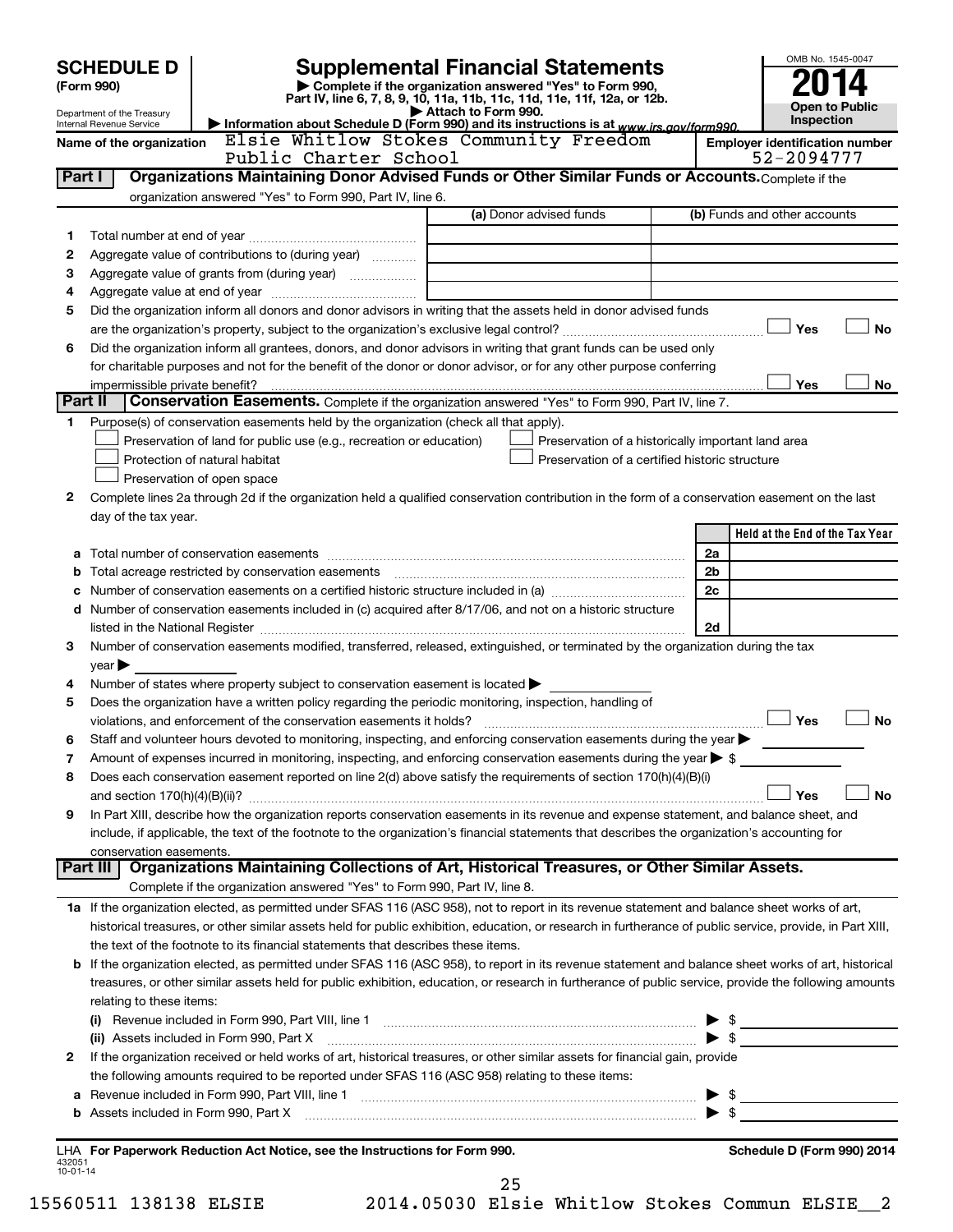|        |                                                                                                                                                                                                                                | Elsie Whitlow Stokes Community Freedom |   |                   |                            |  |                 |                      |                |                     |
|--------|--------------------------------------------------------------------------------------------------------------------------------------------------------------------------------------------------------------------------------|----------------------------------------|---|-------------------|----------------------------|--|-----------------|----------------------|----------------|---------------------|
|        | Schedule D (Form 990) 2014                                                                                                                                                                                                     | Public Charter School                  |   |                   |                            |  |                 |                      |                | 52-2094777 Page 2   |
|        | Organizations Maintaining Collections of Art, Historical Treasures, or Other Similar Assets(continued)<br>Part III                                                                                                             |                                        |   |                   |                            |  |                 |                      |                |                     |
| 3      | Using the organization's acquisition, accession, and other records, check any of the following that are a significant use of its collection items                                                                              |                                        |   |                   |                            |  |                 |                      |                |                     |
|        | (check all that apply):                                                                                                                                                                                                        |                                        |   |                   |                            |  |                 |                      |                |                     |
| a      | Public exhibition                                                                                                                                                                                                              |                                        |   |                   | Loan or exchange programs  |  |                 |                      |                |                     |
| b      | Scholarly research                                                                                                                                                                                                             |                                        |   |                   | Other <b>Communication</b> |  |                 |                      |                |                     |
| c      | Preservation for future generations                                                                                                                                                                                            |                                        |   |                   |                            |  |                 |                      |                |                     |
| 4      | Provide a description of the organization's collections and explain how they further the organization's exempt purpose in Part XIII.                                                                                           |                                        |   |                   |                            |  |                 |                      |                |                     |
| 5      | During the year, did the organization solicit or receive donations of art, historical treasures, or other similar assets                                                                                                       |                                        |   |                   |                            |  |                 |                      |                |                     |
|        |                                                                                                                                                                                                                                |                                        |   |                   |                            |  |                 |                      | Yes            | No                  |
|        | Part IV I<br>Escrow and Custodial Arrangements. Complete if the organization answered "Yes" to Form 990, Part IV, line 9, or                                                                                                   |                                        |   |                   |                            |  |                 |                      |                |                     |
|        | reported an amount on Form 990, Part X, line 21.                                                                                                                                                                               |                                        |   |                   |                            |  |                 |                      |                |                     |
|        | 1a Is the organization an agent, trustee, custodian or other intermediary for contributions or other assets not included                                                                                                       |                                        |   |                   |                            |  |                 |                      |                |                     |
|        |                                                                                                                                                                                                                                |                                        |   |                   |                            |  |                 |                      | Yes            | <b>No</b>           |
|        | b If "Yes," explain the arrangement in Part XIII and complete the following table:                                                                                                                                             |                                        |   |                   |                            |  |                 |                      |                |                     |
|        |                                                                                                                                                                                                                                |                                        |   |                   |                            |  |                 |                      | Amount         |                     |
|        | c Beginning balance measurements and the contract of the contract of the contract of the contract of the contract of the contract of the contract of the contract of the contract of the contract of the contract of the contr |                                        |   |                   |                            |  | 1c              |                      |                |                     |
|        |                                                                                                                                                                                                                                |                                        |   |                   |                            |  | 1d              |                      |                |                     |
|        | e Distributions during the year manufactured and continuum control of the control of the control of the state of the control of the control of the control of the control of the control of the control of the control of the  |                                        |   |                   |                            |  | 1e              |                      |                |                     |
| f.     |                                                                                                                                                                                                                                |                                        |   |                   |                            |  | 1f              |                      |                |                     |
|        | 2a Did the organization include an amount on Form 990, Part X, line 21, for escrow or custodial account liability?                                                                                                             |                                        |   |                   |                            |  |                 |                      | <b>Yes</b>     | No                  |
|        | <b>b</b> If "Yes," explain the arrangement in Part XIII. Check here if the explanation has been provided in Part XIII                                                                                                          |                                        |   |                   |                            |  |                 |                      |                |                     |
| Part V | Endowment Funds. Complete if the organization answered "Yes" to Form 990, Part IV, line 10.                                                                                                                                    |                                        |   |                   |                            |  |                 |                      |                |                     |
|        |                                                                                                                                                                                                                                | (a) Current year                       |   | (b) Prior year    | (c) Two years back         |  |                 | (d) Three years back |                | (e) Four years back |
|        | 1a Beginning of year balance                                                                                                                                                                                                   |                                        |   |                   |                            |  |                 |                      |                |                     |
| b      |                                                                                                                                                                                                                                |                                        |   |                   |                            |  |                 |                      |                |                     |
| с      | Net investment earnings, gains, and losses                                                                                                                                                                                     |                                        |   |                   |                            |  |                 |                      |                |                     |
|        |                                                                                                                                                                                                                                |                                        |   |                   |                            |  |                 |                      |                |                     |
|        | e Other expenditures for facilities                                                                                                                                                                                            |                                        |   |                   |                            |  |                 |                      |                |                     |
|        | and programs                                                                                                                                                                                                                   |                                        |   |                   |                            |  |                 |                      |                |                     |
|        | f Administrative expenses                                                                                                                                                                                                      |                                        |   |                   |                            |  |                 |                      |                |                     |
| g      |                                                                                                                                                                                                                                |                                        |   |                   |                            |  |                 |                      |                |                     |
| 2      | Provide the estimated percentage of the current year end balance (line 1g, column (a)) held as:                                                                                                                                |                                        |   |                   |                            |  |                 |                      |                |                     |
| а      | Board designated or quasi-endowment                                                                                                                                                                                            |                                        | % |                   |                            |  |                 |                      |                |                     |
| b      | Permanent endowment                                                                                                                                                                                                            | %                                      |   |                   |                            |  |                 |                      |                |                     |
|        | c Temporarily restricted endowment                                                                                                                                                                                             | %                                      |   |                   |                            |  |                 |                      |                |                     |
|        | The percentages in lines 2a, 2b, and 2c should equal 100%.                                                                                                                                                                     |                                        |   |                   |                            |  |                 |                      |                |                     |
|        | 3a Are there endowment funds not in the possession of the organization that are held and administered for the organization                                                                                                     |                                        |   |                   |                            |  |                 |                      |                |                     |
|        | by:                                                                                                                                                                                                                            |                                        |   |                   |                            |  |                 |                      |                | Yes<br>No           |
|        | (i)                                                                                                                                                                                                                            |                                        |   |                   |                            |  |                 |                      | 3a(i)          |                     |
|        |                                                                                                                                                                                                                                |                                        |   |                   |                            |  |                 |                      | 3a(ii)         |                     |
|        |                                                                                                                                                                                                                                |                                        |   |                   |                            |  |                 |                      | 3b             |                     |
| 4      | Describe in Part XIII the intended uses of the organization's endowment funds.                                                                                                                                                 |                                        |   |                   |                            |  |                 |                      |                |                     |
|        | Land, Buildings, and Equipment.<br>Part VI                                                                                                                                                                                     |                                        |   |                   |                            |  |                 |                      |                |                     |
|        | Complete if the organization answered "Yes" to Form 990, Part IV, line 11a. See Form 990, Part X, line 10.                                                                                                                     |                                        |   |                   |                            |  |                 |                      |                |                     |
|        | Description of property                                                                                                                                                                                                        | (a) Cost or other                      |   | (b) Cost or other |                            |  | (c) Accumulated |                      | (d) Book value |                     |
|        |                                                                                                                                                                                                                                | basis (investment)                     |   | basis (other)     |                            |  | depreciation    |                      |                |                     |
|        |                                                                                                                                                                                                                                |                                        |   |                   |                            |  |                 |                      |                |                     |
|        |                                                                                                                                                                                                                                |                                        |   |                   | 10,735,987.                |  | 2,018,622.      |                      |                | 8,717,365.          |
| С      | Leasehold improvements                                                                                                                                                                                                         |                                        |   |                   | 58,718.                    |  |                 |                      |                | 58,718.             |
| d      |                                                                                                                                                                                                                                |                                        |   |                   | 91,766.                    |  |                 |                      |                | 91,766.             |
|        |                                                                                                                                                                                                                                |                                        |   |                   | 63,360.                    |  |                 |                      |                | 63,360.             |
|        | Total. Add lines 1a through 1e. (Column (d) must equal Form 990, Part X, column (B), line 10c.)                                                                                                                                |                                        |   |                   |                            |  |                 |                      | 8,931          | $.209$ .            |
|        |                                                                                                                                                                                                                                |                                        |   |                   |                            |  |                 |                      | $P^{\prime}$   |                     |

**Schedule D (Form 990) 2014**

432052 10-01-14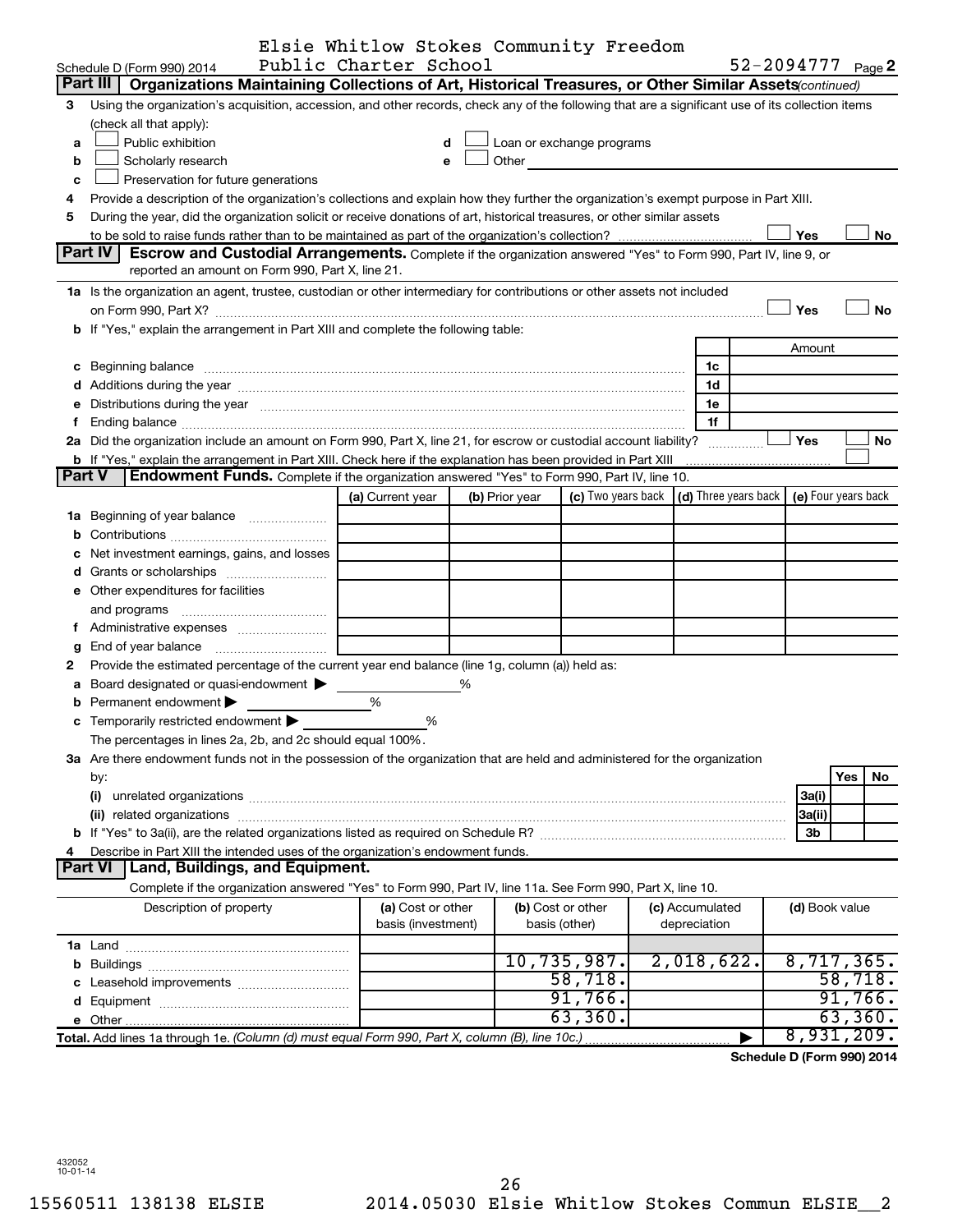|                       | Elsie Whitlow Stokes Community Freedom |                       |  |
|-----------------------|----------------------------------------|-----------------------|--|
| Public Charter School |                                        | $52 - 2094777$ Page 3 |  |

| Public Charter School<br>Schedule D (Form 990) 2014                                                                                                      |                 |                | $52 - 2094777$ Page 3                                     |
|----------------------------------------------------------------------------------------------------------------------------------------------------------|-----------------|----------------|-----------------------------------------------------------|
| Part VII Investments - Other Securities.                                                                                                                 |                 |                |                                                           |
| Complete if the organization answered "Yes" to Form 990, Part IV, line 11b. See Form 990, Part X, line 12.                                               |                 |                |                                                           |
| (a) Description of security or category (including name of security)                                                                                     | (b) Book value  |                | (c) Method of valuation: Cost or end-of-year market value |
|                                                                                                                                                          |                 |                |                                                           |
|                                                                                                                                                          |                 |                |                                                           |
| (3) Other                                                                                                                                                |                 |                |                                                           |
| (A)                                                                                                                                                      |                 |                |                                                           |
| (B)                                                                                                                                                      |                 |                |                                                           |
| (C)                                                                                                                                                      |                 |                |                                                           |
| (D)                                                                                                                                                      |                 |                |                                                           |
| (E)                                                                                                                                                      |                 |                |                                                           |
| (F)                                                                                                                                                      |                 |                |                                                           |
| (G)                                                                                                                                                      |                 |                |                                                           |
| (H)                                                                                                                                                      |                 |                |                                                           |
|                                                                                                                                                          |                 |                |                                                           |
| Total. (Col. (b) must equal Form 990, Part X, col. (B) line 12.) $\blacktriangleright$<br>Part VIII Investments - Program Related.                       |                 |                |                                                           |
|                                                                                                                                                          |                 |                |                                                           |
| Complete if the organization answered "Yes" to Form 990, Part IV, line 11c. See Form 990, Part X, line 13.<br>(a) Description of investment              | (b) Book value  |                | (c) Method of valuation: Cost or end-of-year market value |
|                                                                                                                                                          |                 |                |                                                           |
| (1)                                                                                                                                                      |                 |                |                                                           |
| (2)                                                                                                                                                      |                 |                |                                                           |
| (3)                                                                                                                                                      |                 |                |                                                           |
| (4)                                                                                                                                                      |                 |                |                                                           |
| (5)                                                                                                                                                      |                 |                |                                                           |
| (6)                                                                                                                                                      |                 |                |                                                           |
| (7)                                                                                                                                                      |                 |                |                                                           |
| (8)                                                                                                                                                      |                 |                |                                                           |
| (9)                                                                                                                                                      |                 |                |                                                           |
| Total. (Col. (b) must equal Form 990, Part X, col. (B) line 13.)                                                                                         |                 |                |                                                           |
| Part IX<br><b>Other Assets.</b>                                                                                                                          |                 |                |                                                           |
| Complete if the organization answered "Yes" to Form 990, Part IV, line 11d. See Form 990, Part X, line 15.                                               |                 |                |                                                           |
|                                                                                                                                                          | (a) Description |                | (b) Book value                                            |
| (1)                                                                                                                                                      |                 |                |                                                           |
| (2)                                                                                                                                                      |                 |                |                                                           |
| (3)                                                                                                                                                      |                 |                |                                                           |
| (4)                                                                                                                                                      |                 |                |                                                           |
| (5)                                                                                                                                                      |                 |                |                                                           |
| (6)                                                                                                                                                      |                 |                |                                                           |
| (7)                                                                                                                                                      |                 |                |                                                           |
| (8)                                                                                                                                                      |                 |                |                                                           |
| (9)                                                                                                                                                      |                 |                |                                                           |
| Total. (Column (b) must equal Form 990, Part X, col. (B) line 15.)                                                                                       |                 |                |                                                           |
| <b>Other Liabilities.</b><br>Part X                                                                                                                      |                 |                |                                                           |
| Complete if the organization answered "Yes" to Form 990, Part IV, line 11e or 11f. See Form 990, Part X, line 25.                                        |                 |                |                                                           |
| (a) Description of liability<br>1.                                                                                                                       |                 | (b) Book value |                                                           |
| (1)<br>Federal income taxes                                                                                                                              |                 |                |                                                           |
| (2)                                                                                                                                                      |                 |                |                                                           |
| (3)                                                                                                                                                      |                 |                |                                                           |
|                                                                                                                                                          |                 |                |                                                           |
| (4)                                                                                                                                                      |                 |                |                                                           |
| (5)                                                                                                                                                      |                 |                |                                                           |
| (6)                                                                                                                                                      |                 |                |                                                           |
| (7)                                                                                                                                                      |                 |                |                                                           |
| (8)                                                                                                                                                      |                 |                |                                                           |
| (9)                                                                                                                                                      |                 |                |                                                           |
| Total. (Column (b) must equal Form 990, Part X, col. (B) line 25.)                                                                                       |                 |                |                                                           |
| 2. Liability for uncertain tax positions. In Part XIII, provide the text of the footnote to the organization's financial statements that reports the     |                 |                |                                                           |
| organization's liability for uncertain tax positions under FIN 48 (ASC 740). Check here if the text of the footnote has been provided in Part XIII $ X $ |                 |                |                                                           |
|                                                                                                                                                          |                 |                | Schedule D (Form 990) 2014                                |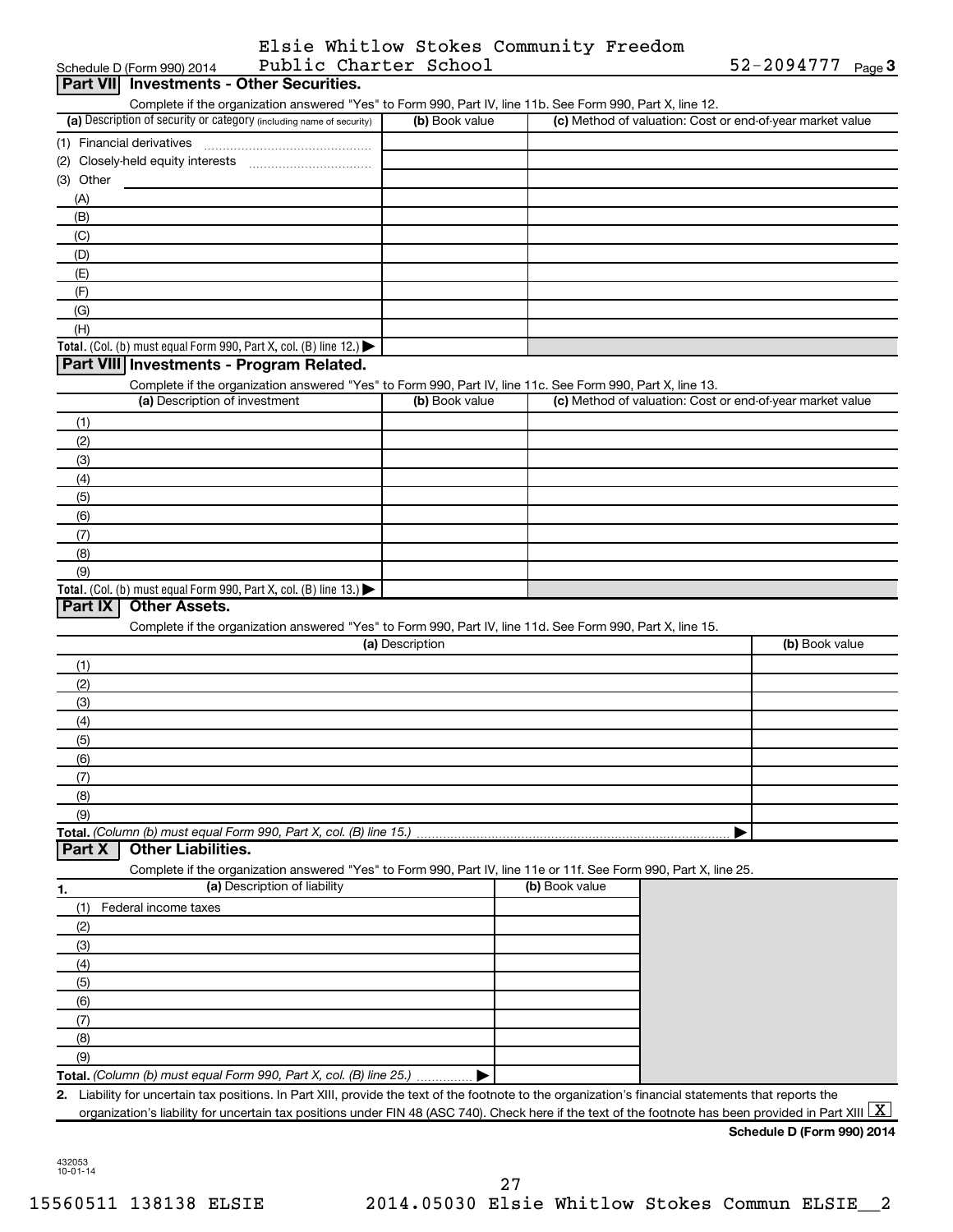|  | Elsie Whitlow Stokes Community Freedom |  |
|--|----------------------------------------|--|
|  |                                        |  |

|    | Public Charter School<br>Schedule D (Form 990) 2014                                                                                                                                                                                  |                |                | 52-2094777<br>Page 4 |
|----|--------------------------------------------------------------------------------------------------------------------------------------------------------------------------------------------------------------------------------------|----------------|----------------|----------------------|
|    | Reconciliation of Revenue per Audited Financial Statements With Revenue per Return.<br><b>Part XI</b>                                                                                                                                |                |                |                      |
|    | Complete if the organization answered "Yes" to Form 990, Part IV, line 12a.                                                                                                                                                          |                |                |                      |
| 1  | Total revenue, gains, and other support per audited financial statements                                                                                                                                                             |                | $\blacksquare$ | 8, 206, 018.         |
| 2  | Amounts included on line 1 but not on Form 990, Part VIII, line 12:                                                                                                                                                                  |                |                |                      |
| a  |                                                                                                                                                                                                                                      | 2a             |                |                      |
| b  |                                                                                                                                                                                                                                      | 2 <sub>b</sub> |                |                      |
| C  |                                                                                                                                                                                                                                      | 2 <sub>c</sub> |                |                      |
| d  |                                                                                                                                                                                                                                      | 2d             |                |                      |
| e  | Add lines 2a through 2d                                                                                                                                                                                                              |                | 2е             | 0.                   |
| 3  |                                                                                                                                                                                                                                      |                | 3              | 8, 206, 018.         |
| 4  | Amounts included on Form 990. Part VIII. line 12, but not on line 1:                                                                                                                                                                 |                |                |                      |
|    |                                                                                                                                                                                                                                      | 4a             |                |                      |
| b  |                                                                                                                                                                                                                                      | 4 <sub>b</sub> |                |                      |
|    | c Add lines 4a and 4b                                                                                                                                                                                                                |                | 4c             | υ.                   |
| 5. |                                                                                                                                                                                                                                      |                | 5              | 8, 206, 018.         |
|    |                                                                                                                                                                                                                                      |                |                |                      |
|    | Part XII Reconciliation of Expenses per Audited Financial Statements With Expenses per Return.                                                                                                                                       |                |                |                      |
|    | Complete if the organization answered "Yes" to Form 990, Part IV, line 12a.                                                                                                                                                          |                |                |                      |
| 1. |                                                                                                                                                                                                                                      |                | $\mathbf{1}$   | 7,232,818.           |
| 2  | Amounts included on line 1 but not on Form 990, Part IX, line 25:                                                                                                                                                                    |                |                |                      |
| a  |                                                                                                                                                                                                                                      | 2a             |                |                      |
| b  | Prior year adjustments [ www.communications of the contract of the contract of the contract of the contract of                                                                                                                       | 2 <sub>b</sub> |                |                      |
| C  |                                                                                                                                                                                                                                      | 2 <sub>c</sub> |                |                      |
| d  |                                                                                                                                                                                                                                      | 2d             |                |                      |
| е  |                                                                                                                                                                                                                                      |                | 2e             | 0.                   |
| 3  | Add lines 2a through 2d <b>continuum continuum contract and all the contract of the contract of the contract of the contract of the contract of the contract of the contract of the contract of the contract of the contract of </b> |                | 3              | 7,232,818.           |
| 4  | Amounts included on Form 990, Part IX, line 25, but not on line 1:                                                                                                                                                                   |                |                |                      |
| a  |                                                                                                                                                                                                                                      | 4a             |                |                      |
| b  |                                                                                                                                                                                                                                      | 4 <sub>h</sub> |                |                      |
|    | Add lines 4a and 4b                                                                                                                                                                                                                  |                | 4c             | ο.                   |
| 5. | <b>Part XIII</b> Supplemental Information.                                                                                                                                                                                           |                | $5\phantom{1}$ | 7,232,818.           |

Provide the descriptions required for Part II, lines 3, 5, and 9; Part III, lines 1a and 4; Part IV, lines 1b and 2b; Part V, line 4; Part X, line 2; Part XI, lines 2d and 4b; and Part XII, lines 2d and 4b. Also complete this part to provide any additional information.

Part X, Line 2:

|       |  |  |  |  |  | The School is exempt from Federal income taxes under Section $501(c)(3)$ of |  |
|-------|--|--|--|--|--|-----------------------------------------------------------------------------|--|
|       |  |  |  |  |  | the Internal Revenue Code and applicable District of Columbia income tax    |  |
| laws. |  |  |  |  |  |                                                                             |  |
|       |  |  |  |  |  |                                                                             |  |

| Accounting principles generally accepted in the United States of America   |  |
|----------------------------------------------------------------------------|--|
| provide consistent guidance for the accounting for uncertainty in income   |  |
| taxes recognized in an entity's financial statements and prescribe a       |  |
| threshold of "more likely than not" for recognition of tax positions taken |  |
| or expected to be taken in a tax return. The School performed an           |  |
| evaluation of uncertain tax positions for the year ended June 30, 2015,    |  |
| and determined that there were no matters that would require recognition   |  |
| 432054<br>Schedule D (Form 990) 2014<br>$10 - 01 - 14$<br>28               |  |
| 15560511 138138 ELSIE<br>2014.05030 Elsie Whitlow Stokes Commun ELSIE 2    |  |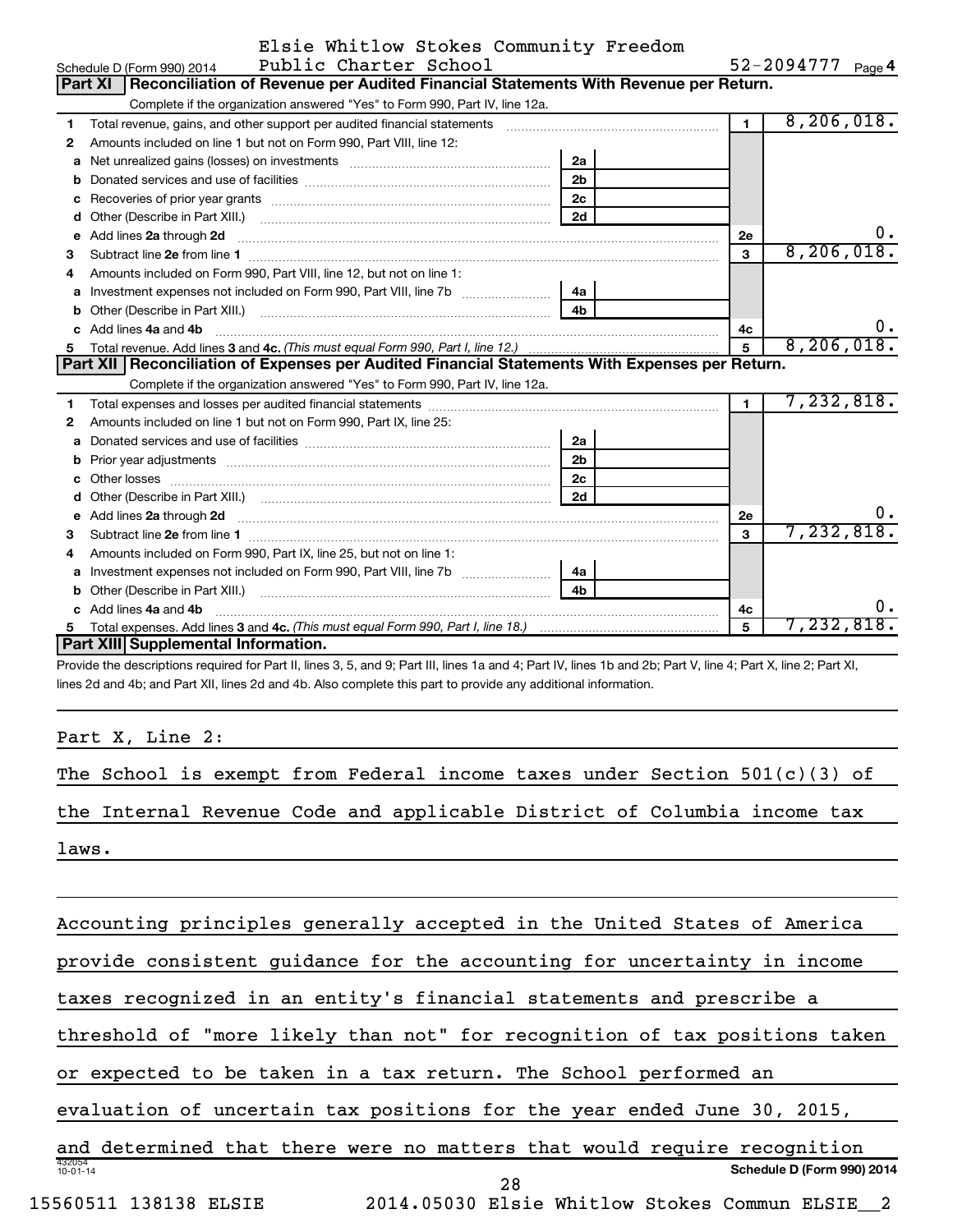| Elsie Whitlow Stokes Community Freedom<br>Public Charter School<br>Schedule D (Form 990) 2014<br><b>Part XIII   Supplemental Information (continued)</b> | 52-2094777 Page 5          |
|----------------------------------------------------------------------------------------------------------------------------------------------------------|----------------------------|
| in the financial statements or which may have any effect on its tax-exempt                                                                               |                            |
| status. As of June 30, 2015, the statute of limitations for tax years 2011                                                                               |                            |
| through 2014 remains open with the U.S. Federal jurisdiction or the                                                                                      |                            |
| various states and local jurisdictions in which the School files tax                                                                                     |                            |
| returns. It is the School's policy to recognize interest and/or penalties                                                                                |                            |
| related to uncertain tax positions, if any, in income tax expense.                                                                                       |                            |
|                                                                                                                                                          |                            |
|                                                                                                                                                          |                            |
|                                                                                                                                                          |                            |
|                                                                                                                                                          |                            |
|                                                                                                                                                          |                            |
|                                                                                                                                                          |                            |
|                                                                                                                                                          |                            |
|                                                                                                                                                          |                            |
|                                                                                                                                                          |                            |
|                                                                                                                                                          |                            |
|                                                                                                                                                          |                            |
|                                                                                                                                                          |                            |
|                                                                                                                                                          |                            |
|                                                                                                                                                          |                            |
|                                                                                                                                                          |                            |
|                                                                                                                                                          |                            |
|                                                                                                                                                          |                            |
|                                                                                                                                                          |                            |
|                                                                                                                                                          |                            |
|                                                                                                                                                          |                            |
|                                                                                                                                                          |                            |
|                                                                                                                                                          |                            |
| 432055<br>$10 - 01 - 14$                                                                                                                                 | Schedule D (Form 990) 2014 |

15560511 138138 ELSIE 2014.05030 Elsie Whitlow Stokes Commun ELSIE\_\_2 29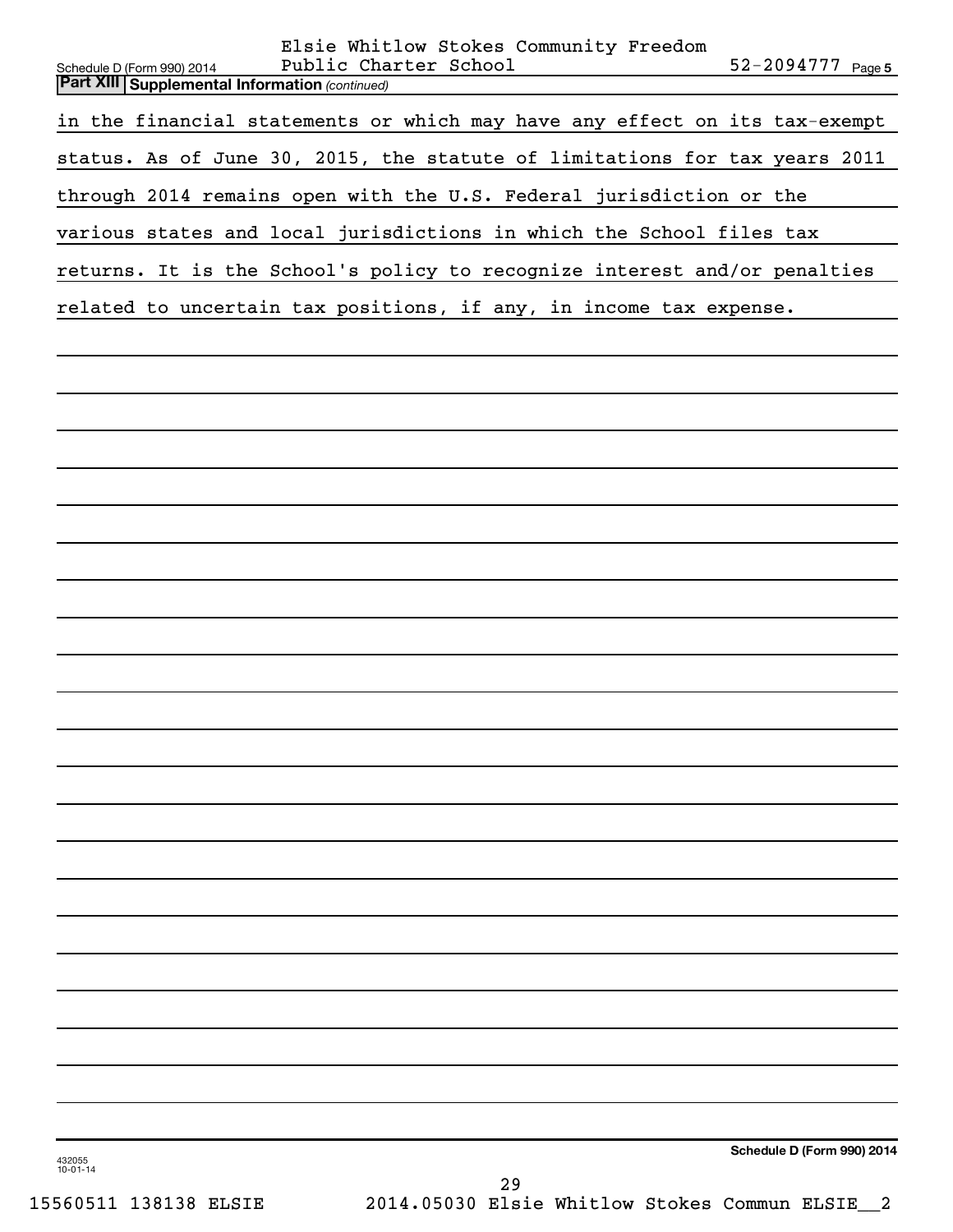### **Schools**

OMB No. 1545-0047 **2014**

| (Form 990 or 990-EZ) | ► Complete if the organization answered "Yes" to Form 990, Part IV, line 13, |
|----------------------|------------------------------------------------------------------------------|
|                      | or Form 990-EZ. Part VI. line 48.                                            |

| Department of the Treasury |  |  |  |
|----------------------------|--|--|--|
| Internal Revenue Service   |  |  |  |

### **| Attach to Form 990 or Form 990-EZ.**

**| Information about Schedule E (Form 990 or 990-EZ ) and its instructions is at**

| <b>Open to Public</b> |  |
|-----------------------|--|
| Inspection            |  |

|                          | Information about Schedule E (Form 990 or 990-EZ) and its instructions is at www irs <i>nov/form990</i> |                                       |
|--------------------------|---------------------------------------------------------------------------------------------------------|---------------------------------------|
| Name of the organization | Elsie Whitlow Stokes Community Freedom                                                                  | <b>Employer identification number</b> |
|                          | Public Charter School                                                                                   | 52-2094777                            |
| <b>Part I</b>            |                                                                                                         |                                       |
|                          |                                                                                                         | <b>IYES I NO</b>                      |

| 1. | Does the organization have a racially nondiscriminatory policy toward students by statement in its charter, bylaws,                                                                                                                | 1              | x                       |                              |
|----|------------------------------------------------------------------------------------------------------------------------------------------------------------------------------------------------------------------------------------|----------------|-------------------------|------------------------------|
| 2  | Does the organization include a statement of its racially nondiscriminatory policy toward students in all its brochures,                                                                                                           |                |                         |                              |
|    | catalogues, and other written communications with the public dealing with student admissions, programs, and scholarships?                                                                                                          | $\mathbf{2}$   | х                       |                              |
| 3  | Has the organization publicized its racially nondiscriminatory policy through newspaper or broadcast media during the                                                                                                              |                |                         |                              |
|    | period of solicitation for students, or during the registration period if it has no solicitation program, in a way that makes                                                                                                      |                |                         |                              |
|    | the policy known to all parts of the general community it serves? If "Yes," please describe. If "No," please explain.                                                                                                              |                |                         |                              |
|    | If you need more space, use Part II                                                                                                                                                                                                | 3              | x                       |                              |
|    | If you need more space, use Part II manufactured in the School publicizes its racially nondiscriminatory policy                                                                                                                    |                |                         |                              |
|    | on its website.                                                                                                                                                                                                                    |                |                         |                              |
|    |                                                                                                                                                                                                                                    |                |                         |                              |
|    |                                                                                                                                                                                                                                    |                |                         |                              |
|    |                                                                                                                                                                                                                                    |                |                         |                              |
|    | Does the organization maintain the following?                                                                                                                                                                                      |                |                         |                              |
|    |                                                                                                                                                                                                                                    | 4a             | х                       |                              |
|    | b Records documenting that scholarships and other financial assistance are awarded on a racially nondiscriminatory basis?                                                                                                          | 4b             |                         | х                            |
|    | c Copies of all catalogues, brochures, announcements, and other written communications to the public dealing with student                                                                                                          |                |                         |                              |
|    |                                                                                                                                                                                                                                    | 4с             | х                       |                              |
|    |                                                                                                                                                                                                                                    | 4d             | $\overline{\textbf{x}}$ |                              |
|    | If you answered "No" to any of the above, please explain. If you need more space, use Part II.                                                                                                                                     |                |                         |                              |
|    | The School does not charge tuition and therefore does not                                                                                                                                                                          |                |                         |                              |
|    | provide scholarships to students.                                                                                                                                                                                                  |                |                         |                              |
|    |                                                                                                                                                                                                                                    |                |                         |                              |
|    |                                                                                                                                                                                                                                    |                |                         |                              |
| 5  | Does the organization discriminate by race in any way with respect to:                                                                                                                                                             |                |                         |                              |
|    |                                                                                                                                                                                                                                    | 5a             |                         | х                            |
|    |                                                                                                                                                                                                                                    | 5b             |                         | $\overline{\textbf{x}}$      |
|    |                                                                                                                                                                                                                                    | 5 <sub>c</sub> |                         | $\overline{\textbf{x}}$      |
|    |                                                                                                                                                                                                                                    | 5d             |                         | $\overline{\textbf{x}}$      |
|    |                                                                                                                                                                                                                                    | 5e             |                         | $\overline{\textbf{x}}$      |
|    | f Use of facilities? <b>www.communities.</b> We can be a series of the contract of the contract of the contract of the contract of the contract of the contract of the contract of the contract of the contract of the contract of | 5f             |                         | $\overline{\textbf{x}}$      |
|    |                                                                                                                                                                                                                                    | 5g             |                         | $\overline{\textbf{x}}$<br>X |
|    |                                                                                                                                                                                                                                    | 5h             |                         |                              |
|    | If you answered "Yes" to any of the above, please explain. If you need more space, use Part II.                                                                                                                                    |                |                         |                              |
|    |                                                                                                                                                                                                                                    |                |                         |                              |
|    |                                                                                                                                                                                                                                    |                |                         |                              |
|    |                                                                                                                                                                                                                                    |                |                         |                              |
|    |                                                                                                                                                                                                                                    | 6a             | x                       |                              |
|    |                                                                                                                                                                                                                                    | 6b             |                         | X                            |
|    | If you answered "Yes" to either line 6a or line 6b, explain on Part II.                                                                                                                                                            |                |                         |                              |
| 7  | Does the organization certify that it has complied with the applicable requirements of sections 4.01 through 4.05 of                                                                                                               |                |                         |                              |
|    |                                                                                                                                                                                                                                    | 7              | х                       |                              |
|    | Schedule E (Form 990 or 990-EZ) (2014)<br>LHA For Paperwork Reduction Act Notice, see the Instructions for Form 990 or Form 990-EZ.                                                                                                |                |                         |                              |
|    |                                                                                                                                                                                                                                    |                |                         |                              |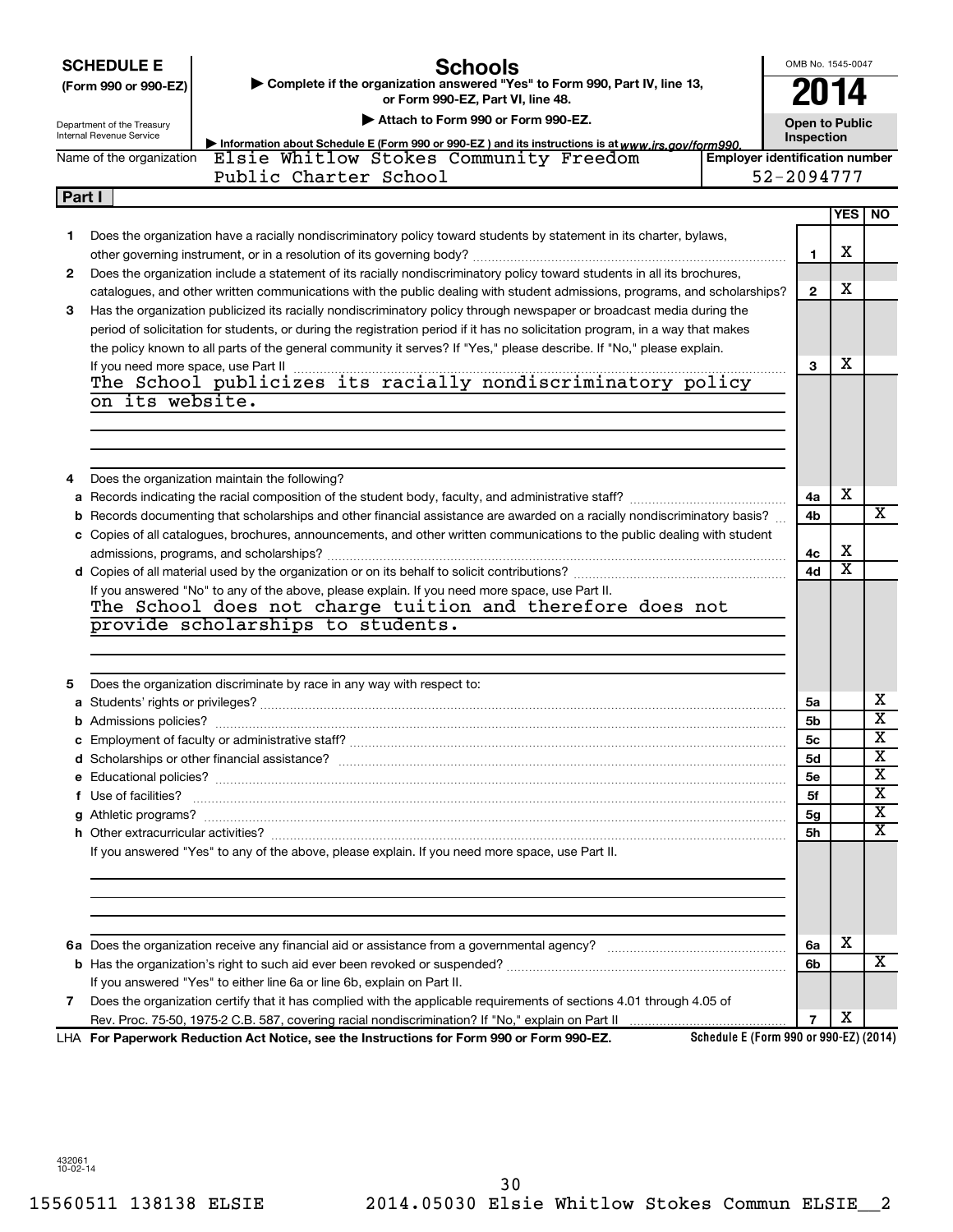432062 10-02-14 **Schedule E (Form 990 or 990-EZ) (2014)** Schedule E (Form 990 or 990-EZ) (2014) ${\bf Public ~Charter~School} \hspace{1.5cm} 52-2094777 \hspace{1.5cm} \textsf{Page}$ Part II | Supplemental Information. Provide the explanations required by Part I, lines 3, 4d, 5h, 6b, and 7, as applicable. Also provide any other additional information. Line 6 - Explanation of Government Financial Aid: The school received assistance from the Department of Education and the Department of Agriculture. 15560511 138138 ELSIE 2014.05030 Elsie Whitlow Stokes Commun ELSIE\_\_2 31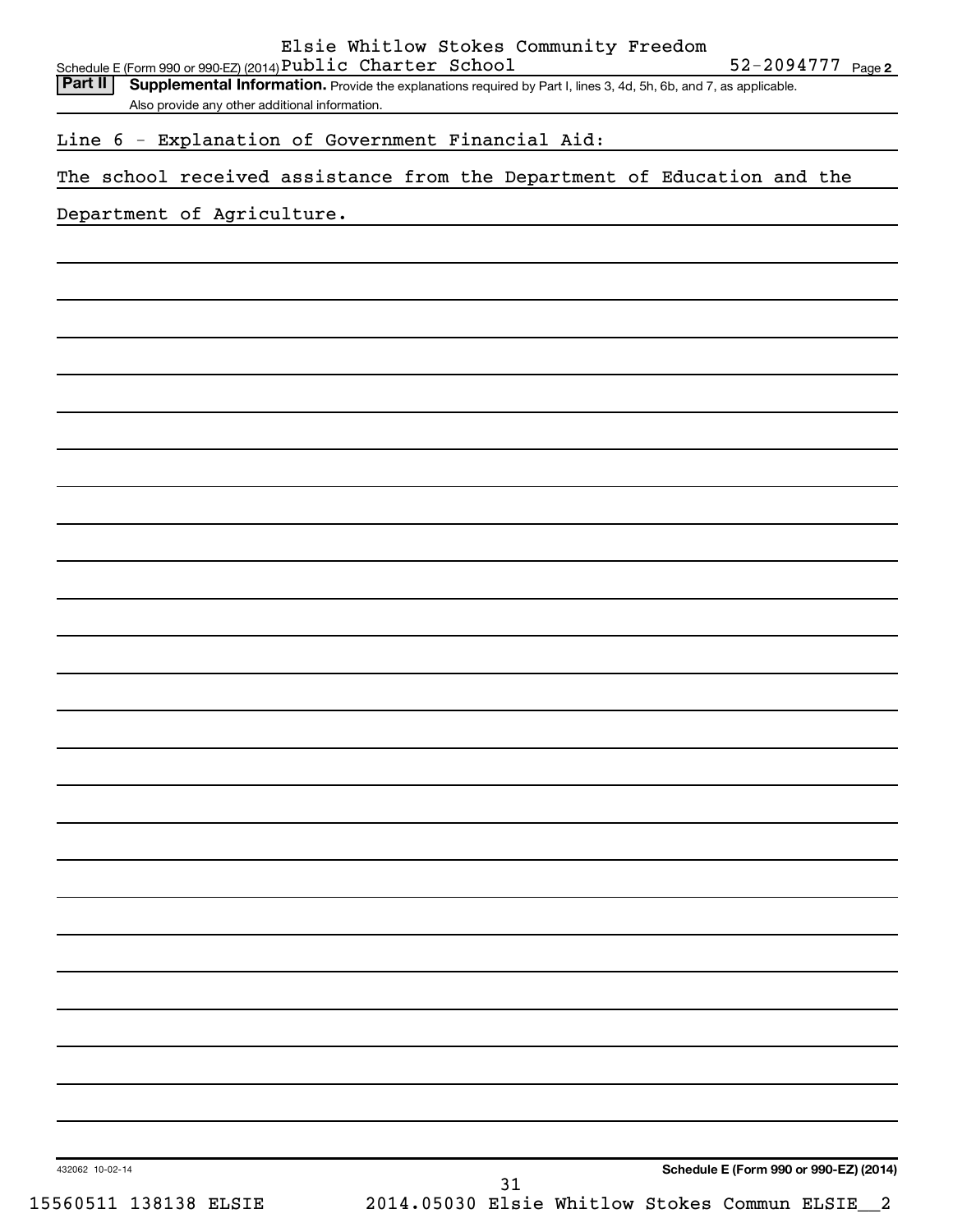**(Form 990 or 990-EZ)**

Department of the Treasury Internal Revenue Service Name of the organization

Elsie Whitlow Stokes Community Freedom



**Employer identification number** Public Charter School 52-2094777

Form 990, Part III, Line 1, Description of Organization Mission:

justice.

We teach children to think, speak, read, write, and learn in two

languages: English and French, or English and Spanish. With a dual

focus on academic excellence and community service, the School

accomplishes its mission by creating an environment of achievement,

respect, and non-violence.

Form 990, Part VI, Section A, line 2:

The Executive Director, Erika Bryant, is the daughter of Linda Moore, the senior advisor of the school since August 1, 2013. John Bryant, a member of the board, is the brother of Erika Bryant, Executive Director.

Form 990, Part VI, Section B, line 11:

Federal Form 990 is prepared by an independent accountant. The 990 is

reviewed by the finance committee and then provided to the entire board for approval.

Form 990, Part VI, Section B, Line 12c:

Trustees review their individual compliance with the conflict of interest policy and sign statements affirming their compliance annually. If a potential conflict arises, board members review that potential situation to avoid conflict.

432211 08-27-14 LHA For Paperwork Reduction Act Notice, see the Instructions for Form 990 or 990-EZ. Schedule O (Form 990 or 990-EZ) (2014) Form 990, Part VI, Section B, Line 15a: 32